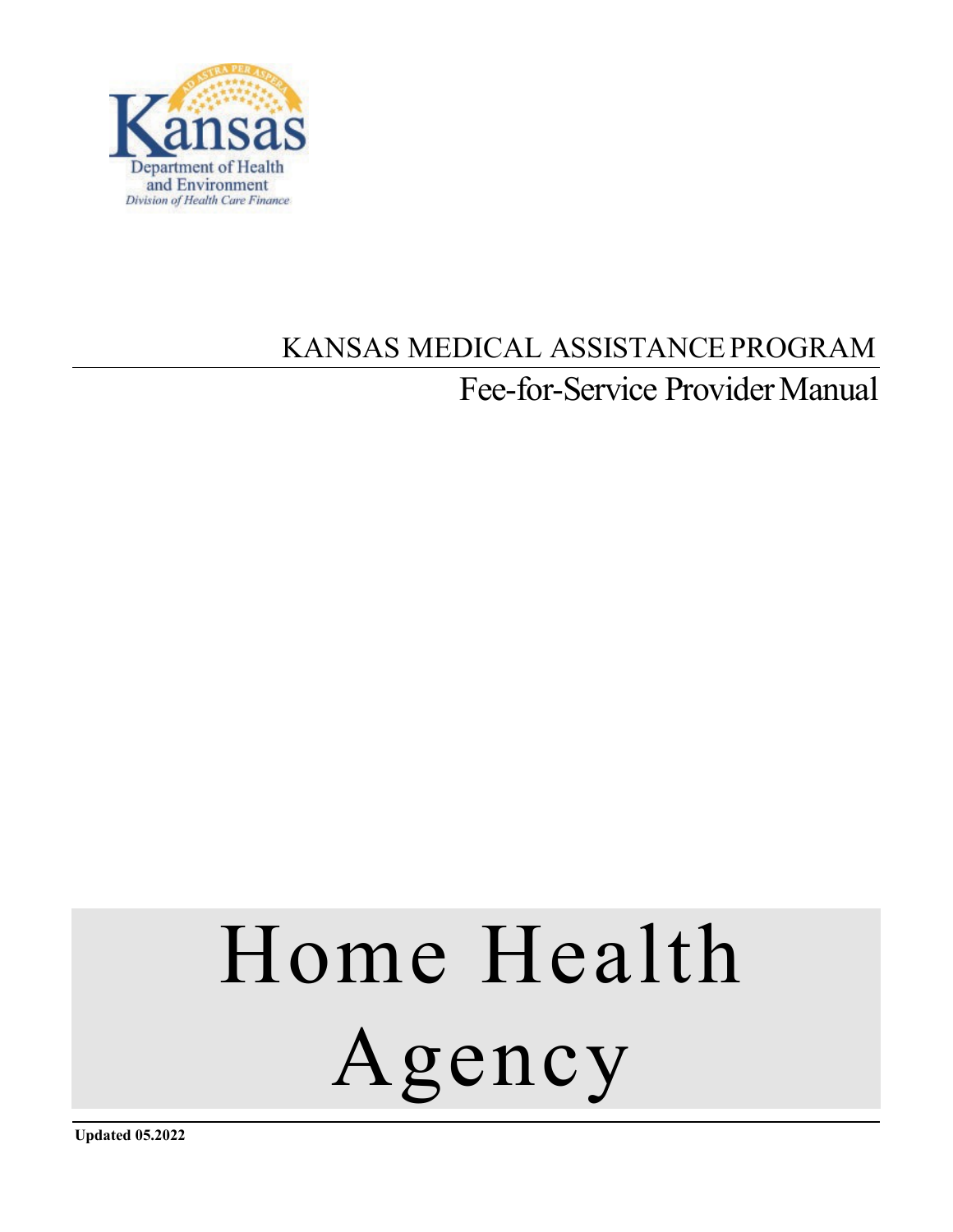#### **PART II HOME HEALTH AGENCY FEE-FOR-SERVICE PROVIDER MANUAL**

#### **Introduction**

| <b>Section</b><br>7000<br>7010 | <b>BILLING INSTRUCTIONS</b><br>Home Health Agency Specific Billing Information         | Page<br>$7 - 1$<br>$7 - 2$ |
|--------------------------------|----------------------------------------------------------------------------------------|----------------------------|
|                                | <b>BENEFITS AND LIMITATIONS</b>                                                        |                            |
| 8100                           |                                                                                        | $8-1$                      |
| 8300                           |                                                                                        | $8-2$                      |
| 8400                           |                                                                                        | $8-3$                      |
| Appendix I                     |                                                                                        | $AI-1$                     |
| Appendix II                    |                                                                                        | $ATI-1$                    |
| Appendix III                   |                                                                                        | $AIII-1$                   |
| <b>FORMS</b>                   | All forms pertaining to this provider manual can be found on the public website and on |                            |

the [secure](https://portal.kmap-state-ks.us/Home/Index) website under Pricing and Limitations.

**DISCLAIMER:** This manual and all related materials are for the traditional Medicaid fee-for-service program only. For provider resources available through the KanCare managed care organizations, reference the **KanCare** website. Contact the specific health plan for managed care assistance.

*CPT® codes, descriptors, and other data only are copyright 2022 American Medical Association (or such other date of publication of CPT). All rights reserved. Applicable FARS/DFARS apply. Information is available on the [American Medical Association website.](http://www.ama-assn.org/)*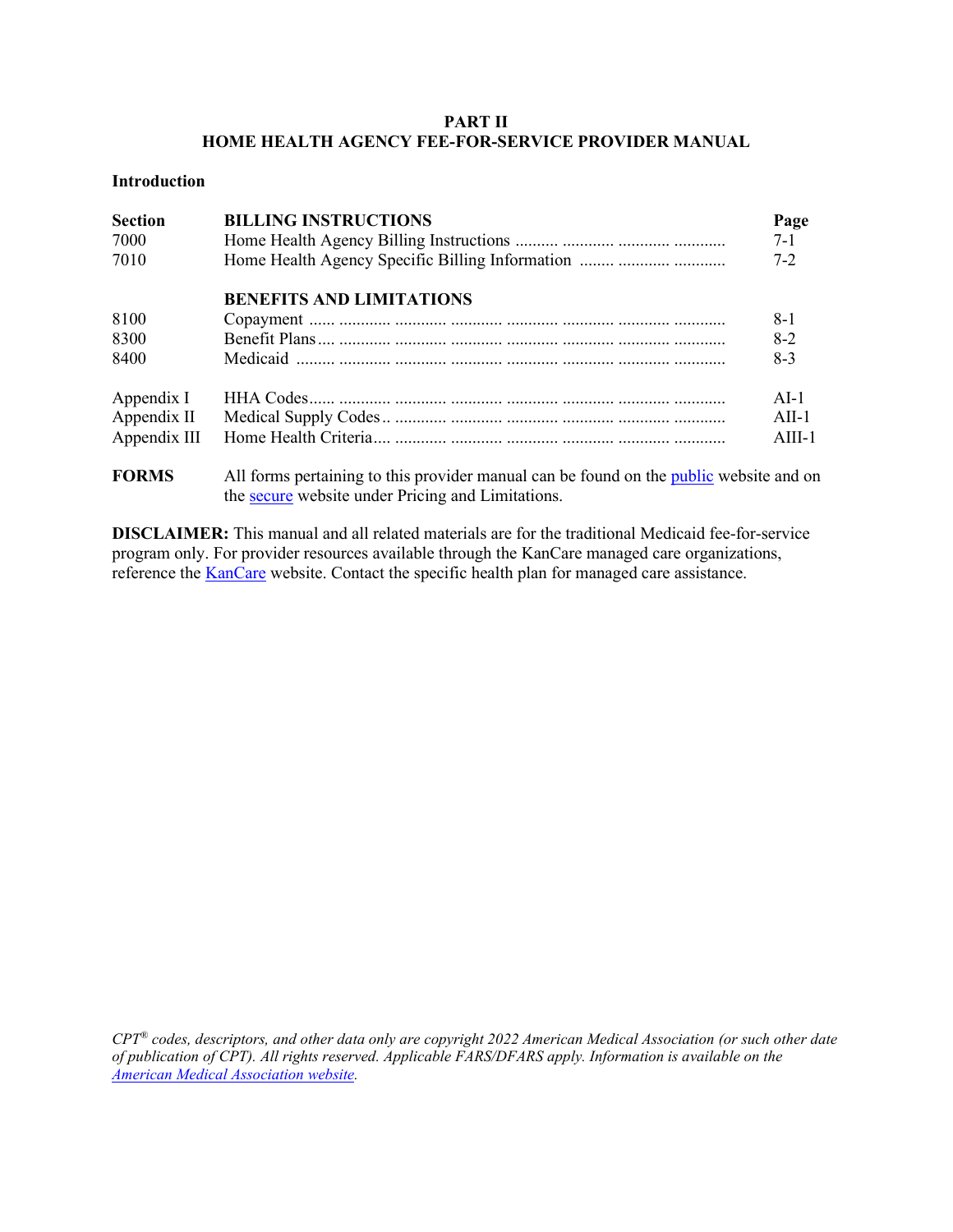#### **PART II HOME HEALTH FEE-FOR-SERVICE AGENCY PROVIDER MANUAL**

#### **Updated 01/18**

This is the provider specific section of the manual. This section (Part II) was designed to provide information and instructions specific to home health agency providers. It is divided into three subsections: Billing Instructions, Benefits and Limitations, and Appendix.

The **Billing Instructions** subsection gives information regarding the billing form applicable to home health agency services.

The **Benefits and Limitations** subsection defines specific aspects of the scope of home health agency services allowed within the Kansas Medical Assistance Program (KMAP).

The **Appendix** subsection contains information concerning codes. These appendices were developed to make finding and using codes easier for the biller.

#### **Access to Records**

Kansas Regulation K.A.R. 30-5-59 requires providers to maintain and furnish records to KMAP upon request. The provider agrees to furnish records and original radiographs and other diagnostic images which may be requested during routine reviews of services rendered and payments claimed for KMAP consumers. If the required records are retained on machine readable media, a hard copy of the records must be made available.

The provider agrees to provide the same forms of access to records to the Medicaid Fraud and Abuse Division of the Kansas Attorney General's Office upon request from such office as required by K.S.A. 21-3853 and amendments thereto.

#### **Confidentiality & HIPAA Compliance**

Providers shall follow all applicable state and federal laws and regulations related to confidentiality as part of the Health Insurance Portability and Accountability Act (HIPAA) in accordance with section 45 of the code of regulations parts 160 and 164.

#### **KMAP Audit Protocols**

The [KMAP Audit Protocols](https://portal.kmap-state-ks.us/Documents/Provider/Provider%20Documents/Audit_Protocols.pdf) are available on the [Provider](https://portal.kmap-state-ks.us/PublicPage/Public/ProviderHome/) page of the KMAP website under the *Helpful Information* heading.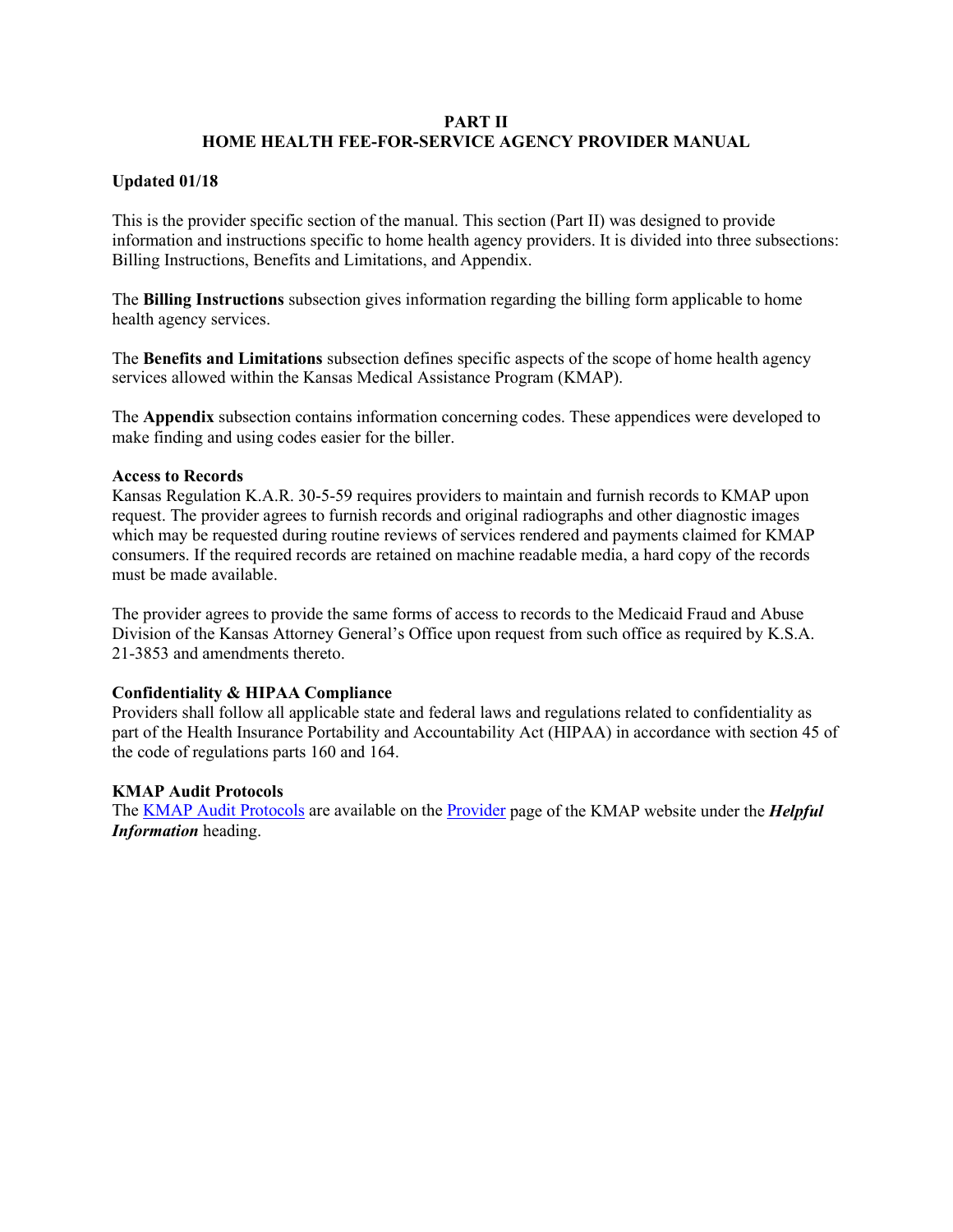#### **BILLING INSTRUCTIONS**

#### **7000. HOME HEALTH AGENCY BILLING INSTRUCTIONS Updated 01/18**

#### **Introduction to the CMS 1500 Claim Form**

Home health agency providers must use the CMS 1500 paper or equivalent electronic claim form when requesting payment for medical services and supplies provided under KMAP. Claims can be submitted on the KMAP secure website, through Provider Electronic Solutions (PES), or on paper. When a paper form is required, it must be submitted on an original, red claim form and completed as indicated.

An example of the CMS 1500 Claim Form and corresponding instructions are on the KMAP [public](https://portal.kmap-state-ks.us/PublicPage) and [secure](https://portal.kmap-state-ks.us/Home/Index) websites under the Publications tab on the [Forms](https://portal.kmap-state-ks.us/PublicPage/ProviderPricing/ProviderPublications#prvForms) page under the Claims (Sample Forms and Instructions) heading.

The Kansas MMIS will be using electronic imaging and optical character recognition (OCR) equipment. Therefore, information will not be recognized if not submitted in the correct fields as instructed.

Any of the following billing errors may cause a CMS 1500 Claim to deny or be sent back to the provider:

- Sending a KanCare paper claim to KMAP.
- Sending a CMS 1500 Claim Form carbon copy.
- Using a PO Box in the Service Facility Location Information field.

The fiscal agent does not furnish the CMS 1500 Claim Form to providers. Refer to **Section 1100**  of the *General Introduction Fee-for-Service Provider Manual*.

#### **Submission of Claim**

Send completed claim and any necessary attachments to: Office of the Fiscal Agent PO Box 3571 Topeka, KS 66601-3571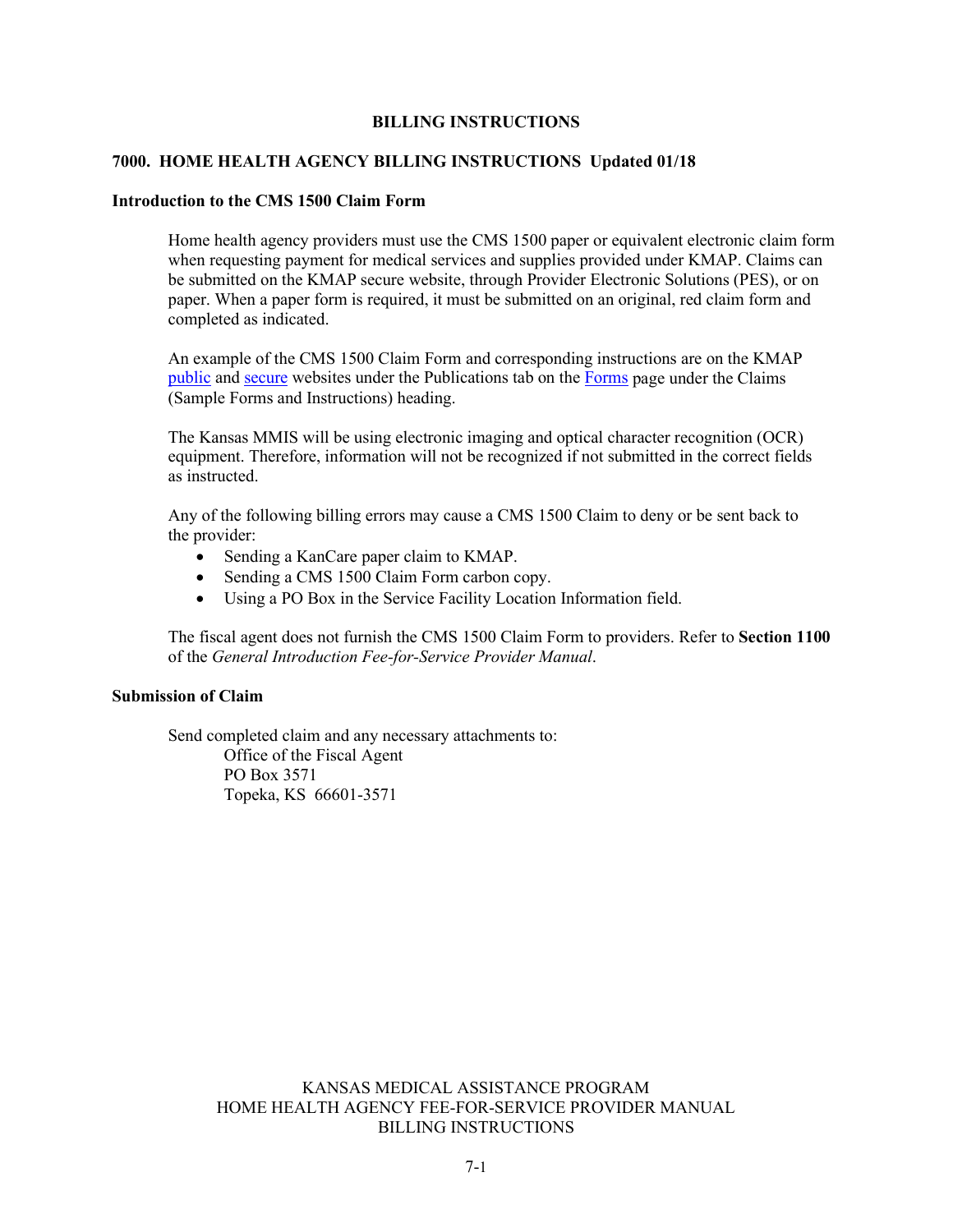#### **7010. HOME HEALTH AGENCY SPECIFIC BILLING INFORMATION Updated 08/21**

#### **Enteral Supplies**

Add modifier BO to the base code (XXXXX-BO) and place in field 24D when billing for oral supplemental nutrition.

#### **Immunization Administration**

Providers must bill the appropriate administration code in addition to the vaccine and toxoid code for each dose administered. Refer to Appendix I for a list of administration and vaccine procedure codes billable to KMAP. Reimbursement of *CPT®* codes for vaccines covered under the Vaccines for Children (VFC) program will not be allowed.

PACS software requires a charge on each line item being submitted. Providers billing electronically through the PACS system will need to indicate a charge of \$1 on the line for the vaccine/toxoid code. MMIS will deny the service even though a charge was submitted.

#### **Home Immunization Administration for COVID-19 Vaccines**

HCPCS code M0201

Providers may bill this code when the COVID-19 vaccine is administered in the member's home. This code is billable in addition to the COVID-19 administration codes. It includes clinical time needed to monitor after the vaccine is administered, as well as all costs associated with administering the vaccine safely and appropriately in a member's home. KMAP only pays if the sole purpose of the visit is to administer a COVID-19 vaccine. The additional amount will not be paid if another KMAP service is provided in the same home on the same date. In these situations, reimbursement for administering the COVID-19 vaccine will be at the standard amount. If the COVID-19 vaccine is administered to more than one patient in a single home on the same day, only one additional payment will be allowed. Additional vaccines will be reimbursed at the standard rate. For further information, review KMAP [General Bulletin 21136.](https://portal.kmap-state-ks.us/Documents/Provider/Bulletins/21136%20-%20General%20-%20Rate_Increase_for_COVID-19_Vaccine_Administration_in_%20the_Home.pdf)

#### **Parenteral Supplies**

Add modifier BA to the base code (XXXXX-BA) and place in Field 24D when billing for item supplies in conjunction with total parenteral nutrition.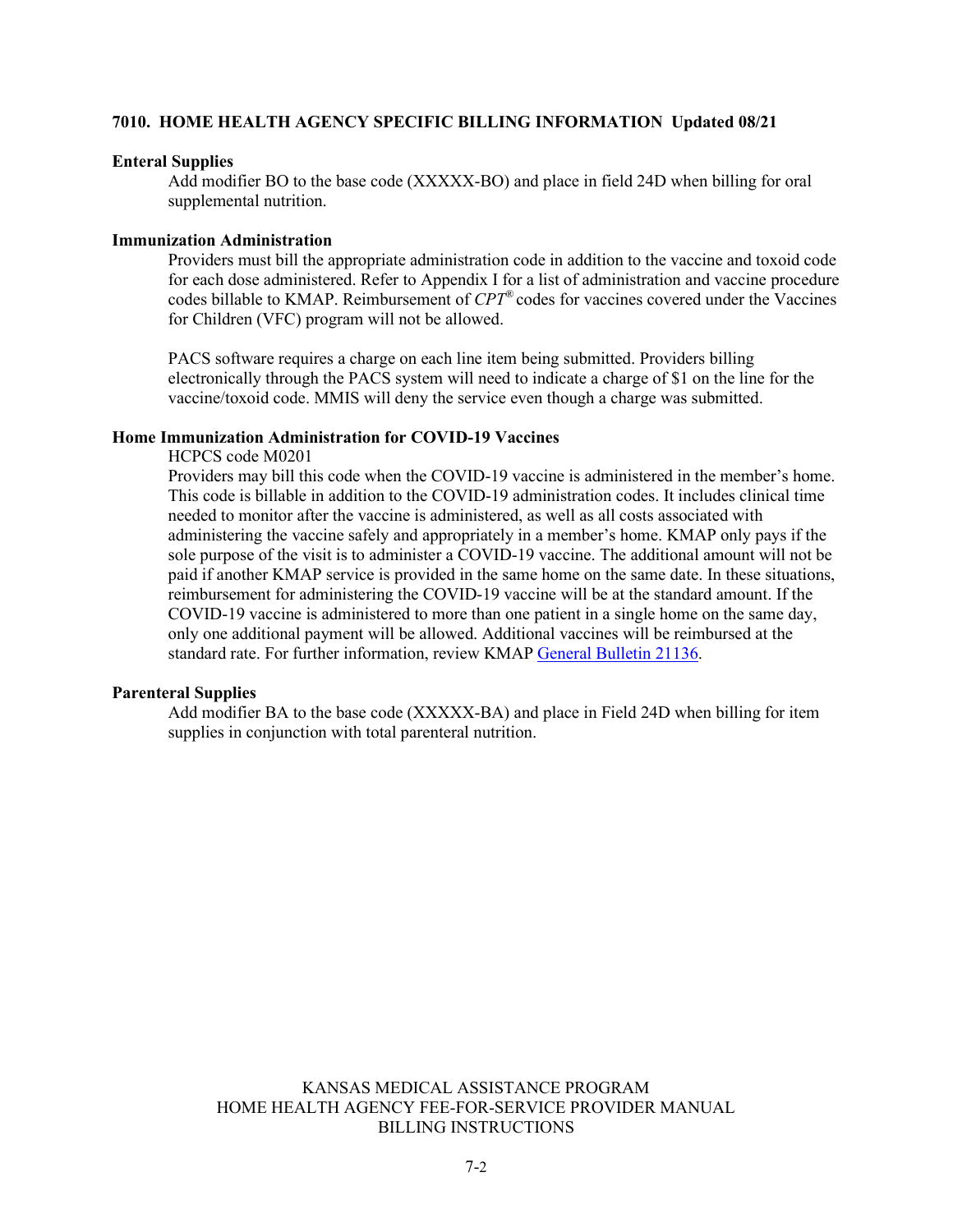#### **BENEFITS AND LIMITATIONS**

#### **8100. COPAYMENT Updated 11/03**

Home health services require a copayment of \$3 per skilled nursing visit.

Do **not** reduce charges or balance due by copayment amount. This reduction will be made automatically.

**Medical supplies require no copayment**.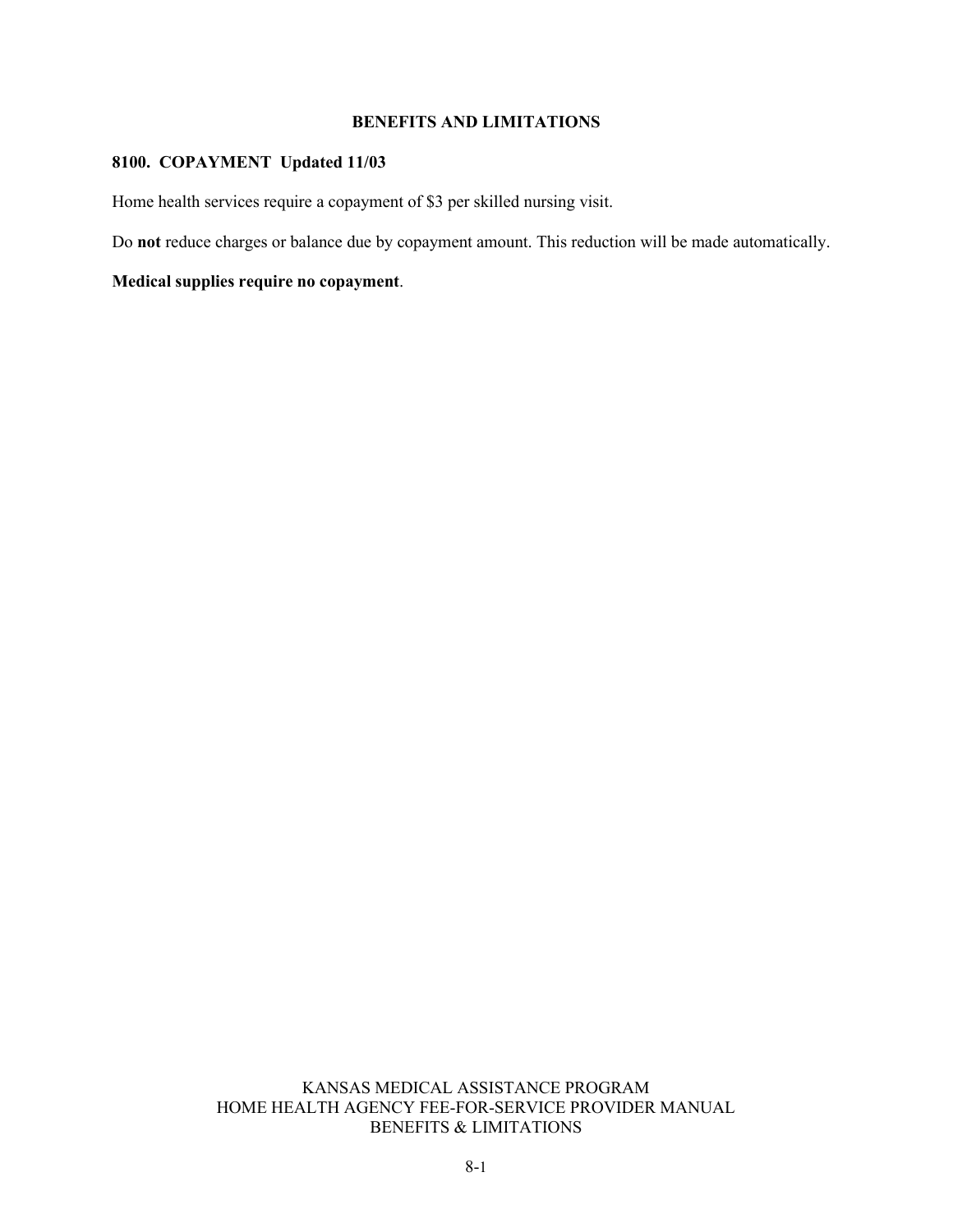#### **BENEFITS AND LIMITATIONS**

#### **8300. BENEFIT PLANS Updated 01/18**

Members are assigned to one or more medical assistance benefit plans. These benefit plans entitle the member to certain services. If there are questions about service coverage for a given benefit plan, refer to **Section 2000** of the *General Benefits Fee-for-Service Provider Manual* for information on eligibility verification.

For example, home health services with limitations on durable medical equipment and supplies are covered for MediKan members when medically necessary and a physician has established a treatment plan and certified the need for the service. Refer to Section 8400 in this manual.

Providers billing KMAP for home health agency services rendered to Medicare-eligible members must either bill Medicare first and obtain a denial or use the GY (statutorily excluded) modifier to bypass the Medicare-denial requirement. The GY modifier may only be used if the member has a Medicaid-covered benefit plan.

Providers can bill KMAP for services rendered to a dually eligible member if the member is not homebound per Medicare requirements. Dually eligible members have both Medicare and Medicaid coverage.

Medicaid-covered home health services may be provided in any setting in which normal life activities take place. A member is considered homebound if he or she has a condition due to an illness or injury which restricts his or her ability to leave the home without assistance. The member is dependent on the aid of supportive devices such as crutches, canes, wheelchairs and walkers, the use of special transportation, or the assistance of another person. A member is also considered homebound if his or her condition is such that leaving the home is medically contraindicated.

If a member is a qualified Medicare member (QMB) but does not meet eligibility for Medicaid coverage, **providers cannot bill KMAP for home health agency services rendered**. The member must have a Medicaid-covered benefit plan such as TXIX in addition to Medicare coverage to be eligible for fee-forservice home health visits.

Medical assistance benefits are provided through the Medicare program for QMBs. Medicaid will consider payment for Medicare coinsurance and deductible amounts only. If providers bill KMAP for home health agency services rendered to QMB-only members, the money will be recouped.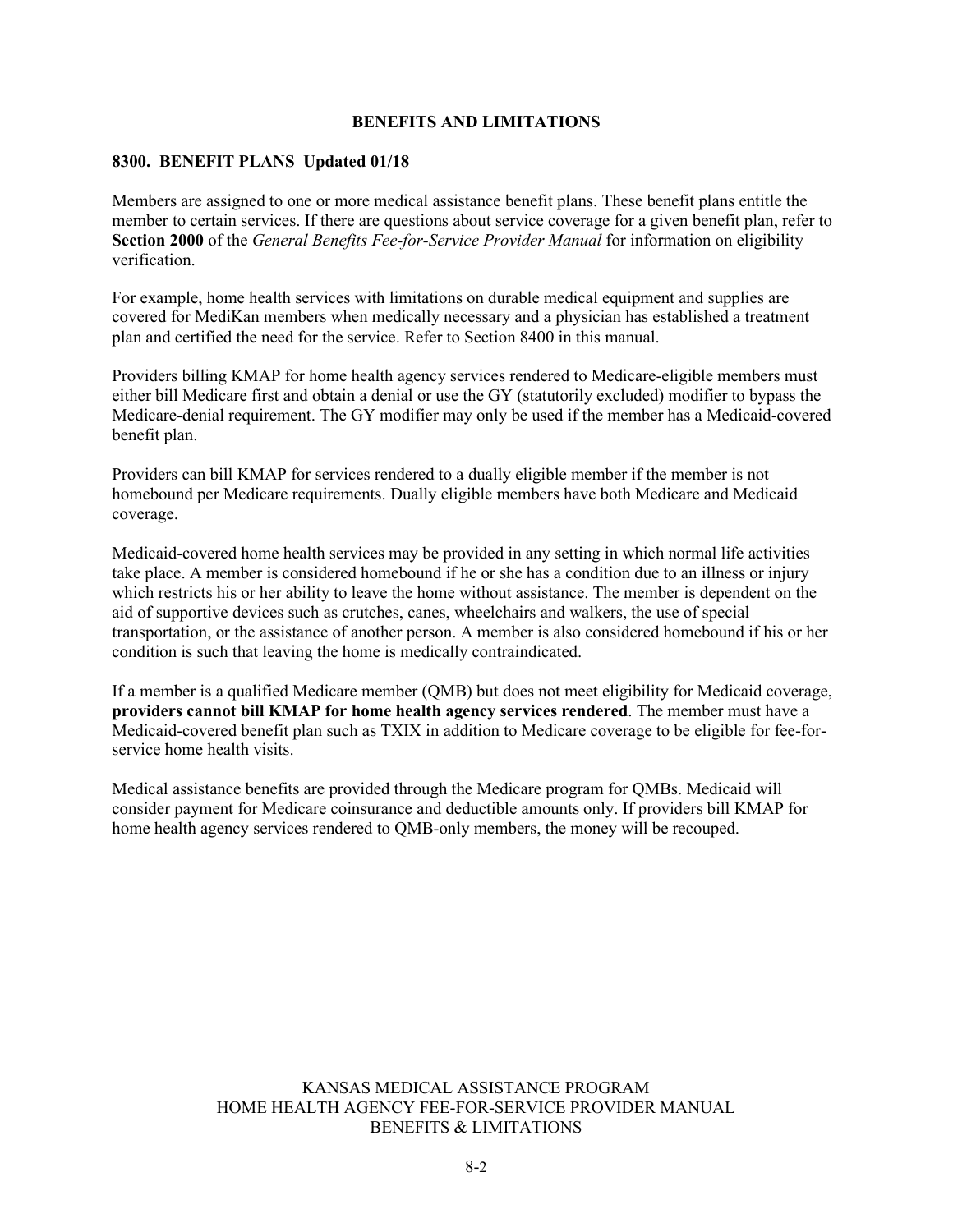#### **BENEFITS AND LIMITATIONS**

#### **8400. MEDICAID Updated 10/14**

#### **Advance Directives**

Home health providers participating in KMAP must comply with federal legislation (OBRA 1990, Sections 4206 and 4751) concerning advance directives. An "advance directive" is otherwise known as a living will or durable power of attorney. Every home health provider must maintain written policies, procedures and materials about advance directives.

#### **Specific Requirements**

- 1. Each home health agency must provide written information to every adult individual receiving medical care by or through the home health agency. This information must contain:
	- a. The individual's right to make decisions concerning his or her own medical care
	- b. The individual's right to accept or refuse medical or surgical treatment
	- c. The individual's right to make advanced directives
	- d. "Description of the Law of Kansas Concerning Advance Directives" (see information below)

*Note:* Kansas Medicaid does not provide copies of the description to providers. It is up to providers to reproduce the description. Providers are free to supplement this description as long as they do not misstate Kansas law.

- 2. Additionally, each home health agency must provide written information to every adult individual about the home health agency's policy on implementing these rights.
- 3. A home health agency must document in every individual's medical record whether the individual has executed an advance directive.
- 4. A home health agency may not place any conditions on health care or otherwise discriminate against an individual based upon whether that individual has executed an advance directive.
- 5. Each home health agency must comply with State law about advance directives.
- 6. Each home health agency must provide for educating staff and the community about advance directives. This may be accomplished by brochures, newsletters, articles in the local newspapers, local news reports or commercials.

#### **Incapacitated Individuals**

An individual may be admitted to a facility in a comatose or otherwise incapacitated state and be unable to receive information or articulate whether he or she has executed an advance directive. If this is the case, families of, surrogates for, other concerned persons of the incapacitated individual must be given the information about advance directives. If the incapacitated individual is restored to capacity, the home health agency must provide the information about advance directives directly to him or her even though the family, surrogate or other concerned person received the information initially.

If an individual is incapacitated, otherwise unable to receive information or articulate whether he or she has executed an advance directive, the home health agency must note this in the medical record.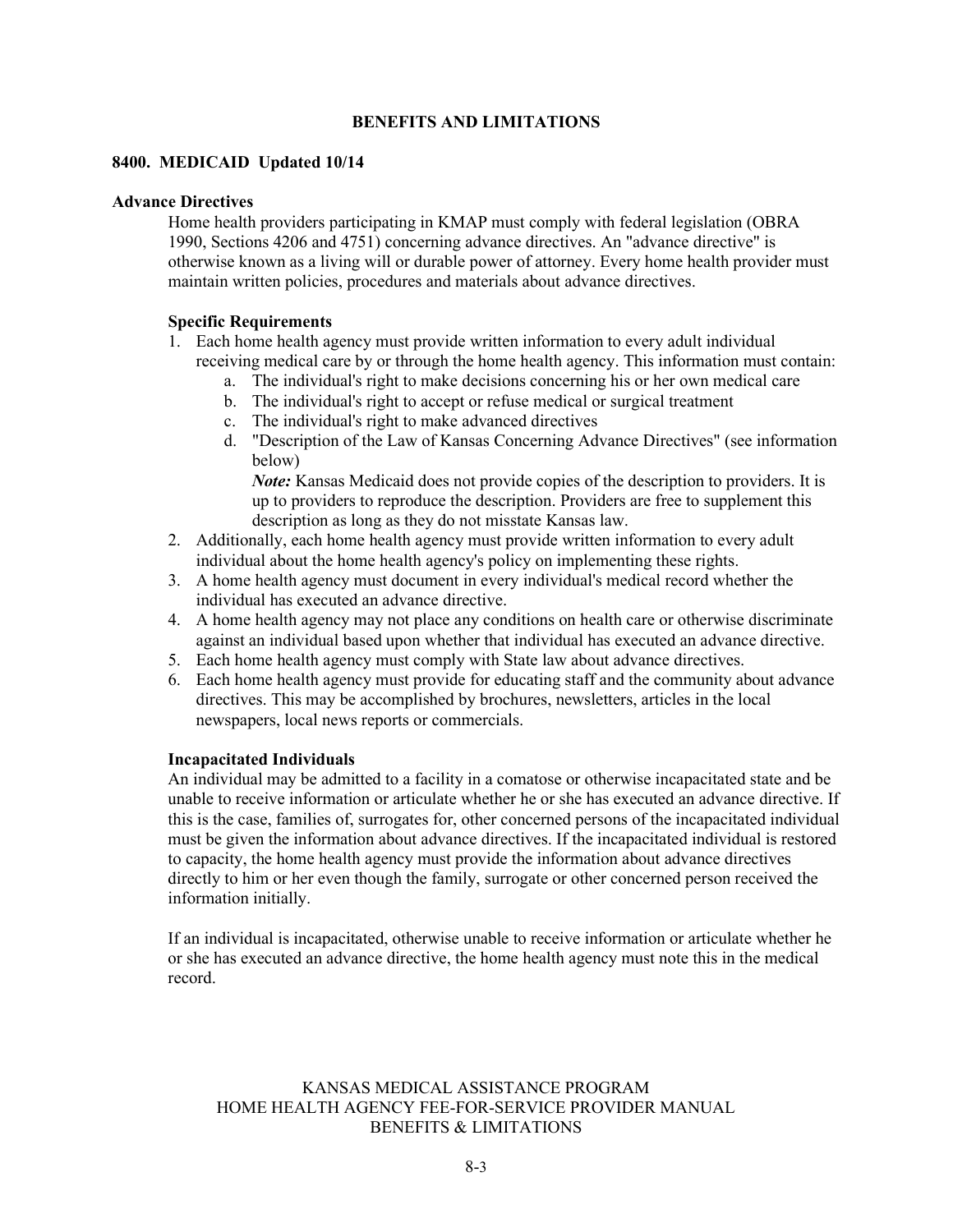#### **Advance Directives continued**

#### **Mandatory Compliance with the Terms of the Advanced Directive**

When a patient, relative, surrogate or other concerned/related person presents a copy of the individual's advance directive to the home health agency, the home health agency must comply with the terms of the advance directive to the extent allowed under State law. This includes recognizing powers of attorney.

#### **DESCRIPTION OF THE LAW OF KANSAS CONCERNING ADVANCE DIRECTIVES**

There are two types of "advance directives" in Kansas. One is commonly called a "living will" and the second is called a "durable power of attorney for health care decisions."

#### **The Kansas Natural Death Act, K.S.A. 65-28,101,** *et seq.*

This law provides that adult persons have the fundamental right to control decisions relating to their own medical care. This right to control medical care includes the right to withhold life-sustaining treatment in case of a terminal condition.

Any adult may make a declaration which would direct the withholding of life-sustaining treatment in case of a terminal condition. Some people call this declaration a "living will". The declaration must be:

- 1. In writing
- 2. Signed by the adult making the declaration
- 3. Dated
- 4. Signed in front of two adult witnesses or notarized

There are specific rules set out in the law about the signature in case of an adult who can't write. There are specific rules about the adult witnesses. Relatives by blood or marriage, heirs, or people who are responsible for paying for the medical care may *not* serve as witnesses. A declaration has no effect during pregnancy.

The declaration may be revoked in three ways:

- 1. By destroying the declaration
- 2. By signing and dating a written revocation
- 3. By speaking an intent to revoke in front of an adult witness *Note:* The witness must sign and date a written statement that the declaration was revoked.

Before the declaration becomes effective, two physicians must examine the patient and diagnose that the patient has a terminal condition.

The desires of a patient shall at all times supersede the declaration. If a patient is incompetent, the declaration will be presumed to be valid.

The Kansas Natural Death Act imposes duties on physicians and provides penalties for violations of the laws about declarations.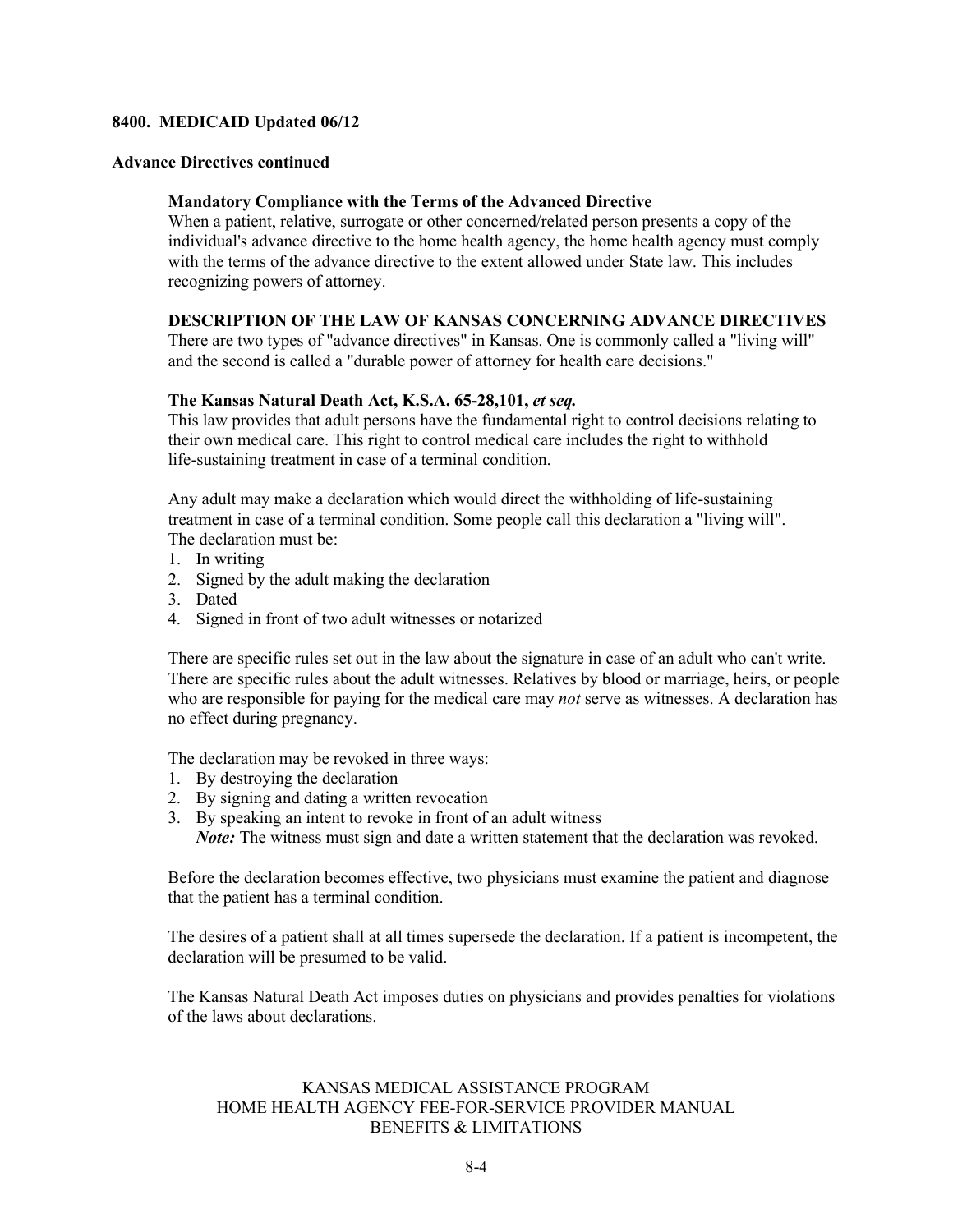#### **Advance Directives continued**

#### **The Kansas Durable Power of Attorney for Health Care Decisions Law, K.S.A. 58-625,** *et seq.*

A "durable power of attorney for health care decisions" (Power) is a written document in which an adult gives another adult (called an "agent") the right to make health care decisions. The Power applies to health care decisions even when the adult is not in a terminal condition. The adult may give the agent the power to:

- 1. Consent or to refuse consent to medical treatment
- 2. Make decisions about donating organs, autopsies, and disposition of the body
- 3. Make arrangements for hospital, nursing home, or hospice care
- 4. Hire or fire physicians and other health care professionals
- 5. Sign releases and receive any information about the adult

A Power may give the agent all those five powers or may choose only some of the powers. The Power may *not* give the agent the power to revoke the adult's declaration under the Kansas Natural Death Act ("living will"). The Power only takes effect when the adult is disabled unless the adult specifies that the Power should take effect earlier.

The adult may *not* make a health care provider treating the adult the agent except in limited circumstances.

The Power may be made by two methods:

- In writing
- Signed by the adult making the declaration
- Dated
- Signed in front of two adult witnesses
- *OR*
- Written and notarized

Relatives by blood or marriage, heirs, or people who are responsible for paying for the medical care may *not* serve as witnesses.

The adult, at the time the Power is written, should specify how the Power may be revoked.

#### **The Patient Self-Determination Act, Section 1902(w) of the Social Security Act**

This federal law, codified at 42 U.S.C. Sec. 1396a(w), was effective December 1, 1991. It applies to all Medicaid and Medicare hospitals, nursing facilities, home health agencies, hospices, and prepaid health care organizations. It requires these organizations to take certain actions about a patient's right to decide about health care and to make advance directives.

This law also required that each state develop a written description of the State law about advance directives. This description was written by the Health Care Policy Section of the Kansas Department of Social and Rehabilitation Services to comply with that requirement. If you have any questions about your rights to decide about health care and to make advance directives, please consult with your physician or attorney (Third Edition: January 14, 2003).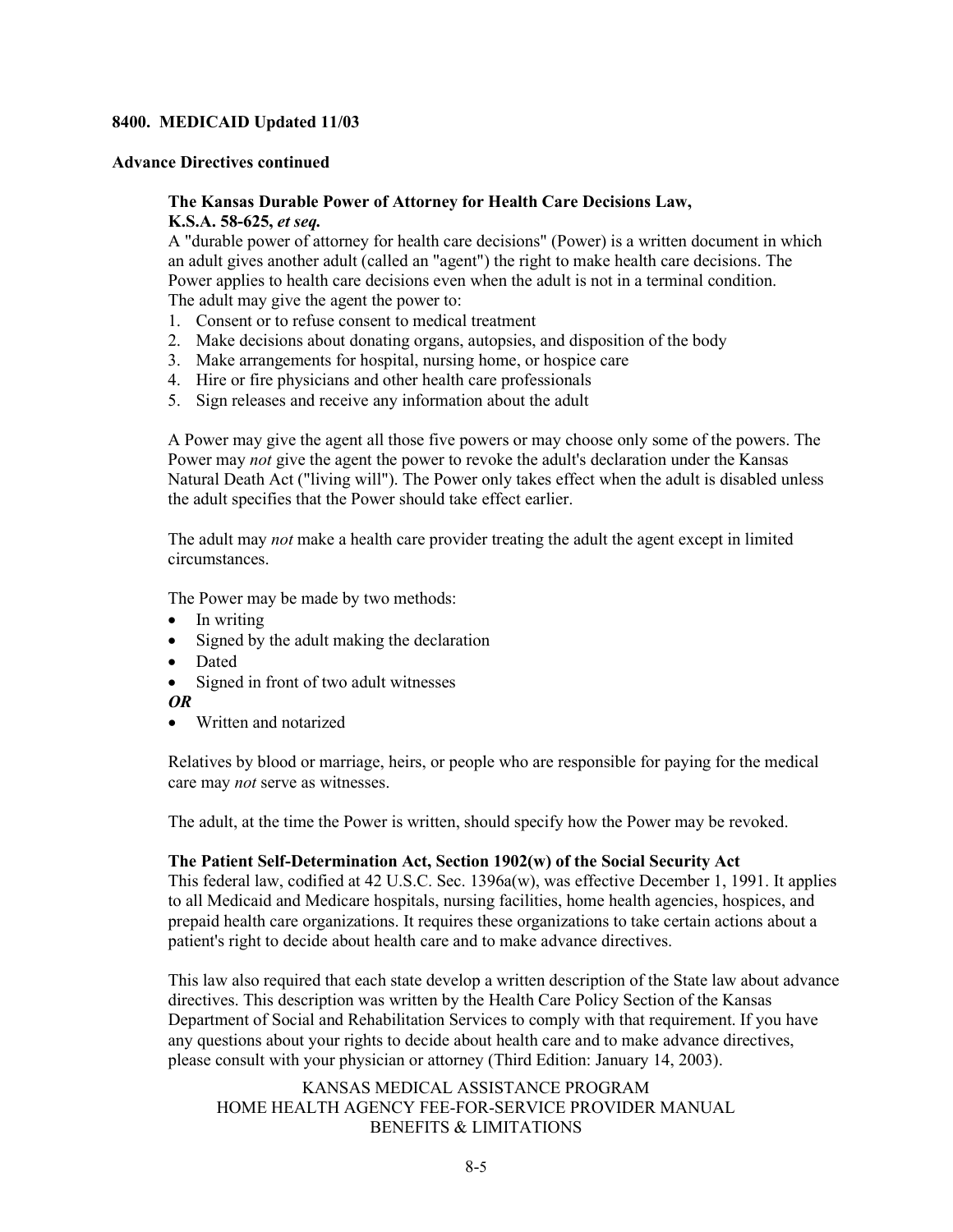#### **Advance Directives continued**

- 1. Coverage of home health services cannot be contingent upon the member needing nursing or therapy services.
- 2. Home health services may be provided in any setting in which normal life activities take place, other than a hospital, nursing facility, intermediate care facility for individuals with intellectual disabilities, or any setting in which payment is or could be made under Medicaid for inpatient services that include room and board. Home health services cannot be limited to services furnished to members who are homebound.
- 3. Medical supplies, equipment, and appliances are suitable for use in any setting in which normal life activities take place.
- 4. Supplies are defined as health care-related items that are consumable or disposable, or cannot withstand repeated use by more than one individual, that are required to address an individual medical disability, illness, or injury.
- 5. Equipment and appliances are defined as items that are primarily and customarily used to serve a medical purpose; generally are not useful to an individual in the absence of a disability, illness, or injury; can withstand repeated use; and can be reusable or removable. State Medicaid coverage of equipment and appliances is not restricted to the items covered as durable medical equipment (DME) in the Medicare program.
- 6. States can have a list of preapproved medical equipment supplies and appliances for administrative ease, but States are prohibited from having absolute exclusions of coverage on medical equipment, supplies, or appliances. States must have processes and criteria for requesting medical equipment that is made available to members to request items not on the State's list. The procedure must use reasonable and specific criteria to assess items for coverage. When denying a request, the State must inform the member of the right to a fair hearing.
- 7. Additional services or service hours may, at the State's option, be authorized to account for medical needs that arise in the settings where home health services are provided.
- 8. Payment may not be made for the services listed below unless the physician or allowed nonphysician practitioner, with the exception of a certified nurse midwife, documents that there was a face-to-face encounter with the member that meets the requirements of 42 CFR 440.70.
	- Nursing services
	- Home health aide services
	- Medical supplies, equipment, and appliances
	- Physical therapy, occupational therapy, or speech pathology and audiology services
- 9. For the initiation of home health services, the face-to-face encounter must be related to the primary reason the member requires home health services and must occur within the 90 days before or within the 30 days after the start of the services.
- 10. For the initiation of medical equipment, the face-to-face encounter must be related to the primary reason the member requires medical equipment and must occur no more than six months prior to the start of services.
- 11. The face-to-face encounter may be conducted by one of the following practitioners:
	- Physician
	- Nurse practitioner or clinical nurse specialist (working in collaboration with the physician and in accordance with state law)
	- Certified nurse midwife
	- Physician assistant (under the supervision of the physician)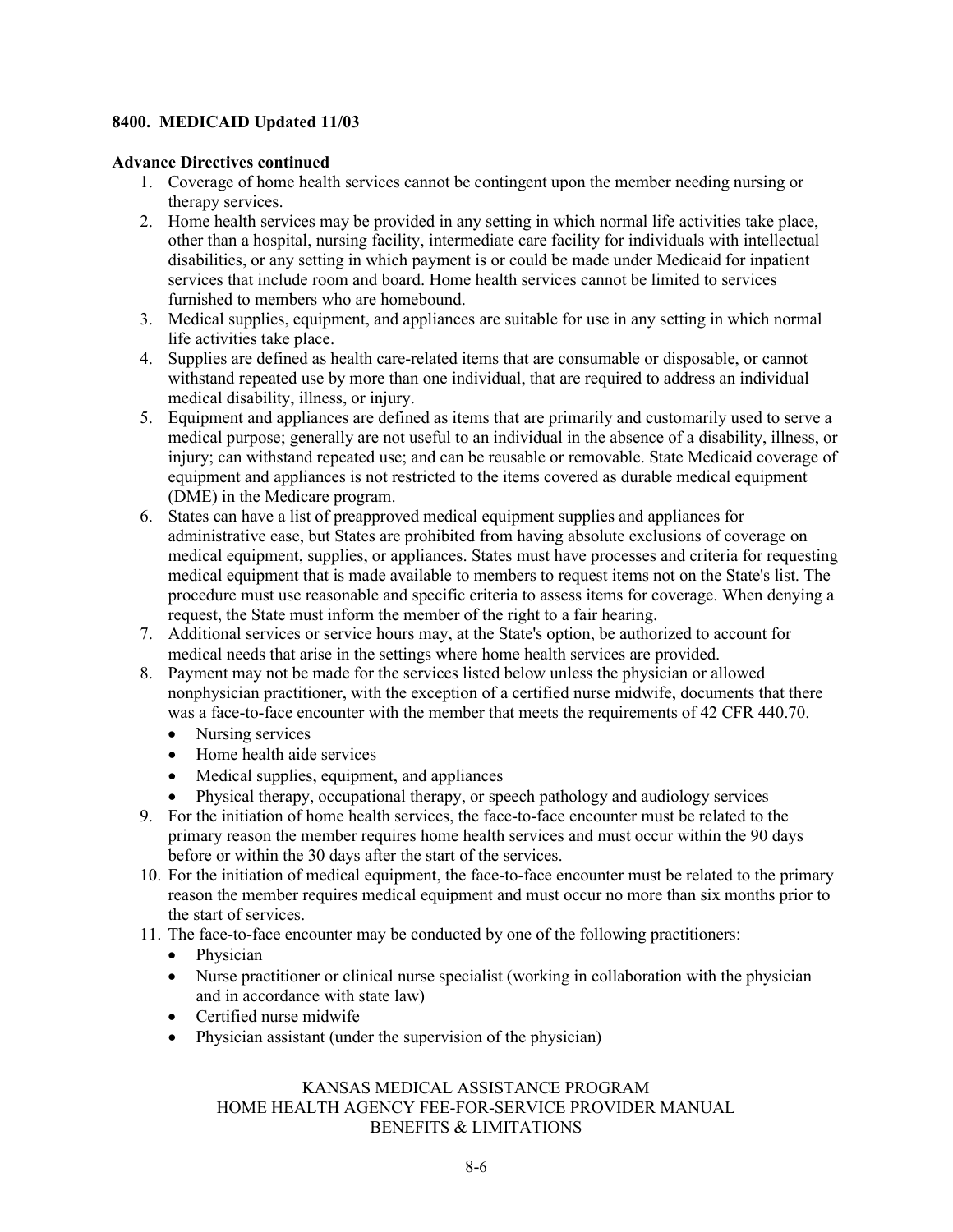#### **Advance Directives continued**

- Attending acute or postacute physician (for members admitted to home health immediately after an acute or postacute stay)
- 12. The allowed nonphysician practitioner performing the face-to-face encounter must communicate the clinical findings of the face-to-face encounter to the ordering physician. Those clinical findings must be incorporated into a written or electronic document included in the member's medical record.
- 13. To ensure clinical correlation between the face-to-face encounter and the associated home health services, the physician responsible for ordering the services must:
	- Document that the face-to-face encounter which is related to the primary reason the patient requires home health services occurred within the required timeframes prior to the start of home health services.
	- Indicate the practitioner who conducted the encounter and the date of the encounter.
- 14. The documentation requirement of the face-to-face encounter will be monitored through the home health program prior authorization (PA) process. All home health services require PA. The home health provider must submit documentation of the face-to-face encounter in addition to the PA request form, Outcome and Assessment Information Set (OASIS), and CMS-485 (home health plan of care) which includes the physician's or nonphysician practitioner's orders and certification for care. A specific form for the face-to-face encounter is not required, but the documentation must contain all of the key information.

*Note:* Copies of the PA and face-to-face encounter documentation must be retained on file in the member's medical record at the home health agency.

- 15. The face-to-face encounter may occur through telehealth, as implemented by the State.
- 16. Payment may not be made for medical equipment, supplies, appliances, or DME if the face-toface encounter is performed by a certified nurse midwife.
- 17. The face-to-face encounter for medical equipment, supplies, or appliances may be performed by any of the practitioners described above, with the exception of the certified nurse midwife.
- 18. A member's need for medical supplies, equipment, and appliances must be reviewed by a physician annually.

This policy will expand coverage of specified incontinence supplies for members 21 years of age and older. Reference the **Incontinence Supplies** portion in this manual for a list of covered incontinence supplies and a list of acceptable incontinence diagnosis codes. The coverage criteria for incontinence supplies for KAN Be Healthy - Early and Periodic Screening, Diagnostic, and Treatment (KBH-EPSDT) members (ages 5 to 20) remains the same.

*Note:* All home health initial start of care dates require a face-to-face visit performed by a physician or an allowed nonphysician practitioner. Supporting documentation must be included as specified above. Existing home health prior authorizations and plans of care will not require a face-to-face encounter.

#### **Home Health Regulatory Revisions**

1. Orders written by a physician, nurse practitioner, clinical nurse specialist or physician assistant, working in accordance with State law, as part of a written plan of care that the ordering practitioner reviews every 60 days for services described in 42 CFR 440.70 (a) (2) and (3).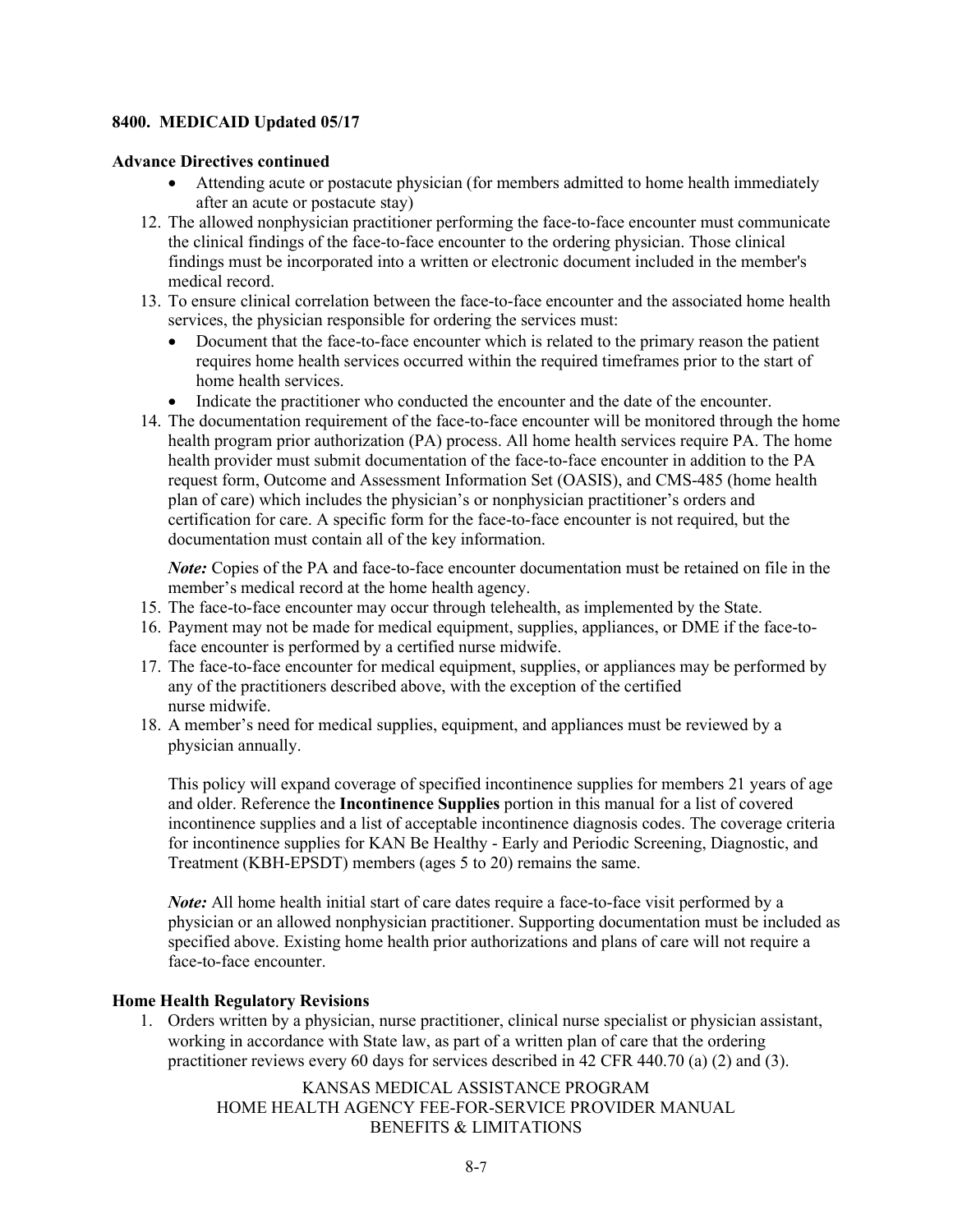#### **Advance Directives continued**

- 2. On the physician's orders or orders written by a licensed practitioner of the healing arts acting within the scope of practice authorized under State law, as part of a written plan of care for services described in paragraph (b) (3) the plan of care must be reviewed by the ordering practitioner as specified in regulatory guidance.
- 3. Non-physician practitioners may certify and recertify a member for home health services.
- 4. In accordance with current Kansas law non-physician (NPPs) are required to work in collaboration with a physician within their scope of practice.
- 5. Nursing services, as defined by and in accordance with the Kansas State Nurse Practice Act.
- 6. Physicians are no longer required to sign off on face-to-face encounters for the initiation of home health services performed by a nurse practitioner, clinical nurse specialist or physician assistant, working in accordance with State law. All other face-to-face requirements are still applicable.

#### **Communication with Physicians**

The Home Health Agency health care team must communicate with the physician in an effort to coordinate appropriate, adequate, effective, and efficient care for the member.

#### **Documentation**

Home Health Agency services must meet the following criteria to be considered **medically necessary:**

- **Appropriate**
	- o Needed service for the member without undermining the member's independence and initiative
	- o Promote safe and professionally accepted practices
- **Adequate**

o Sufficient service to meet the needs of the member while encouraging independence

- **Effective**
	- o Documented progress towards achieving individualized long- and short-term goals
- **Efficient**
	- o Dollars, time and staff used in a productive manner
	- o Does not duplicate other resources
	- o Family and other support systems used and enhanced

Documentation in the patient's medical record must support the service(s) billed. Home health nursing documentation must provide a "total picture" of the patient and surroundings/location and identify the current reason for providing home health care and the patient's need for continuance of care **or** progress toward discharge.

*Note:* Documentation must specifically address the primary diagnosis for which home health services are prescribed.

Proper documentation need not appear in any specific format in the patient's record but **must** include the following: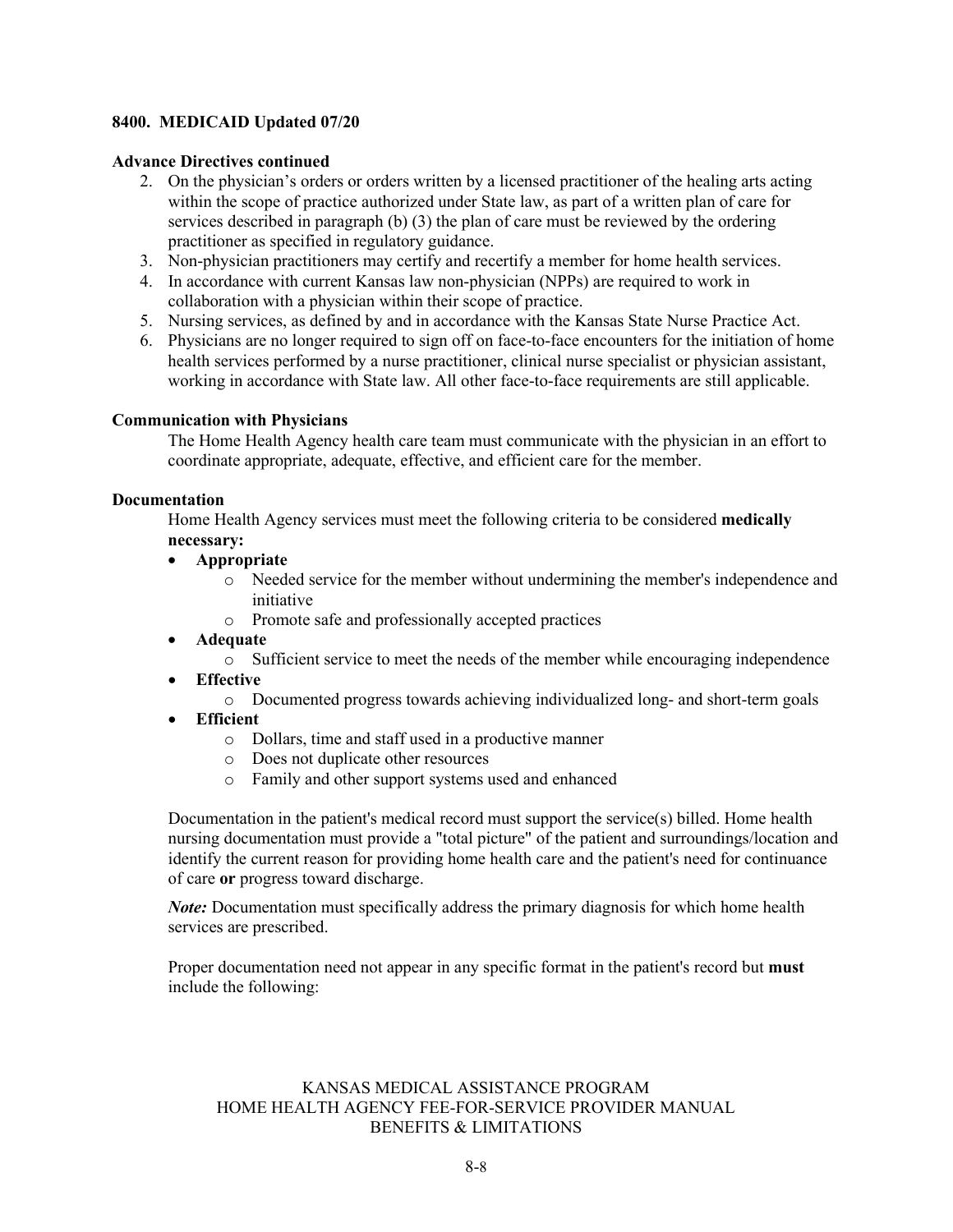#### **Documentation continued**

#### • **Initial Assessment**

- o Date and signature of registered nurse (RN)
- o Review of systems
- o Family and other support system structure
- o Pertinent past and present medical history with approximate date of diagnoses
- o Other community resources available for care
- o Patient's environment
- **Care Plan**
	- o Initiated and dated by RN
	- o Individualized, follows from assessment
	- o Reviewed at least every 60 days and updated as indicated
	- o Documented utilization of available resources, family or other support systems
	- o Discharge plan, identification of expected goals or outcomes

Providers can use the CMS-485 Home Health Certification and Plan of Care in lieu of a separate plan of care. A copy of the completed CMS-485 form must be retained in the patient's medical record.

#### **Documentation of Visits**

Home health visits must be documented in the patient's medical record. Documentation shall consist of the following:

- Length of visit, including start and stop times
- Date and signature of individual making the visit
- Care plan with notations of deviations
- Purpose of visit/documentation of location and services performed

*Note:* If a skilled nursing visit is performed, documentation should include:

- o Patient condition and response to care
- o Progress toward goals

**Residence** – A person's residence is wherever he or she makes his or her home. This may be his or her own dwelling, an apartment, or a relative/caretaker's home but does not include hospitals, skilled nursing facilities, or an Intermediate Care Facility for Individuals with Intellectual Disabilities (ICF-IID). However, home health services may be provided in any setting in which normal life activities take place.

The following home health services are noncovered:

- Any services determined not to be medically necessary
- Homemaker/chore services
- Medical social work services

#### **DME Purchase/Rental**

All DME services are covered for use in any setting in which normal life activities take place. DME services (purchase or rental) are noncovered in a nursing facility, swing bed facility, state institution,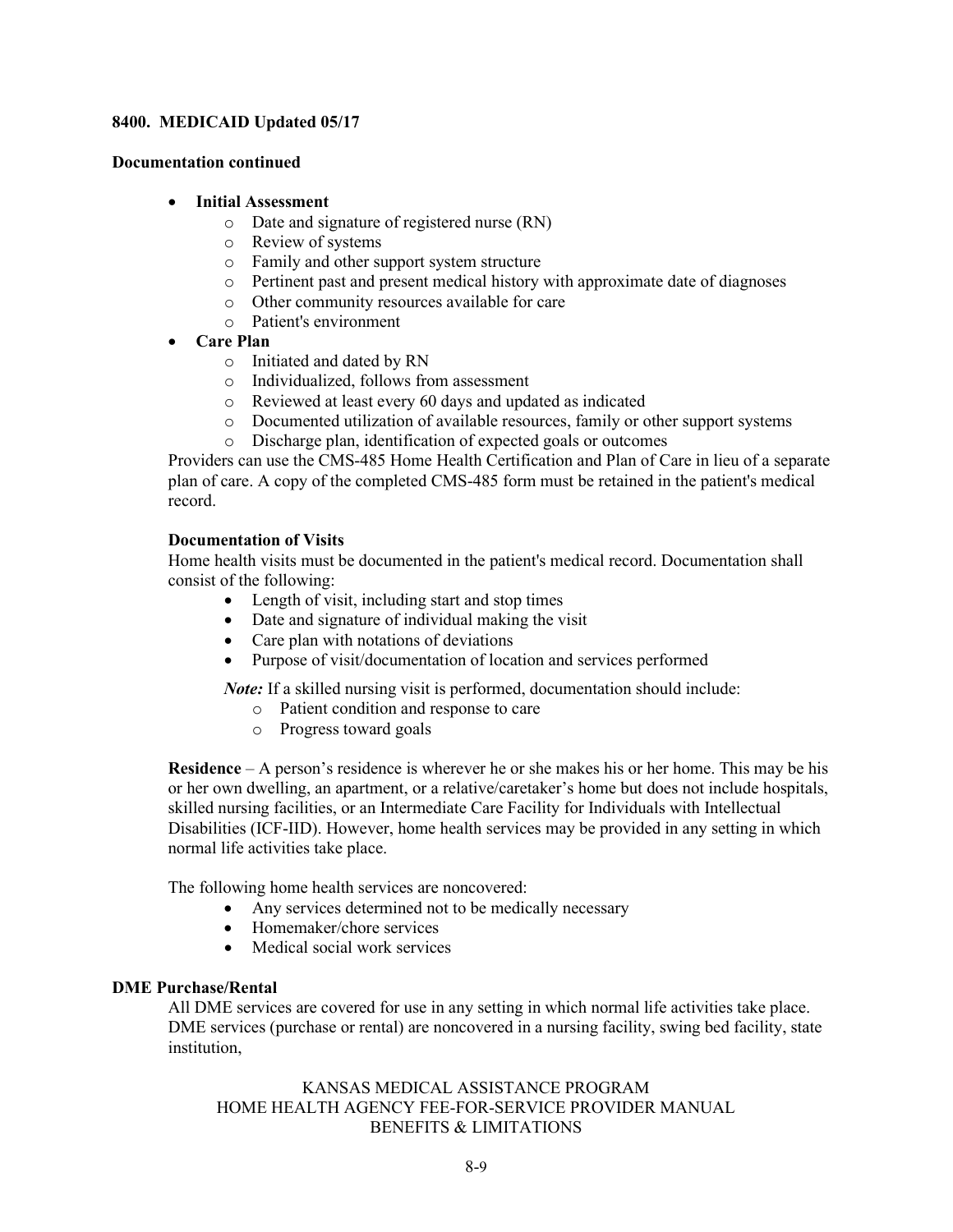#### **DME Purchase/Rental continued**

ICF-IID, psychiatric residential treatment facility (PRTF), brain injury (BI) facility, rehabilitation facility, and hospital.

*Note*: If the facility receives a per diem rate for a member, the DME services are considered content of the per diem and are the responsibility of the facility.

#### **Manually Priced Items**

- KMAP requires providers to follow current policy for DME and prosthetics and orthotics (P&O).
- Current policy requires DME and P&O to be priced at the lesser of 1, 2, or 3:
	- 1. Set Medicaid rate
	- 2. Providers cost plus 35 percent
	- 3. Manufacturer suggested retail price (MSRP) minus 20 percent
- All DME and P&O prior authorization (PA) requests must be accompanied by an official MSRP.
- Providers actual cost and MSRP must be submitted with each PA request on all manually priced DME/P&O items and codes. This must be submitted at the same time as the PA request. All documents submitted must be free of any altering, covering up, or blacking out of information, except to maintain HIPAA requirements.
- All MSRPs must be official from the manufacturer. No handwritten MSRPs are allowed. MSRPs cannot be altered or blacked out in any way except to maintain HIPAA requirements. For example, a Medicare explanation of benefits (EOB) can have multiple Medicare members information listed on the same sheet.
- Provider's cost is the actual cost the provider paid for the item. Any discounts the provider receives must also be submitted. An official invoice from the supplier/manufacturer must be supplied. Handwritten or DME provider-manipulated invoices are not allowed. Invoices cannot be blacked out or altered in any way except to maintain HIPAA requirements.
- If an item is bought in bulk (or more than one at a time), the invoice showing the provider's actual cost and the number of units purchased must be submitted (per unit cost will be calculated).
- Costs of doing business (such as, employee's time, travel time and expenses, or office expenses) cannot be included in provider's cost.

*Note:* All wheelchairs, wheelchair accessories, wheelchair repairs, and covered specialty walkers are exempt from this requirement. These items will be paid at 75% of MSRP or the current Medicaid rate. Provider cost will not be required with each PA request.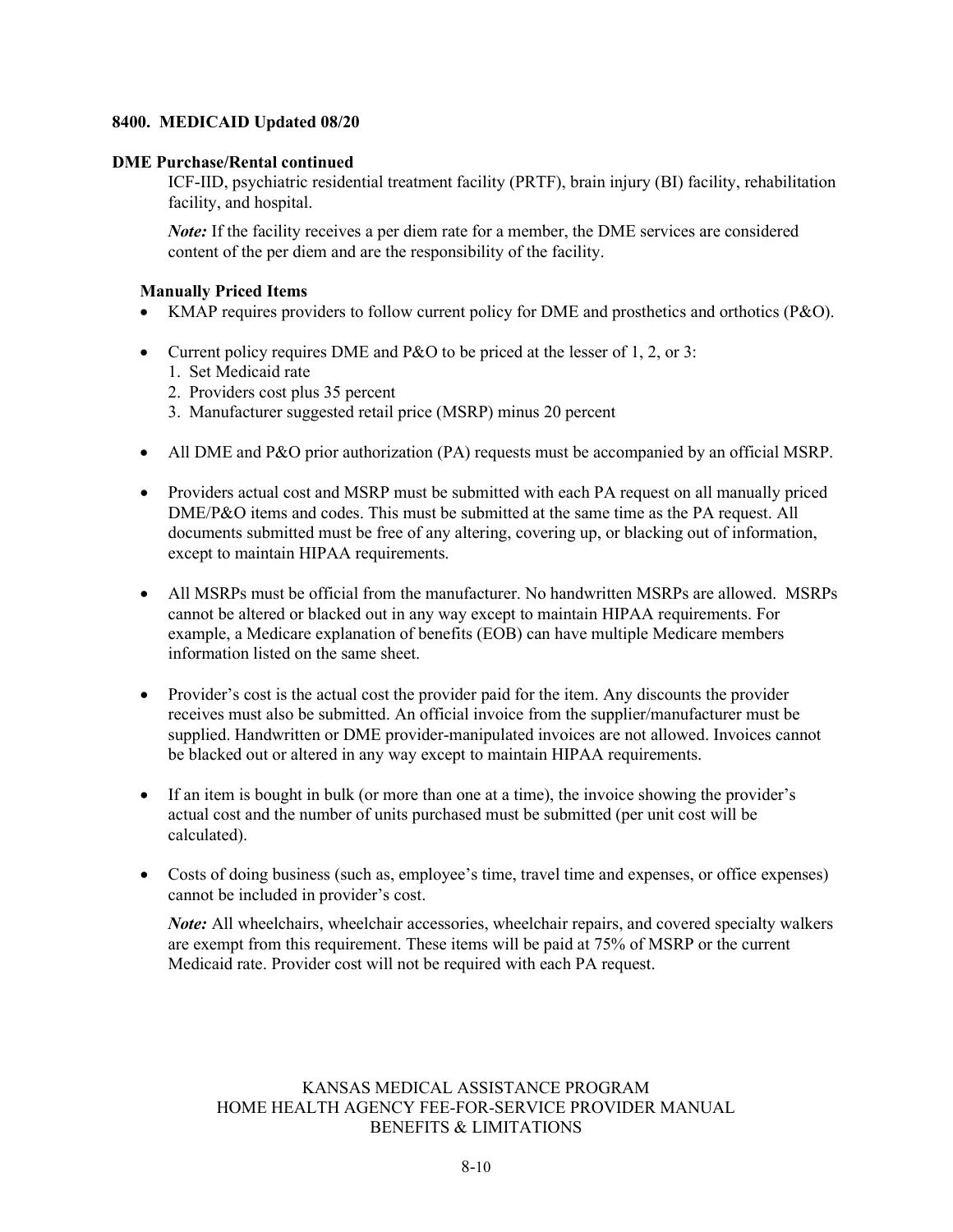#### **DME Purchase/Rental continued**

#### **Breast Pumps**

- Codes E0602 and E0603 are covered for all female members ages 10 through 65. Breast pumps are limited to a combined total of no more than one pump every year. The prescription written by a physician must be kept in the member's file.
- The following breast pump replacement parts are limited to no more than two of each per year: A4281, A4282, A4283, A4285 and A4286.
- Noncovered breast pumps and accessories: E0604 and A4284

#### **Dressings and Supplies**

- Dressings and supplies are content of service for all nursing facilities, BI facilities, rehab facilities, clinics, offices, and hospitals. They are allowed for place of service 12 and other acceptable home health settings. Providers must render services in a manner to protect privacy and in accordance with HIPAA compliance.
- Dressings are covered when either of the following criteria is met:
	- o They are required for the treatment of a wound.
	- o They are required after debridement of a wound.
- Dressings are noncovered for the following:
	- o Drainage from a cutaneous fistula which has not been caused by or treated by a surgical procedure
	- o Stage 1 pressure ulcer
	- o First degree burn
	- o Wounds caused by trauma which do not require surgical closure or debridement (skin tear or abrasion)
	- o Venipuncture or arterial puncture site (blood sample) other than the site of an indwelling catheter or needle
	- o Silicone gel sheets used for the treatment of keloids or other scars
- Dressings include:
	- o Primary dressings: therapeutic or protective coverings applied directly to wounds or lesions either on the skin or caused by an opening to the skin.
	- o Secondary dressings: materials that serve a therapeutic or protective function and are needed to secure a primary dressing.
- Debridement of a wound may be any type:
	- o Surgical (sharp instrument or laser)
	- o Mechanical (irrigation or wet-to-dry dressings)
	- o Chemical (topical application of enzymes)
	- o Autolytic (application of occlusive dressings to an open wound)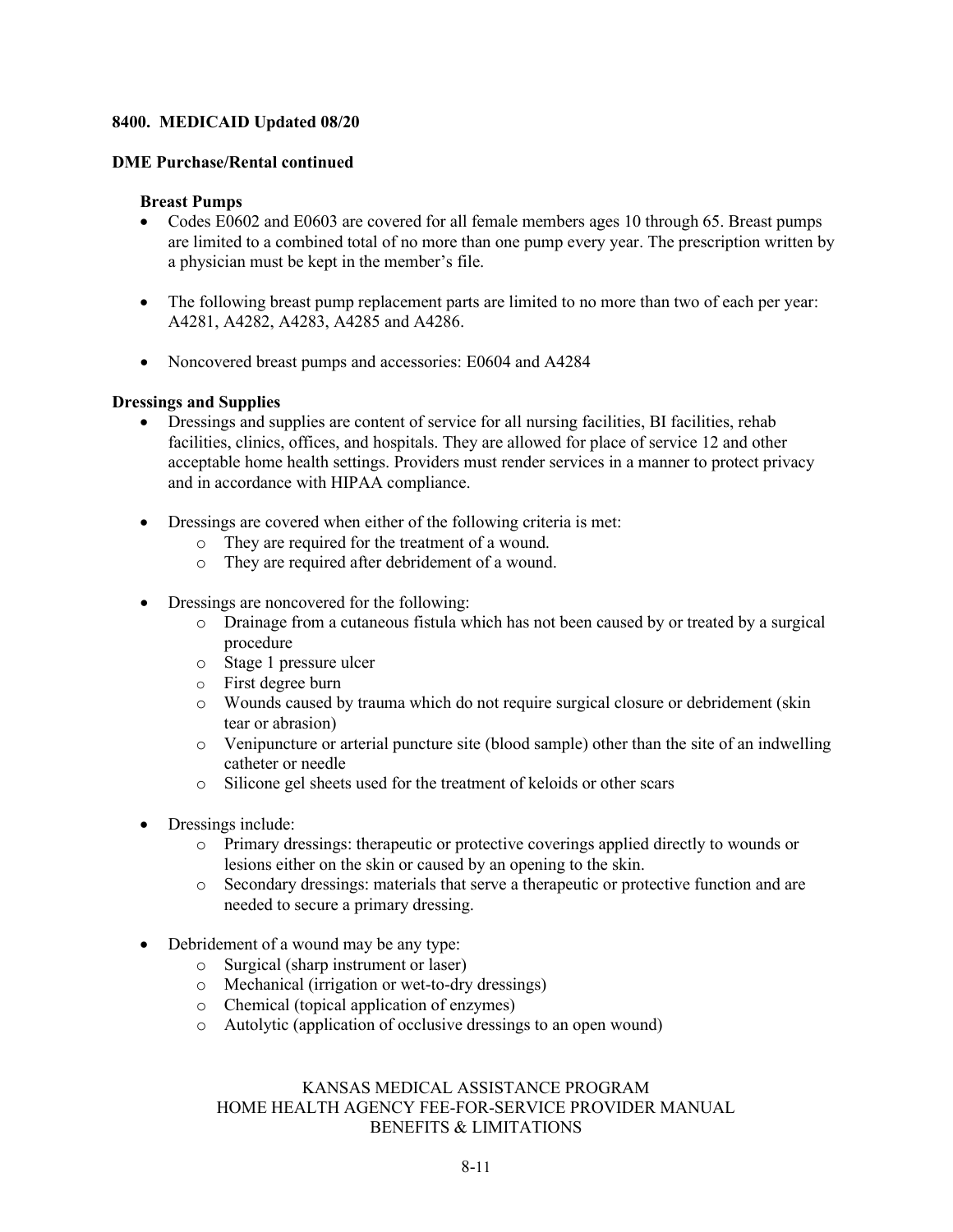#### **Dressings and Supplies continued**

- Products containing multiple materials are categorized according to the clinically predominant component (alginate, collagen, foam, gauze, hydrocolloid, hydrogel). Other multicomponent wound dressings not containing these specified components may be classified as composite or specialty absorptive dressings if the definition of these categories has been met. Multicomponent products may not be unbundled and billed as the separate components of the dressing.
- For all dressings, if a single dressing is divided into multiple portion/pieces, the code and quantity billed must represent the originally manufactured size and quantity.
- Modifiers A1, A2, A3, A4, A5, A6, A7, A8, and A9 indicate that a particular item is being used as a primary or secondary dressing on a surgical or debrided wound and also to indicate the number of wounds on which that dressing is being used. The modifier number must correspond to the number of wounds on which the dressing is being used, not the total number of wounds treated. Modifiers A1-A9 are used for informational purposes and are not required.
- Surgical dressings are covered for as long as they are medically necessary. Dressings over a percutaneous catheter or tube are covered as long as the catheter or tube remains in place and after removal until the wound heals.
- Dressing size must be based on and appropriate to the size of the wound. For wound covers, the pad size is usually about two inches greater than the dimensions of the wound. For example, a five cm. X five cm. (two in. X two in.) wound requires a four in. X four in. pad size.
- The quantity and type of dressings dispensed at any one time must take into account the current status of the wound, the likelihood of change, and the recent use of dressings.
- Dressing needs may change frequently in the early phases of wound treatment with heavily draining wounds. Suppliers are expected to have a mechanism for determining the quantity of dressing that the patient is actually using and to adjust their provision of dressings accordingly. No more than a one month's supply of dressings may be provided at one time.
- Dressings must be tailored to the specific needs of an individual patient. When dressings are provided in kits, only those components of the kit that meet the definition of a dressing, that are ordered by the physician, and that are medically necessary are covered.
- It may not be appropriate to use some combinations of a hydrating dressing on the same wound at the same time as an absorptive dressing. Because composite dressings, foam wound covers, hydrocolloid wound covers, and transparent film, when used as a secondary dressing, are meant to be changed at frequencies less than daily, appropriate clinical judgment should be used to avoid their use with primary dressings which require more frequent dressing changes. While a highly exudative wound might require such a combination initially, with continued proper management, the wound usually progresses to a point where the appropriate selection of these products results in the less frequent dressing changes which they are designed to allow. An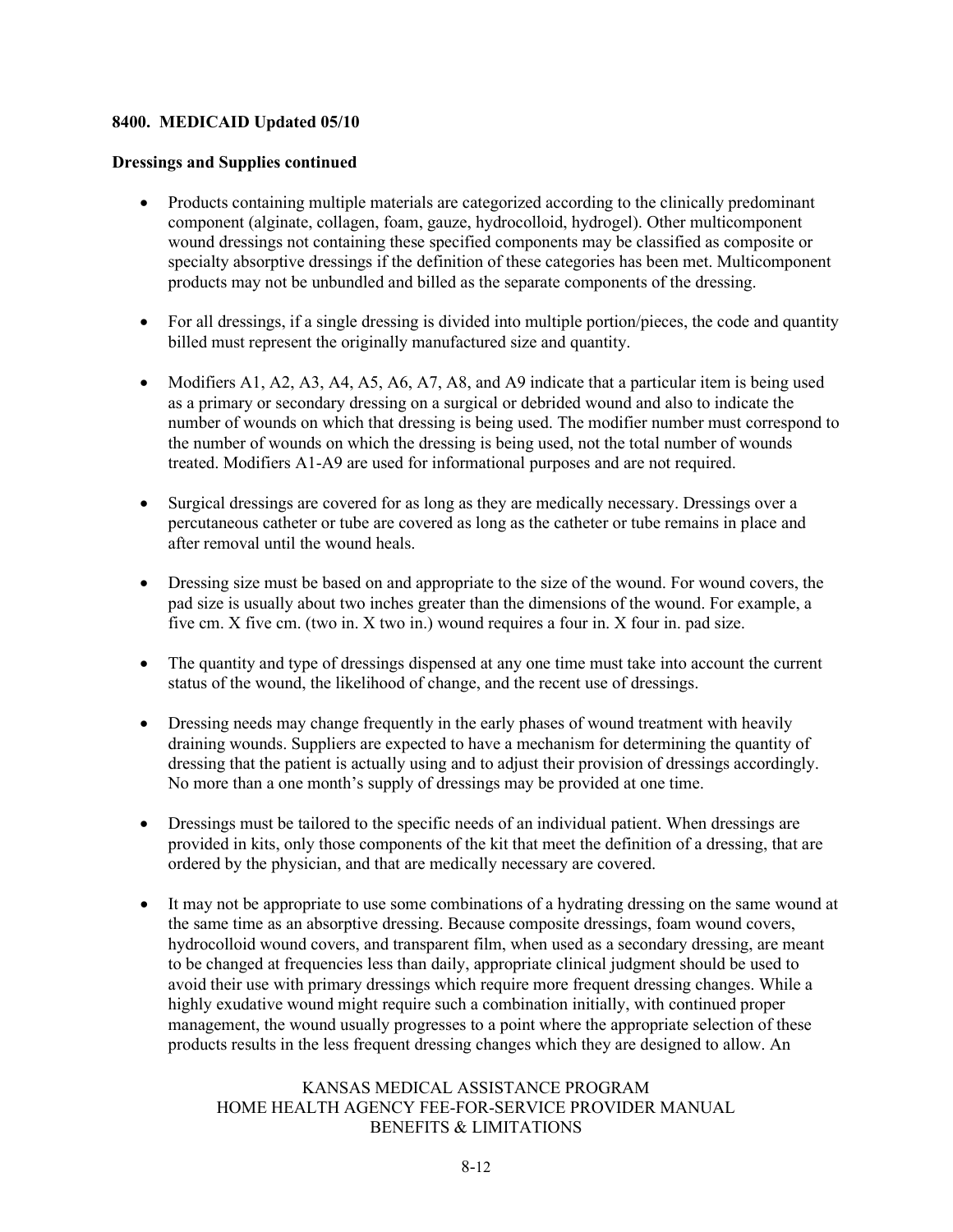#### **Dressings and Supplies continued**

example of an inappropriate combination is the use of a specialty absorptive dressing on top of nonimpregnated gauze being used as a primary dressing.

#### **Alginate Dressings**

- Codes A6196, A6197, A6198, and A6199 are covered for:
	- o Moderately to highly exudative full thickness wounds (stage III or IV ulcers)
	- o Alginate or other fiber gelling dressing fillers for moderately to highly exudative full thickness wound cavities (stage III or IV ulcers)
- Alginate or other fiber gelling dressing covers are not medically necessary on dry wounds or wounds covered with eschar. Usual dressing change is up to once per day. One wound cover sheet of the approximate size of the wound or up to two units of wound filler (one unit equals six inches of alginate or other fiber gelling dressing rope) is usually used at each dressing change. It is usually inappropriate to use alginates or other fiber gelling dressings in combination with hydrogels. The medical necessity for more frequent change of dressing must be documented.

#### **Composite Dressings**

- Composite dressings are products combining physically distinct components into a single dressing that provides multiple functions. These functions must include, but are not limited to:
	- o A bacterial barrier
	- o An absorptive layer other than an alginate or other fiber gelling dressing, foam, hydrocolloid, or hydrogel
	- o A semi-adherent or nonadherent property over the wound site
- Codes A6203, A6204, and A6205

Usual composite dressing change is up to three times per week, one wound cover per dressing change. The medical necessity for more frequent change of dressing must be documented.

#### **Compression Bandages**

- All bandages are noncovered when used for strains, sprains, edema, or situations other than as a dressing for a wound.
- Light compression bandages, self-adherent bandages, and conforming bandages are covered when they are used to hold wound cover dressings in place over any wound type.
- Moderate or high compression bandages, conforming bandages, self-adherent bandages, and padding bandages are covered when they are part of a multilayer compression bandage system used in the treatment of a venous stasis ulcer.
- Elastic bandages are those that contain fibers of rubber (latex, neoprene), spandex, or elastane. Roll bandages that do not contain these fibers are considered nonelastic bandages even though many of them (such as gauze bandages) are stretchable.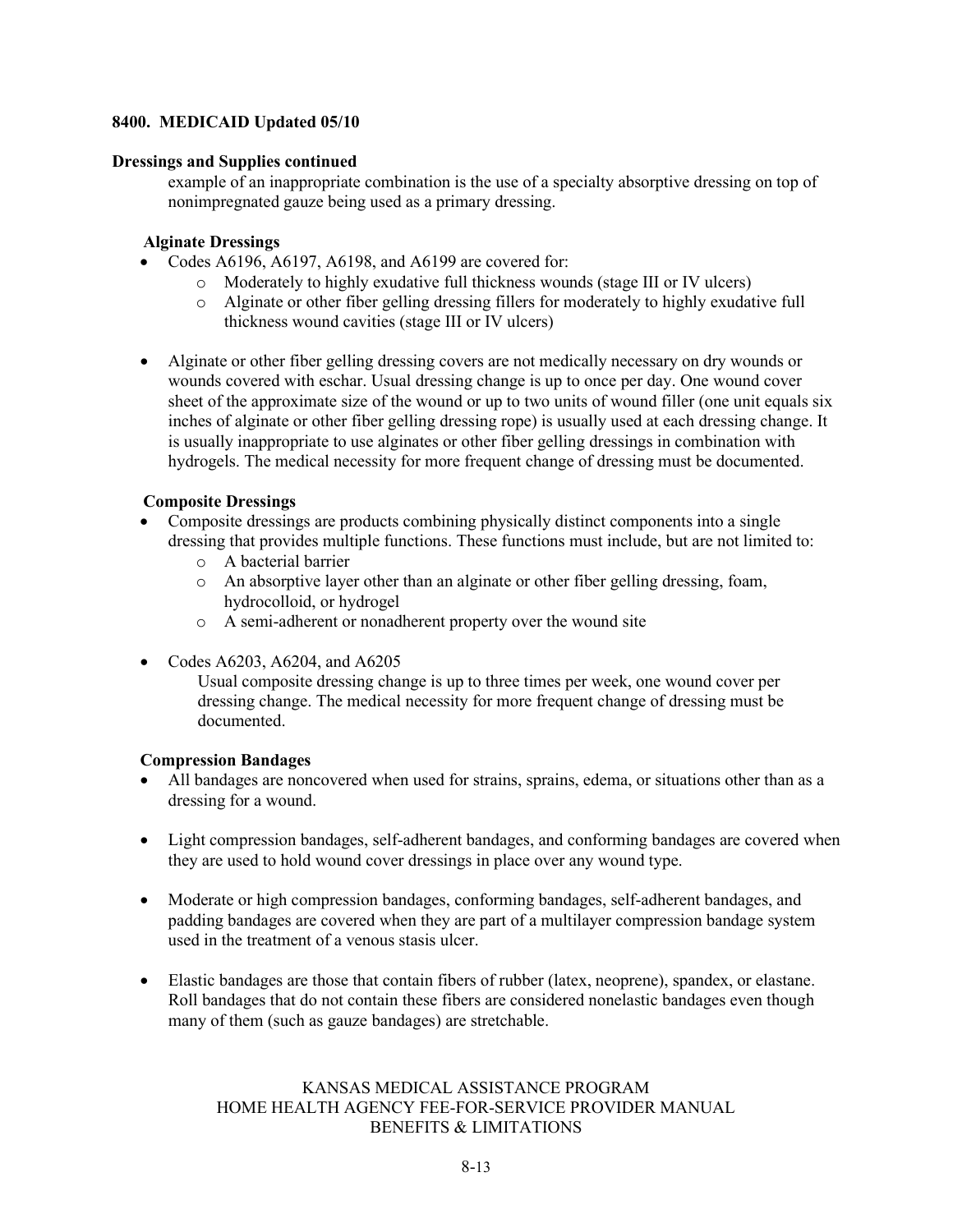#### **Dressings and Supplies continued**

- Codes A6442, A6443, A6444, A6445, A6446, and A6447 describe roll gauze-type bandages made either of cotton or of synthetic materials such as nylon, viscose, polyester, rayon, or polyamide. These bandages are stretchable, but do not contain elastic fibers. These codes include short-stretch bandages.
- Codes A6448, A6449, and A6450 describe ACE-type elastic bandages.
- Codes A6451 and A6452 describe elastic bandages that produce moderate or high compression that is sustained typically for one week. They are commonly included in multilayer compression bandage systems.
- Suppliers billing these codes must be able to provide documentation from the manufacturer verifying that the performance characteristics specified in the code narratives have been met.
- When multilayer compression bandage systems are used for the treatment of a venous stasis ulcer, each component is billed using a specific code for the component: A6451, A6452, A6443, A6444, A6454, A6441 or A6456.
- Most compression bandages are reusable. Usual frequency of replacement would be no more than one per week unless they are part of a multilayer compression bandage system. The medical necessity for more frequent change of dressing must be documented.
- Conforming bandage dressing change is determined by the frequency of change of the selected underlying dressing.

#### **Contact Layer Dressings**

- Contact layers are thin, nonadherent sheets placed directly on an open wound bed to protect the wound tissue from direct contact with other agents or dressings applied to the wound. They are porous to allow wound fluid to pass through for absorption by an overlying dressing.
- Contact layer dressings are used to line the entire wound. They are not intended to be changed with each dressing change. Usual dressing change is up to once per week. The medical necessity for contact layer dressings must be documented and submitted with each PA request. Further medical justification must be submitted for more frequent dressing changes.

#### **Foam Dressings**

- Codes A6209, A6210, A6211, A6212, A6213, A6214, and A6215
- Foam dressings are covered when used on full thickness wounds (stage III or IV ulcers) with moderate to heavy exudates.
- Usual dressing change for a foam wound cover used as a primary dressing is up to three times per week. When a foam wound cover is used as a secondary dressing for a wound with very heavy exudates, dressing change may be up to three times per week.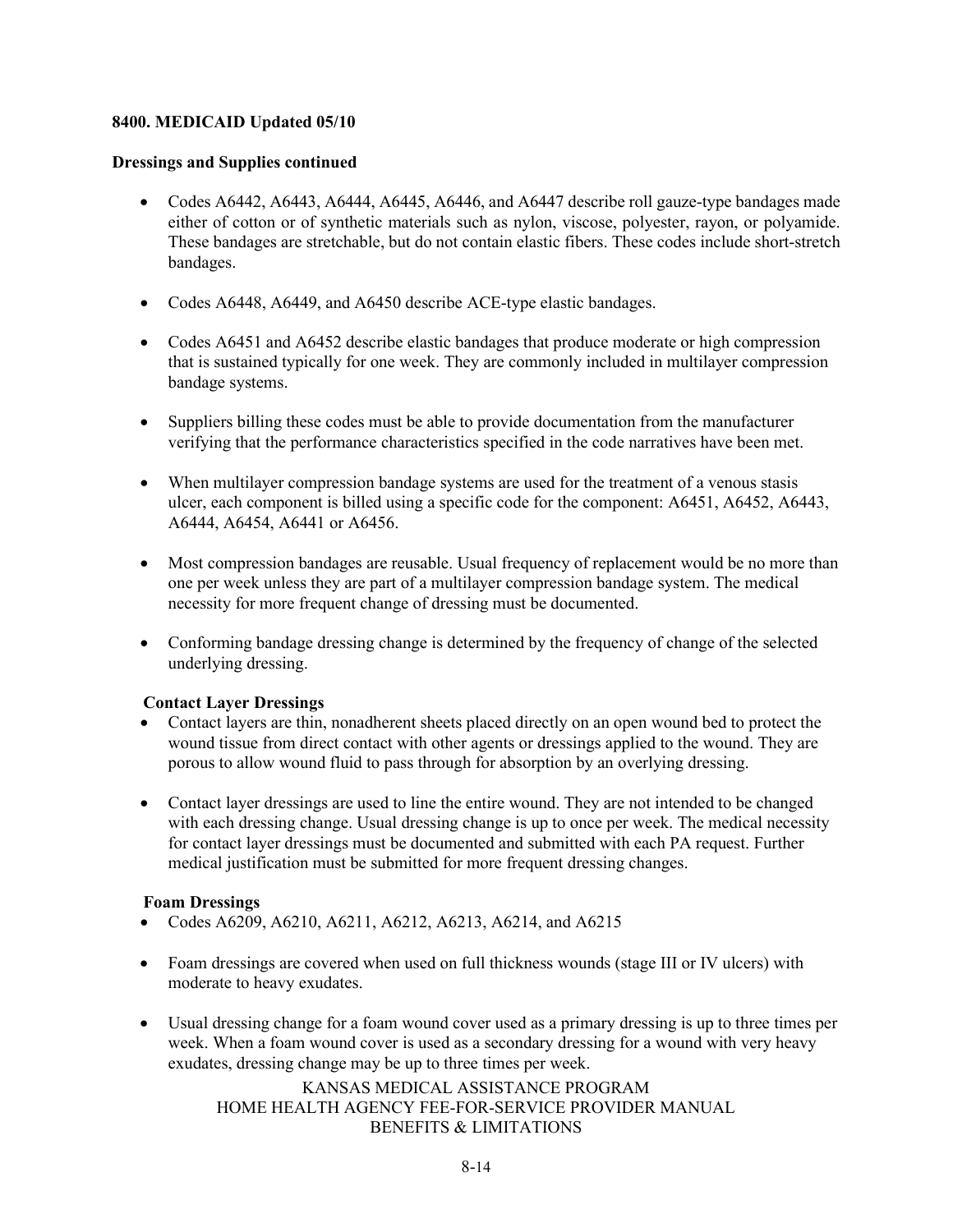#### **Dressings and Supplies continued**

• Usual dressing change for foam wound fillers is up to once per day. The medical necessity for more frequent change of dressing must be documented.

#### **Gauze Dressings**

- Impregnated gauze dressings are woven or nonwoven materials into which substances such as iodinated agents, petrolatum, zinc paste, crystalline sodium chloride, chlorhexadine gluconate, bismuth tribromophenate, water, aqueous saline, hydrogel, or other agents have been incorporated into the dressing material by the manufacturer.
- Codes A6216, A6217, A6218, A6219, A6220, A6221, A6402, A6403, A6404, and A6407 Usual nonimpregnated gauze dressing change is up to three times per day for a dressing without a border and once per day for a dressing with a border. It is usually not necessary to stack more than two gauze pads on top of each other in any one area. The medical necessity for more frequent change of dressing must be documented.
- Codes A6222, A6223, A6224, A6266 Usual dressing change for gauze dressings impregnated with other than water, normal saline, or hydrogel is up to once per day. The medical necessity for more frequent change of dressing must be documented.
- Codes A6228, A6229, A6230 Usual dressing change for gauze dressings impregnated with water or normal saline is up to once per day. The medical necessity for more frequent change of dressing must be documented.
- Gauze or gauze-like products are typically manufactured as a single piece of material folded into a multi-ply gauze pad. Coding must be based on the functional size of the pad as it is commonly used in clinical practice.

#### **Gloves Non-Sterile**

- Code A4927: PA required.
- Nonsterile gloves are covered for patient or family use if the patient is currently infected with MRSA or VRE. A culture (C&S) performed within 30 days of the request must be submitted with each PA request. Upon each renewal, a new culture (C&S) performed within 30 days of the request must be submitted. This new culture must document current MRSA or VRE infection. Once the member no longer shows current MRSA or VRE infection, nonsterile gloves are noncovered.
- Nonsterile gloves for use by home health staff, home and community based services (HCBS) staff, or staff from any other paid company are considered content of service and will not be paid separately. Nonsterile gloves allowed for patient or family use may not be used by paid staff.
- Nonsterile gloves are limited to no more than one box (100 gloves) every three months.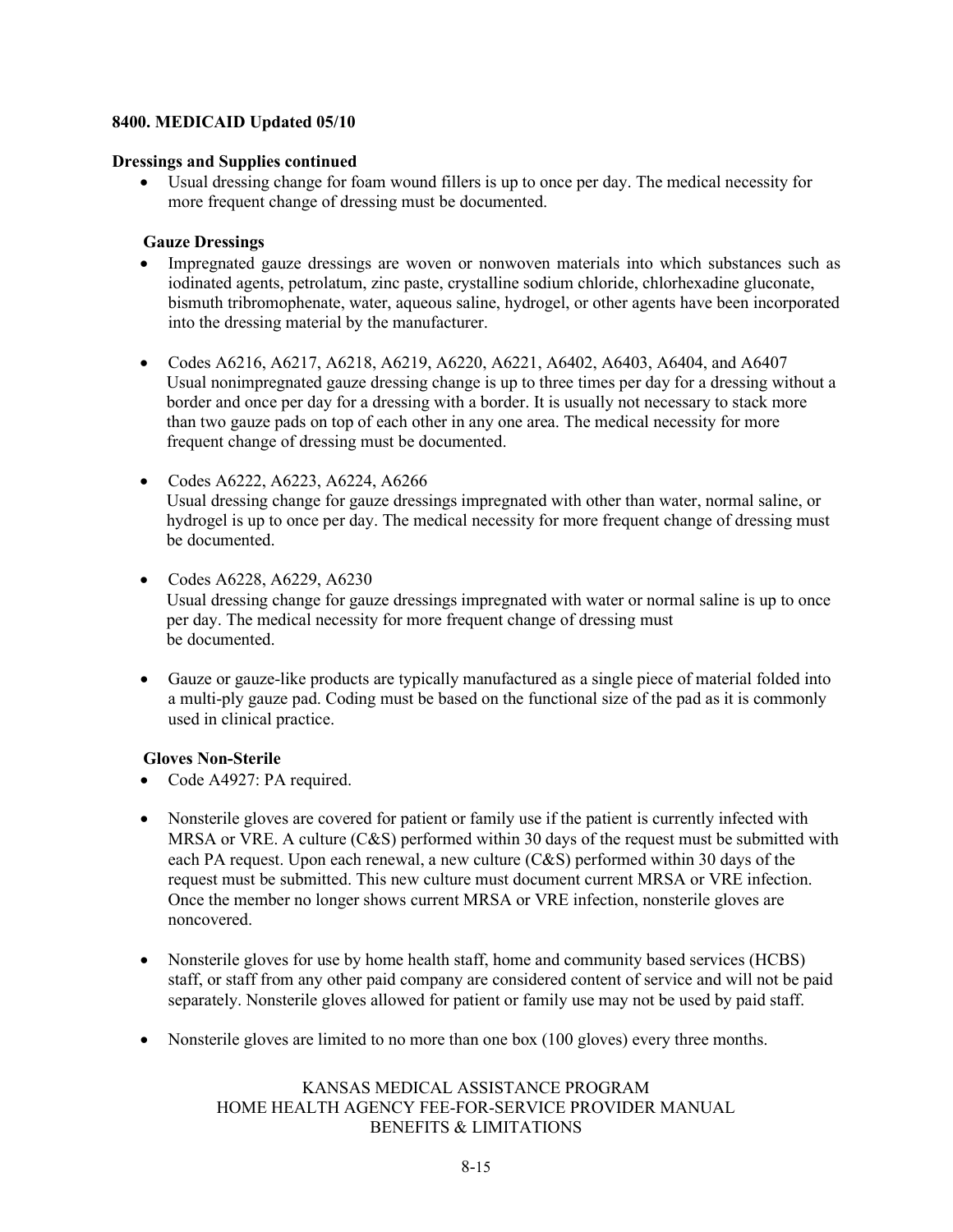#### **Dressings and Supplies continued**

#### **Hydrocolloid Dressings**

- Codes A6234, A6235, A6236, A6237, A6238, A6239, A6240, and A6241
- Hydrocolloid dressings are covered for use on wounds with light to moderate exudates.
- Usual dressing change for hydrocolloid wound covers or hydrocolloid wound fillers is up to three times per week. The medical necessity for more frequent change of dressing must be documented.

#### **Hydrogel Dressings**

- Codes A6231, A6232, A6233, A6242, A6243, A6244, A6245, A6246, A6247, and A6248
- Hydrogel dressings are covered when used on full thickness wounds with minimal or no exudates (stage III or IV ulcers).
- Hydrogel dressings are not usually medically necessary for stage II ulcers. Documentation must substantiate the medical necessity for use of hydrogel dressings for stage II ulcers (location of ulcer is sacro-coccygeal area).
- Usual dressing change for hydrogel wound covers without adhesive border or hydrogel wound fillers is up to once per day. Usual dressing change for hydrogel wound covers with adhesive border is up to three times per week. The medical necessity for more frequent change of dressing must be documented.
- The quantity of hydrogel filler used for each wound must not exceed the amount needed to line the surface of the wound. Additional amounts used to fill a cavity are not medically necessary.
- Documentation must substantiate the medical necessity for code A6248 billed in excess of three units (fluid ounces) per wound in 30 days.
- Use of more than one type of hydrogel dressing (filler, cover, or impregnated gauze) on the same wound at the same time is not medically necessary.

#### **Specialty Absorptive Dressings**

Specialty absorptive dressings are unitized multilayer dressings which provide:

- o A semi-adherent quality or nonadherent layer
- o Highly absorptive layers of fibers such as absorbent cellulose, cotton, or rayon
- These may or may not have an adhesive border.
- Codes A6251, A6252, A6253, A6254, A6255, A6256, A6460, and A6461: Specialty absorptive dressings are covered when used for moderately or highly exudative wounds (stage III or IV ulcers). Usual specialty absorptive dressing change is up to once per day for a dressing without an adhesive border and up to every other day for a dressing with a border. The medical necessity for more frequent change of dressing must be documented.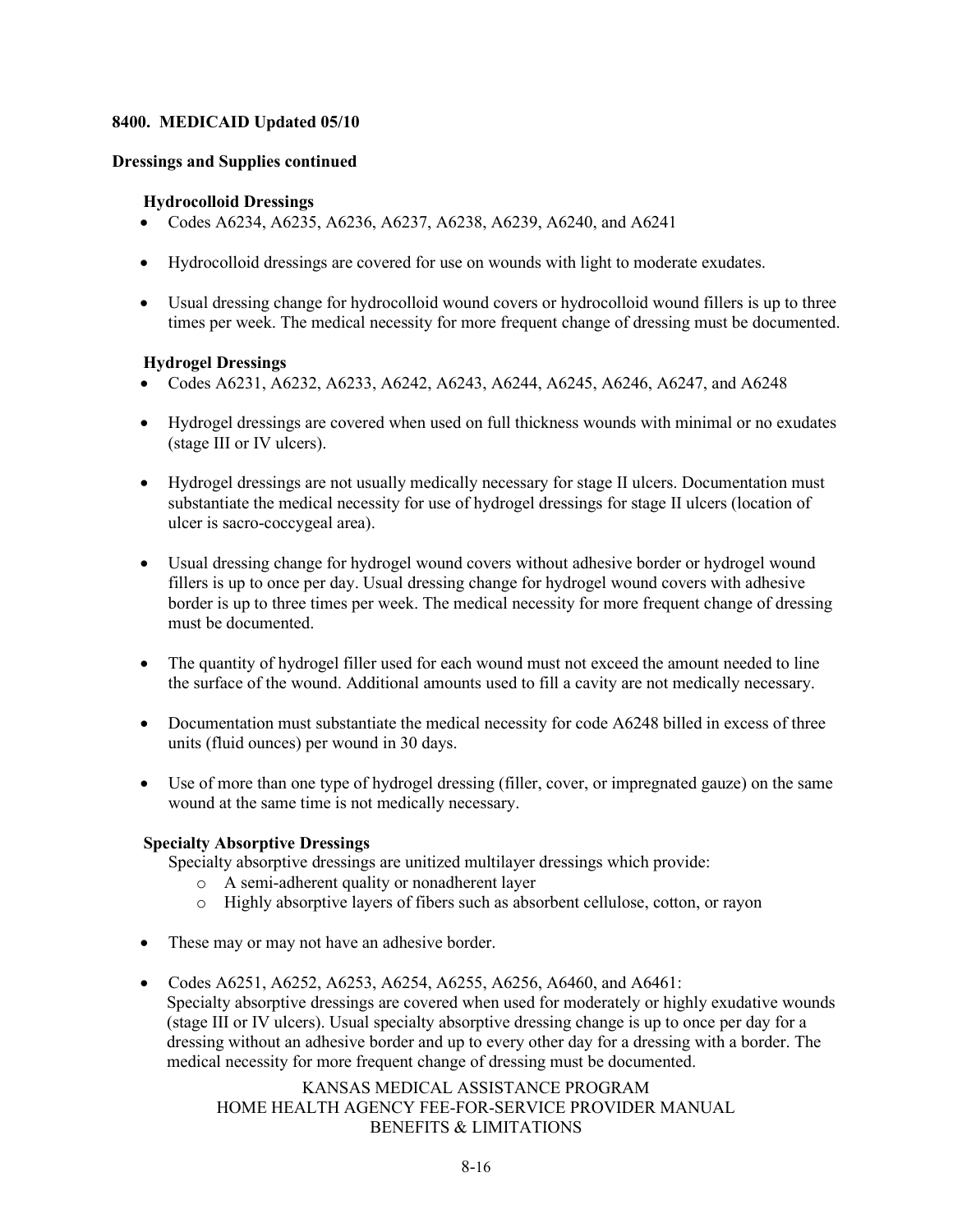#### **Dressings and Supplies continued**

#### **Tape**

- Codes A4450 and A4452
- Tape is covered when needed to hold on a wound cover, elastic roll gauze, or nonelastic roll gauze. Additional tape is usually not required when a wound cover with an adhesive border is used. The medical necessity for tape in these situations must be documented.
- Tape change is determined by the frequency of change of the wound cover. Quantities of tape submitted must reasonably reflect the size of the wound cover being secured.
- Usual use for wound covers measuring 16 square inches or less is up to two units per dressing change; for wound covers measuring 16 to 48 square inches, up to three units per dressing change; for wound covers measuring greater than 48 square inches, up to four units per dressing change.

#### **Transparent Dressings**

- Codes A6257, A6258, A6259
- Transparent film dressings are covered when used for an open, partial-thickness wound with minimal exudates or closed wounds.
- Usual dressing change is up to three times per week. The medical necessity for more frequent change of dressing must be documented.

#### **Tubular Dressings**

Code K0620 may be used to bill for either an elastic or nonelastic tubular dressing.

#### **Wound Covers**

- Wound covers are flat dressing pads. A wound cover with adhesive border is one which has an integrated cover and distinct adhesive border designed to adhere tightly to the skin.
- Some wound covers are available both without and with an adhesive border. For wound covers with an adhesive border, the code to be used is determined by the pad size, not by the outside adhesive border dimensions.
- When a wound cover with an adhesive border is being used, no other dressing is needed on top of it and additional tape is usually not required. Reasons for use of additional tape must be well documented. An adhesive border is usually more binding than that obtained with separate taping and is therefore indicated for use with wounds requiring less frequent dressing changes.

#### **Wound Fillers**

• Wound fillers are dressing materials which are placed into open wounds to eliminate dead space, absorb exudates, or maintain a moist wound surface.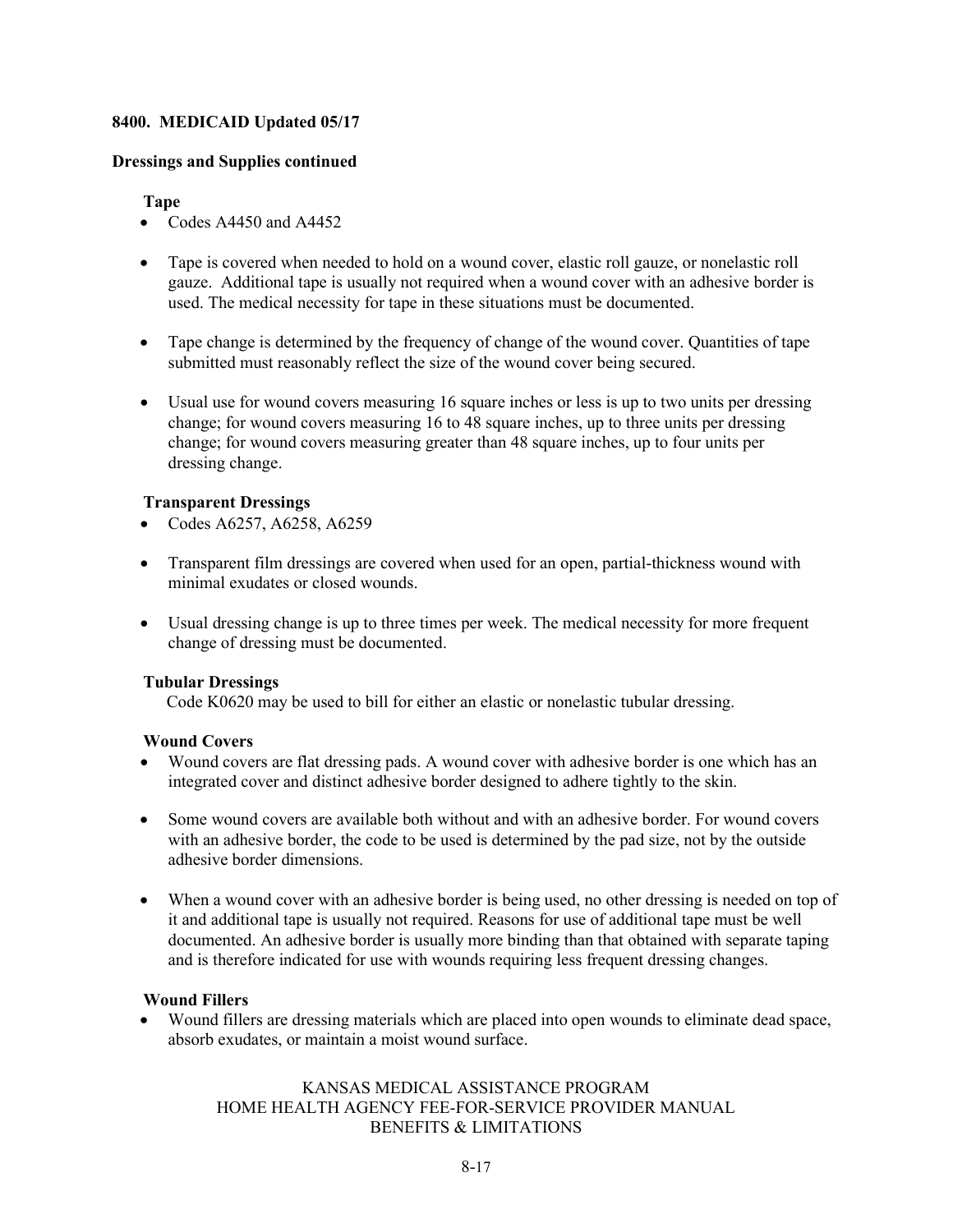#### **Dressings and Supplies continued**

- Wound fillers come in hydrated forms (pastes, gels), dry forms (powder, granules, beads), or other forms such as rope, spiral, and pillows. Wound fillers not falling into any of these categories are noncovered.
- The units of service for wound fillers are one gram, one fluid ounce, six-inch length, or one yard depending on the product. If the individual product is packaged as a fraction of a unit, determine the units billed by multiplying the number of dispensed items by the individual product size and rounding to the nearest whole number.
- For some wound fillers, the units on the package do not correspond to the units of the code. For example, some pastes or gels are labeled as grams (instead of fluid ounces); some wound fillers are labeled as cc or ml (instead of fluid ounces or grams); some are described by linear dimensions (instead of grams). In these situations, the supplier must contact the manufacturer to determine the appropriate conversion factor or unit of service which corresponds to the code.
- Use of more than one type of wound filler or more than one type of wound cover in a single wound is rarely medically necessary, and the reasons must be well documented.

#### **Wound Pouch**

• Code A6154:

Limited to 12 units per 30 days. A wound pouch is a waterproof, collection device with a drainable port that adheres to the skin around a wound.

#### **Enteral Nutrition**

#### **Modifiers**

Modifier BO is required when applicable for oral supplemental nutrition.

#### **General Requirements**

All enteral nutrition, pumps, and miscellaneous supplies must be prescribed. Providers must maintain a copy of the prescription in the member's file. Nutrients and supply items are to be billed for quantities expected to supply the member for no more than one month.

#### **Enteral Nutritional Products**

#### **PA must be obtained for all enteral nutritional products provided to non-KBH-EPSDT members.**

Any new or existing enteral nutritional product that has been reviewed by CMS and assigned a HCPC code may be covered when the member meets criteria. The provider must identify the CMS-assigned procedure code when requesting a PA. Enteral nutritional products that have not been reviewed by CMS and assigned a procedure code are considered noncovered. KBH-EPSDT-eligible members must determine WIC eligibility before obtaining enteral nutrition from KMAP. If the member is eligible for WIC, enteral nutrition must be obtained from WIC services before obtaining from KMAP. Enteral nutrition products provided to KBH-EPSDT-eligible members do not require PA.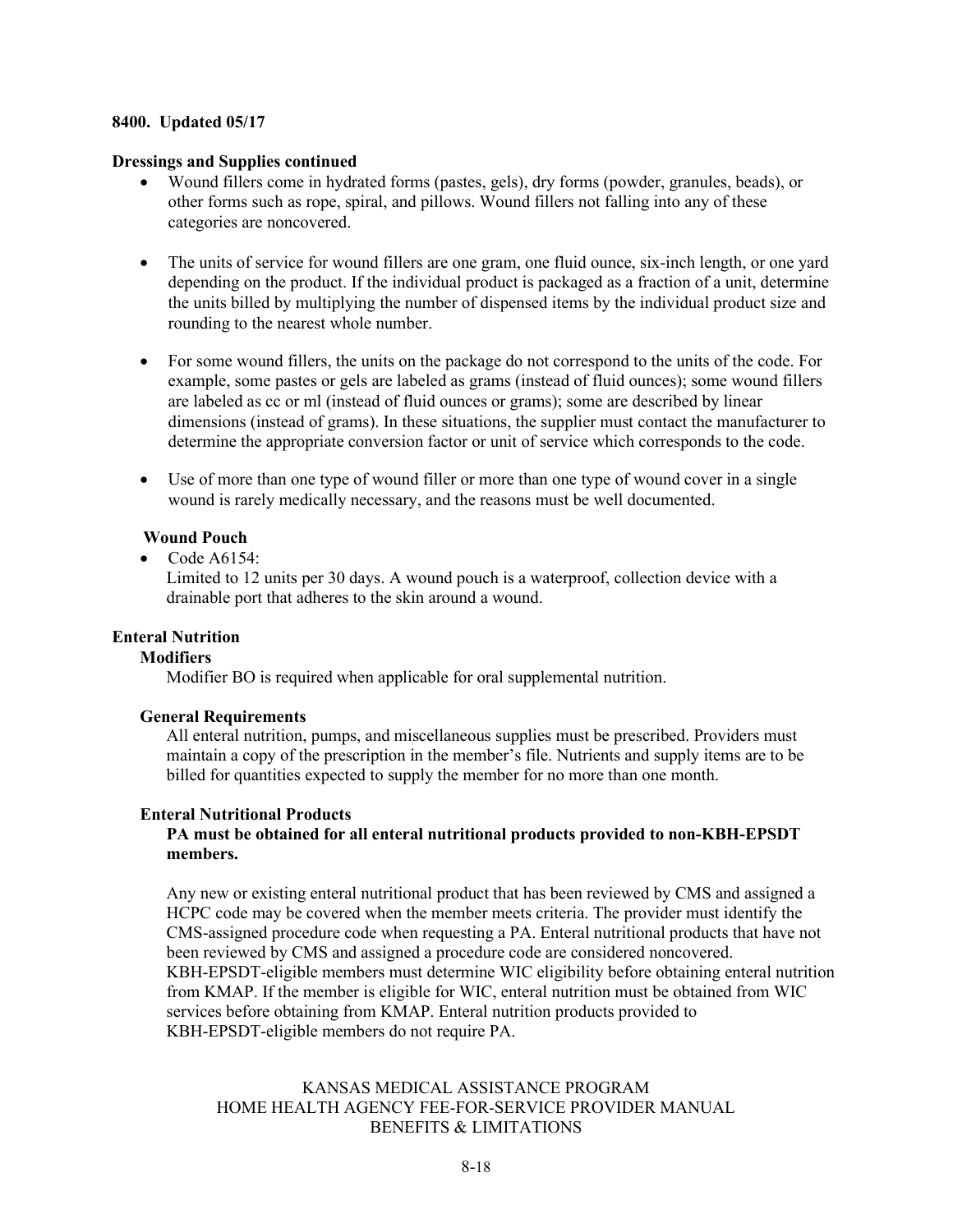#### **Enteral Nutrition continued**

#### **Food Thickener**

**Food thickener requires PA for all members.**

#### **Oral Supplementation**

- Oral supplemental nutrition is covered for KBH-EPSDT-eligible members who require supplemental nutrition over and above normal daily nutrition due to medical conditions. Normal daily nutrition is not considered supplemental and is noncovered.
- Oral supplemental nutrition is noncovered for non-KBH-EPSDT members. Extreme medical cases in which a member is in immediate life-threatening jeopardy may be reviewed for coverage.

#### **Enteral Supplies**

• Enteral supplies that have an assigned HCPC code must be requested under the appropriate code. Enteral supplies that do not have an assigned HCPC code may be covered under B9998 with PA. B9998 requires PA for all ages.

*Note:* PA must be obtained for all enteral supplies provided to non-KBH-EPSDT members with the exception of B4087 and B4088.

- Button G-Tubes are covered under B4087 and B4088 up to a combined total of six per year without PA.
- Extension sets are covered with PA under B9998 up to a maximum of four per month.
- Enteral feeding supply kits are limited to one per day. Providers may dispense one month supply at a time. An individual 60cc syringe is not considered a feeding supply kit and may not be billed as such. If supplying an individual 60cc syringe, PA must be requested under B9998.
- Nasogastric tubing, with or without stylet or a combination of the two, are limited to a combined total of three tubes per 90 days, regardless of provider.
- Stomach and gastrostomy tubing are limited to a combined total of six per year, regardless of provider.
- Haberman Feeders for cleft lip/palate are covered for KBH-EPSDT members. They are limited to two per six months and require PA at all times.
- Individual 60 cc syringes may be covered under B9998 with PA up to a maximum of four per month.

#### **Home Blood Glucose Monitors and Supplies**

Home blood glucose monitors and supplies are covered for insulin-treated diabetes (Type I) and noninsulin-treated diabetes (Type II). PA is required on voice-synthesized monitors and reusable pens. For regular monitors and other supplies, PA is not required unless the request exceeds the covered limits. For requests over the limits covered by KMAP, a PA must be obtained. All types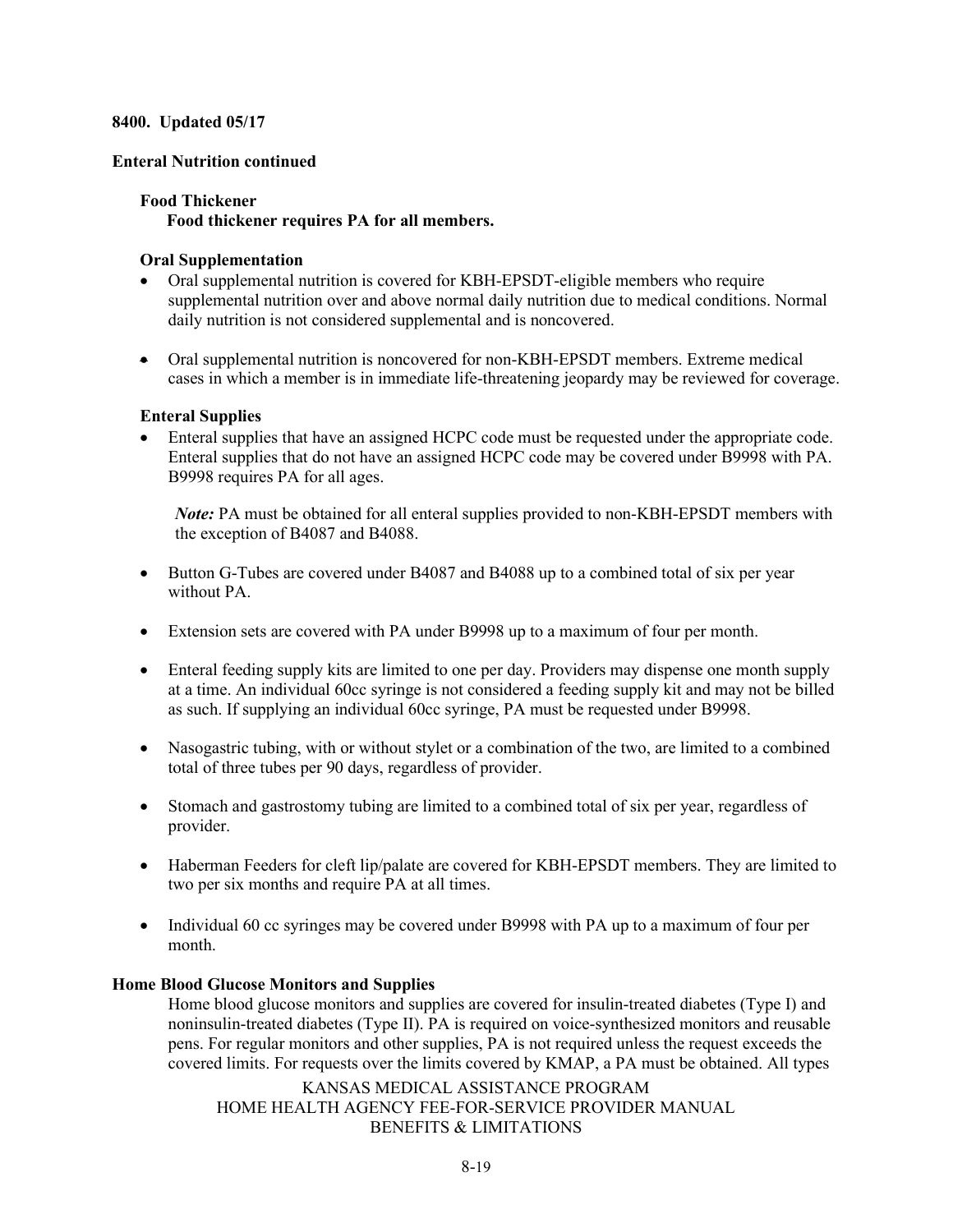#### **Home Blood Glucose Monitors and Supplies continued**

of home blood glucose monitors are limited to one device every two years per member (no matter what kind).

- Modifier KX must be used if the member is insulin treated (insulin-dependent diabetic). Modifier KS must be used if the member is not insulin treated (noninsulin-dependent diabetic. Modifiers KX and KS cannot be billed together on each detail line. If no modifier is included, the claim will deny.
- Code E2100 requires PA and is allowed only for members with a severe visual impairment defined as a best corrected visual acuity of 20/200 or worse.
- Insulin delivery devices (reusable pens) are covered with a limit of 1.5 ml or 3 ml size per year. The member must have impaired visual acuity of 20/200 or worse and/or severely impaired manual dexterity. Medical necessity must show why the member cannot use a multidose vial, and the member must not have home health visits for the purpose of filling insulin syringes.
- The following devices are noncovered by KMAP:
	- o Replacement battery, any type, for use with medically necessary home blood glucose monitor owned by member
	- o Replacement lens shield cartridge for use with laser skin piercing device
	- o Blood glucose monitor with integrated lancing/blood sample
	- o Skin piercing device for collection of capillary blood, laser
- For home blood glucose supplies, providers must not dispense a quantity of supplies exceeding a member's expected usage. Regardless of usage, a supplier must not dispense more than a threemonth quantity of glucose testing supplies at a time. Suppliers should stay attuned to atypical usage patterns on behalf of their clients and verify with the ordering physicians that the atypical usage is, in fact, warranted. Suppliers must not automatically dispense a quantity of supplies on a predetermined regular basis, even if the member has authorized this in advance.
- The ordering physician does not have to approve the order refill; however, the member or the member's caregiver must specifically request refills of glucose monitor supplies before they are dispensed.
- **Testing strips are to be billed 1 UNIT equals 1 BOTTLE (50 strips)**. Billing of testing strips will be reviewed at least yearly. Any inappropriate billing will be recouped.
- Providers must keep the order for home blood glucose monitoring supplies and monitors on file. The order must include all of the following elements:
	- o Item to be dispensed
	- o Quantity of item(s) to be dispensed
	- o Specific frequency of testing
	- o Whether the member has insulin-treated or noninsulin-treated diabetes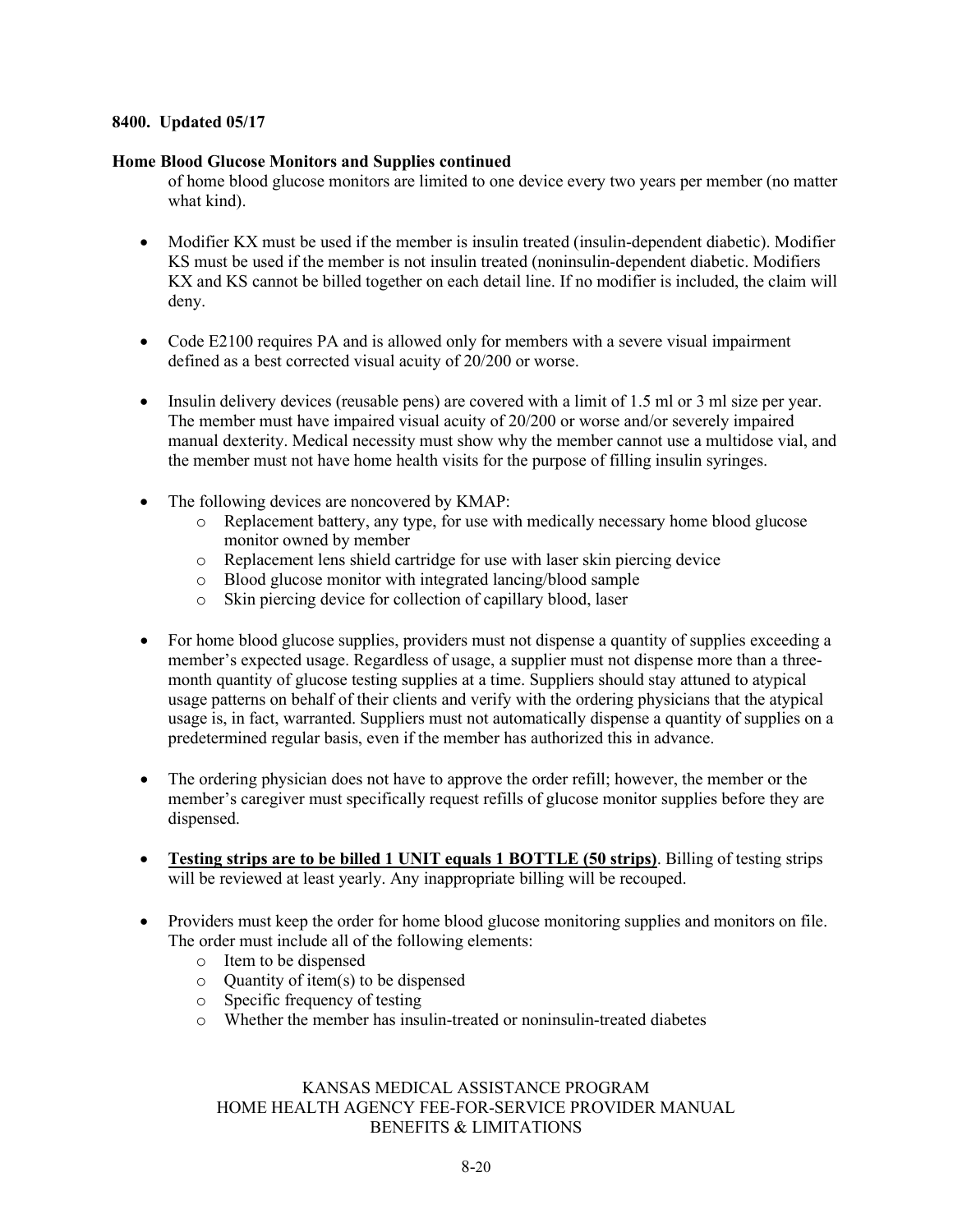#### **Home Blood Glucose Monitors and Supplies continued**

- o Treating physician's signature
- o Date of the treating physician's signature
- o Start date of the order (only required if start date is different than signature date)
- Orders that state "as needed" are not acceptable and will result in those items being denied as not medically necessary.
- The supplier is required to have a renewal order from the treating physician every 12 months. This renewal order must also contain the required information specified above.
- For members to be eligible for home blood glucose monitors and supplies, they must meet all of the following basic criteria:
	- o Member has diabetes (ICD-10 codes E08-E013) which is being treated by a physician.
	- o Glucose monitor and related accessories and supplies were ordered by a physician who is treating the member's diabetes, and the treating physician maintains records reflecting the care provided including, but not limited to, evidence of medical necessity for the prescribed frequency of testing.
	- o Member (or member's caregiver) successfully completed training or is scheduled to begin training in the use of the monitor, test strips, and lancing devices.
	- o Member (or member's caregiver) is capable of using the test results to ensure appropriate glycemic control of the member's diabetes.
	- o Device is designed for home use.
- For members to be eligible for more than the limits listed above, a PA is required and the member must meet the following criteria:
	- o Coverage criteria listed above for glucose monitoring supplies are met.
	- Supplier of test strips and lancets or lens shield cartridge maintains in its records the order from the treating physician.
	- o Member has nearly exhausted the supply of test strips and lancets or useful life of one lens shield cartridge previously dispensed.
	- o Treating physician has ordered a frequency of testing that exceeds the usage guidelines and has documented in the member's medical record the specific reason for the additional materials for that particular member.
	- o Treating physician has seen the member and has evaluated his or her diabetes control within six months prior to ordering quantities of strips and lancets or lens shield cartridges that exceed the usage guidelines.
- If a refill of supply quantities is dispensed that exceeds the usage guidelines, there must be documentation in the physician's records (such as a specific narrative statement that adequately documents the frequency at which the member is actually testing or a copy of the member's log) or in the supplier's records (such as a copy of the member's log) that the member is actually testing at a frequency that corroborates the quantity of supplies that have been dispensed. If the member is regularly using supply quantities that exceed the usage guidelines, new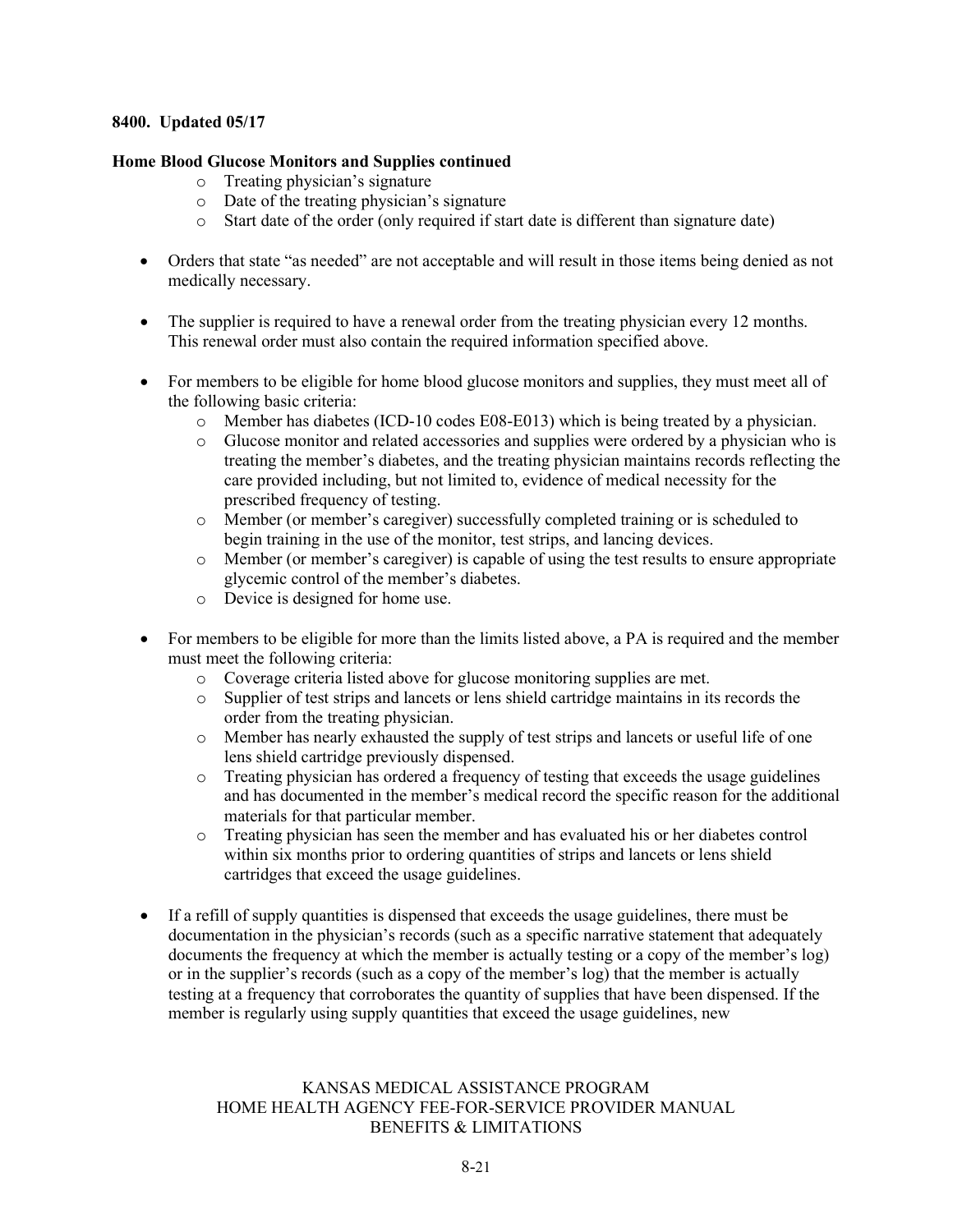#### **Home Blood Glucose Monitors and Supplies continued**

documentation must be present at least every six months.

- Home blood glucose monitor and supplies limits for insulin-treated diabetes (Type I) are:
	- o One monitor is allowed every two years, regardless of the type.
	- $\circ$  Test strips (1 unit equals 1 bottle) are allowed at six units (300 strips or 6 bottles) every 30 days.
	- o Platforms (1 unit equals 1 box) are allowed at one unit (1 box) every 30 days.
	- o Calibration solution/chips are allowed at four units per year.
	- o Spring-powered device for lancet is allowed at one unit every six months.
	- o Lancets (1 unit equals 1 box) are allowed at three units (3 boxes).
	- o One reusable pen insulin delivery device (either size) is allowed every year.
- Home blood glucose monitor and supplies limits for noninsulin-treated diabetes (Type II) are:
	- o One monitor is allowed every two years, regardless of the type.
	- o Test strips (1 unit equals 1 bottle) are allowed at two units (100 strips or 2 bottles) every 30 days.
	- o Platforms (1 unit equals 1 box) are allowed at one unit (1 box) every 90 days.
	- o Calibration solution/chips are allowed at two units per year.
	- o Spring-powered device for lancet is allowed at one unit every six months.
	- o Lancets (1 unit equals 1 box) are allowed at one unit (1 box) every 30 days.

#### **Oral Supplemental Nutrition**

- Oral supplemental nutrition is covered for KBH-EPSDT members only. To bill, use the appropriate HCPCS code.
- Supplemental nutrition is not covered for adults and non-KBH-EPSDT members.

#### **Modifiers**

Modifier BA is required when applicable, to be used for items supplied in conjunction with total parenteral nutrition (TPN).

#### **General Requirements**

All parenteral nutrition, pumps, and miscellaneous supplies must be prescribed by a physician or allowed nonphysician practitioner. Providers must maintain a copy of the prescription in the member's file. DME services provided for parenteral administration of total nutritional replacements and intravenous (IV) medications require the participation of services from a local Home Health Agency, physician, advanced registered nurse practitioner or pharmacist.

#### **Parenteral Nutrition**

TPN in conjunction with enteral or oral feedings is covered for a KBH-EPSDT-eligible member when enteral/oral nutrition constitutes a small portion of the member's dietary intake and/or the member is being weaned from TPN feedings. Nutrients and supply items are to be billed for quantities expected to supply the member for no more than one month.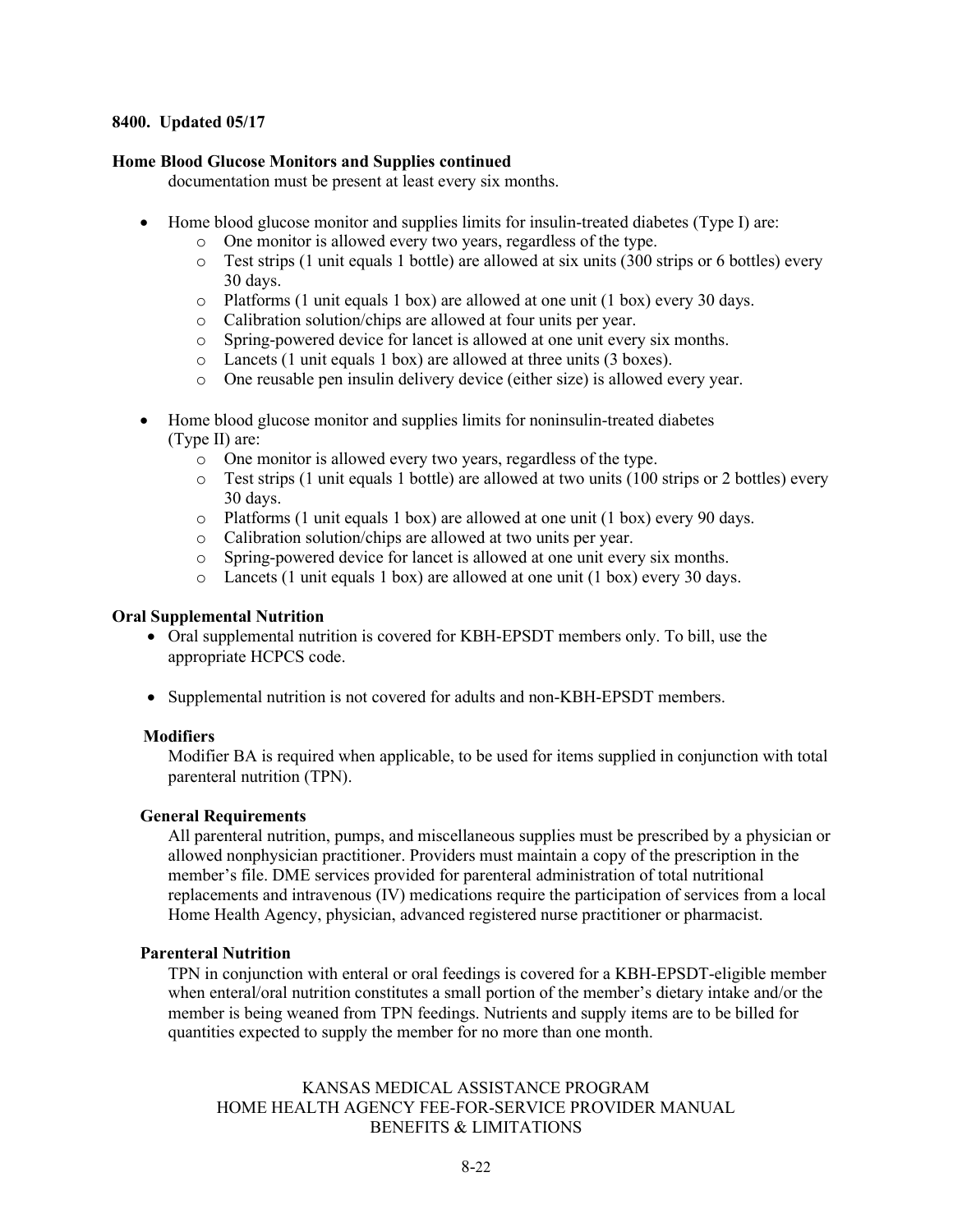#### **Oral Supplemental continued**

#### **Parenteral Supplies**

- Parenteral supplies that have an assigned HCPC code must be requested under the appropriate code. Parenteral supplies that do not have an assigned HCPC code may be covered (with PA) under B9999 if the member meets criteria.
- Parenteral kits and their components are generally considered all-inclusive items necessary to administer therapy. Payment will not be made to suppliers or members for additional components billed separately. Usual items in the different kits include but are not limited to these items:

#### **A4221 - SUPPLY KIT PRE-MIX**

Gloves Gauze Sponges Alcohol Wipes Micropore Tape Iso. Alcohol Plastic Tape Acetone Injection Caps Providone Iodine Scrub Syringes Providone Iodine Ointment Needles Providone Swabs Ketodiastix Providone Sticks Destruclip

#### **B4222 - SUPPLY KIT HOME MIX**

Containers Gauze Sponges Gloves Injection Caps Alcohol Wipes Micropore Tape Iso. Alcohol Plastic Tape Acetone Needles Providone Iodine Scrub Syringes Providone Iodine Ointment Ketodiastix Providone Sticks Destruclip

#### **A4222, A4223 ADMIN KIT**

Admin Sets/Leur Lock & Clamps Micron Filter **Extension Sets** 

Pump Cassettes 2- or 3-way connectors

#### **Family Planning**

- Family planning is any medically approved treatment, counseling, drugs, supplies or devices which are prescribed or furnished by a provider to individuals of child-bearing age for purposes of enabling such individuals to freely determine the number and spacing of their children.
- When a service provided in conjunction with a KBH-EPSDT screen relates to family planning, complete the family planning block (24H) on the claim form to ensure that federal funding is used appropriately.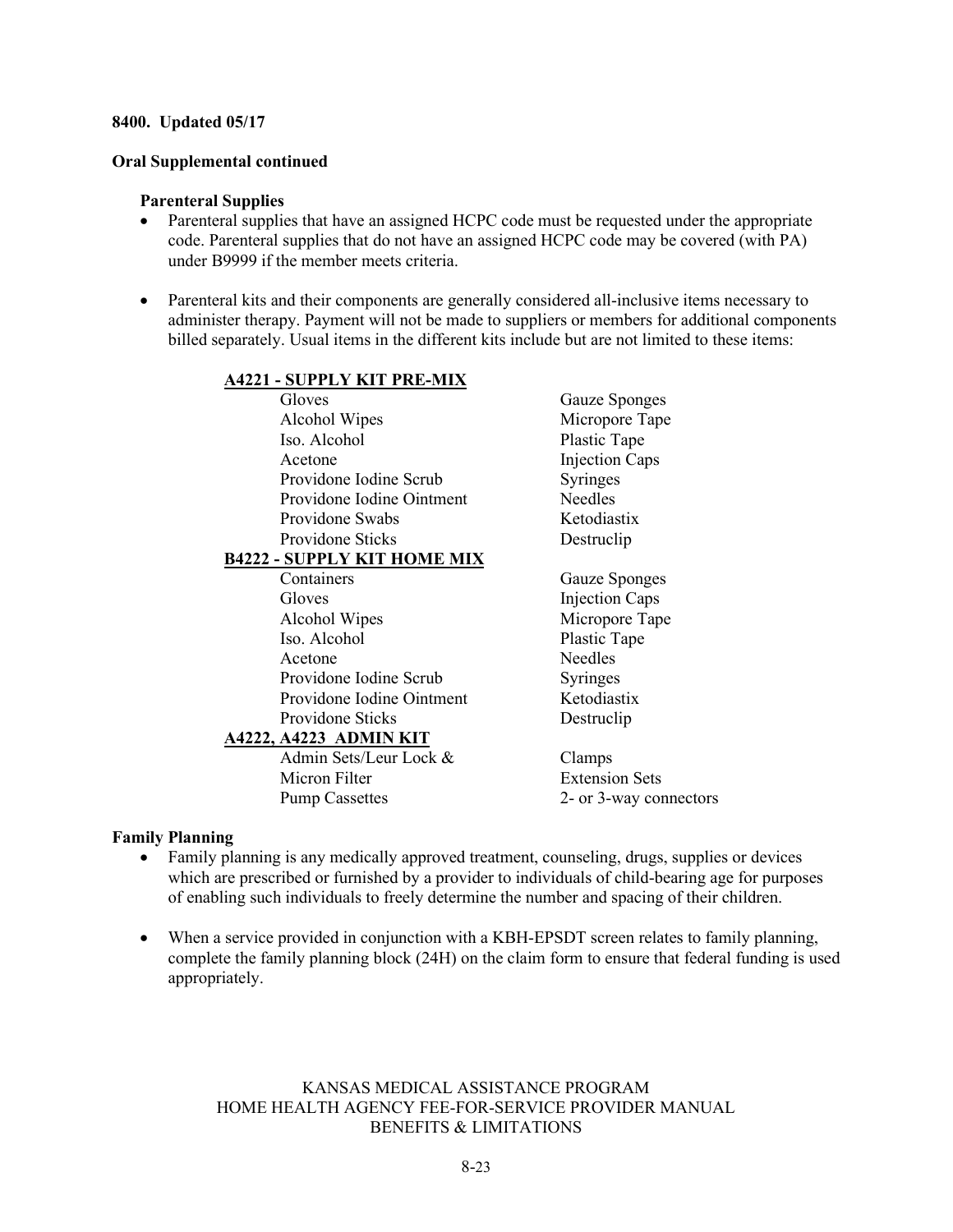#### **Immunizations/Vaccines**

Reimbursement for covered immunizations for children is limited to the administration of the vaccine only. Vaccines are supplied at no cost to the provider through Vaccines for Children, a federal program administered by KDHE.

#### **Home Health Aide**

- Home health services must be performed by a home health aide under the general supervision of a RN. A home health aide care plan outlining specific duties of the aide is required. Home health aide services need not be related to skilled nursing visits. A supervisory visit of a home health aide is required at least every two weeks when the patient is under a skilled service plan of care.
- Home health aide services must be prior authorized for all members. Members not on an HCBS waiver can receive home health aide services and skilled nursing services on the same day with PA.
- Use code G0156 for home health aide services, for the first 15 minutes, and T1004 for subsequent 15-minute intervals. Up to one hour of home health aide services can be prior authorized but cannot exceed one unit per day of G0156 and three units per day of T1004. G0156 and T1004 cannot be billed on the same day as T1021.
- A supervisory visit of a home health aide is required to be performed by an RN every two weeks unless:
	- o The patient is receiving only skilled therapy services and home health aide services. A skilled therapist may make the supervisory visit at least every two weeks in lieu of an RN.
	- o The Home Health Agency is providing care for patients other than those requiring an active medical care program (such as patients who require supportive home health aide care). Only such supervision as the Home Health Agency feels necessary is required in such cases.
- If the sole purpose of a home health aide visit in excess of twice weekly is to provide personal hygiene, medical necessity of the visit(s) must be documented. (Refer to **Section 4100** of the *General Special Requirements Fee-for-Service Provider Manual*.)
- Home health aide duties include but are not limited to the following:
	- o Personal hygiene (such as shampoo, routine nail care)
	- o Linen change
	- o Maintenance exercises
	- o Medication
		- Assistance with routine oral medications in accordance with 42 CFR (Code of Federal Regulation) 484.80
		- May check compliance and report to RN
		- May apply over-the-counter topical medications
	- o Vital signs: Must be addressed in the care plan and reported to the RN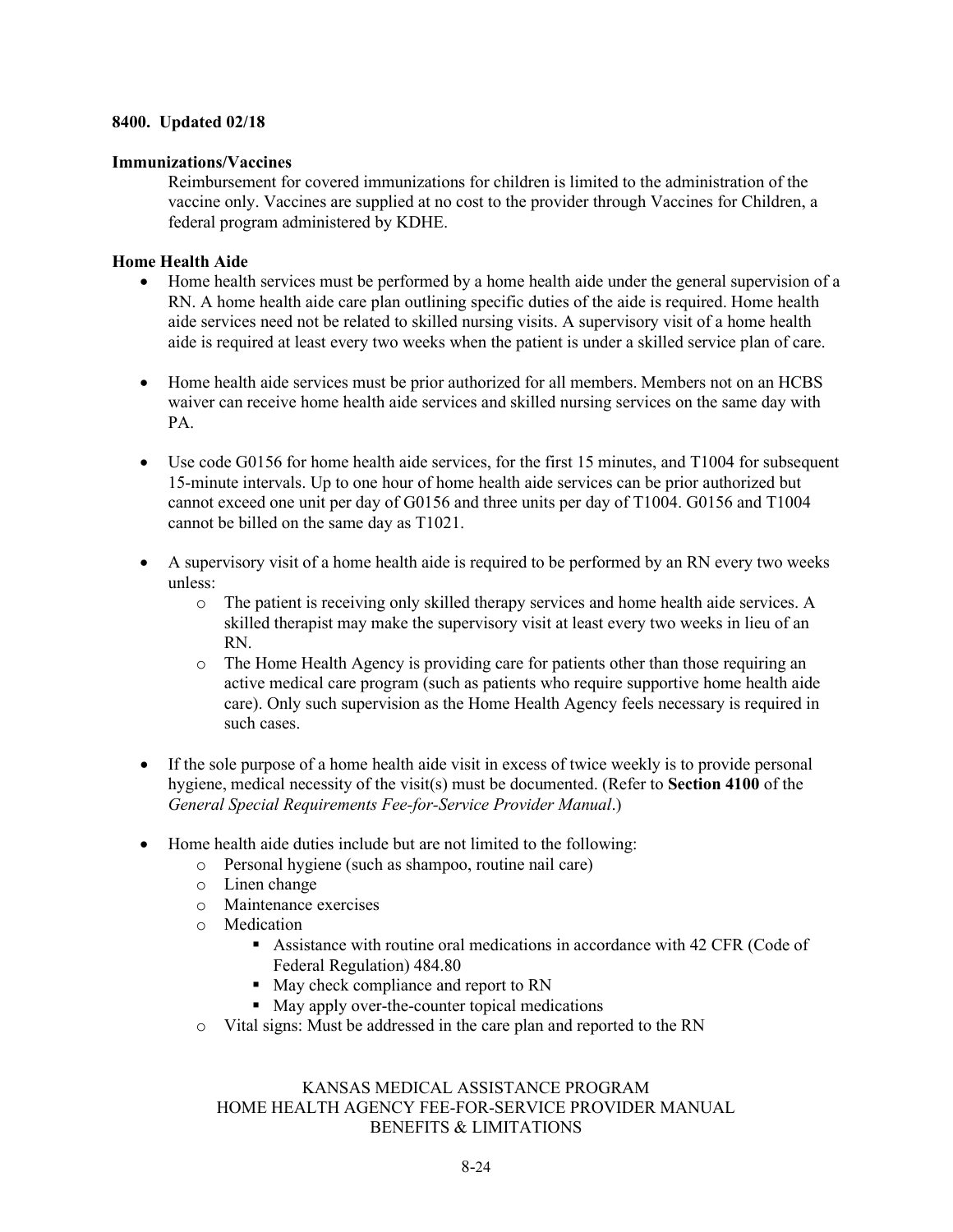#### **Home Health Aide continued**

- o Bowel/bladder procedures
	- **May obtain urine specimens**
	- May perform enemas or impaction removal if:
		- Ordered by a physician or allowed nonphysician practitioner
		- No contraindications exist
		- Bowel condition is chronic
	- May empty ostomy/urine bags
- o Simple, nonsterile dressing changes
- o Other procedures for which specific and adequate training has been provided
- Home health aide duties **do not** include the following:
	- o Set-up of medications
	- o Ordering or having medications refilled
	- o Performing blood sugars
	- o Whirlpool treatments for vascular or wound conditions
	- o Warm moist packs
	- o Physical assessments beyond vital signs
	- o Sterile, wet-to-dry, or complex dressing changes
	- o Packing or debridement of wounds
	- o Health-related teaching

#### **Medical Supplies**

- Medical supplies are allowed when all of following apply:
	- o Are necessary and reasonable for treatment of the patient's illness or injury
	- o Are used in any setting in which normal activities of life take place
	- o Are properly prescribed by a physician or allowed nonphysician practitioner
	- o Are a covered service
- Prescriptions for medical supplies are **only** accepted from the following professionals:
	- o Doctors of Medicine (M.D.)
	- o Doctors of Osteopathy (D.O.)
	- o Doctors of Podiatric Medicine (D.P.M.)
	- o Chiropractors (may prescribe cervical collars and "soft type" spinal supports only)
	- o Allowed nonphysician practitioners

#### **Ostomy Adhesives**

Ostomy adhesives are limited to one type every 30 days. Liquid adhesive is limited to four units every 30 days and disk or foam pad is limited to 20 units every 30 days.

#### **Ostomy Belts**

Purchase of ostomy belts (all kinds) is limited to one unit every 30 days.

#### **Ostomy Deodorants**

Ostomy deodorants are limited to one type every 30 days. Liquid deodorant is limited to eight units every 30 days and solid is limited to 100 units every 30 days.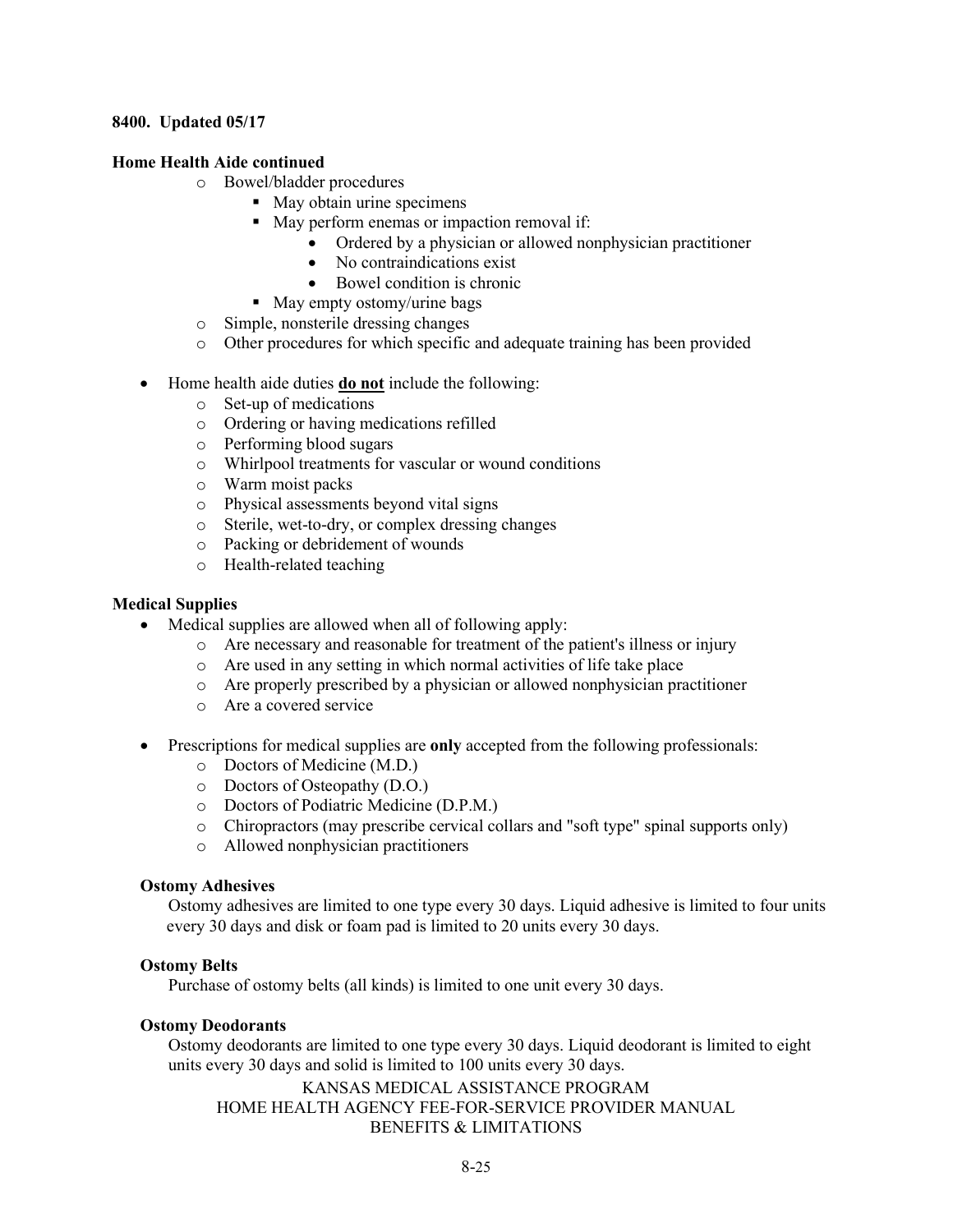#### **Medical Supplies continued**

#### **Ostomy Skin Barriers**

- Only one selection of the following skin barriers is allowed within a 30-day time frame with the following limits, regardless of provider:
	- o Ostomy skin barrier, liquid is limited to two units every 30 days.
	- o Ostomy skin barrier, powder is limited to 10 units every 30 days.
	- o Ostomy skin barrier, nonpectin-based, paste is limited to four units every 30 days.
	- o Ostomy skin barrier, pectin-based, paste is limited to four units every 30 days.
	- o Skin barrier, wipes or swabs is limited to 150 units every 30 days. (1 unit equals 1 wipe/swab.)
- The following items (or combinations of these items) are limited to a combined total of 20 units every 30 days, regardless of provider:
	- o Ostomy skin barrier, solid 4x4 or equivalent
	- o Ostomy skin barrier, with flange
	- o Skin barrier, solid, 6x6 or equivalent
	- o Skin barrier, solid, 8x8 or equivalent

#### **Ostomy Pouches**

- Drainable and urinary ostomy pouches are limited to a combined total of 20 units every 30 days.
- Closed ostomy pouches are limited to a combined total of 60 units every 30 days.

#### **Miscellaneous Ostomy Supplies**

- Stoma caps and continent device stoma plugs are limited to a combined total of 31 units every 30 days.
- The following individual items are limited to the amount stated below every 30 days:
	- o Percutaneous catheter/tube anchoring device, adhesive skin attachment 10 units
	- o Appliance cleaner, incontinence and ostomy appliances 1 unit
	- $\circ$  Ostomy accessory, convex insert 10 units
	- o Continent device, catheter for continent stoma 1 unit
	- o Ostomy absorbent material (sheet/pad/crystal packet) 60 units
	- $\circ$  Ostomy ring 10 units
	- o Ostomy lubricant 4 units
	- $\circ$  Ostomy irrigation supply, bag 2 units<br> $\circ$  Ostomy irrigation set 2 units
	- $\circ$  Ostomy irrigation set 2 units<br> $\circ$  Ostomy irrigation supply, cone
	- Ostomy irrigation supply, cone/catheter  $-2$  units
	- $\circ$  Ostomy irrigation supply, sleeve 4 units
	- $\circ$  Ostomy faceplate equivalent, silicone ring 3 units
	- o Adhesive remover wipes 150 units
	- o Ostomy filters (any type) 50 units
	- $\circ$  Ostomy faceplate 3 units
	- $\circ$  Ostomy clamps 10 units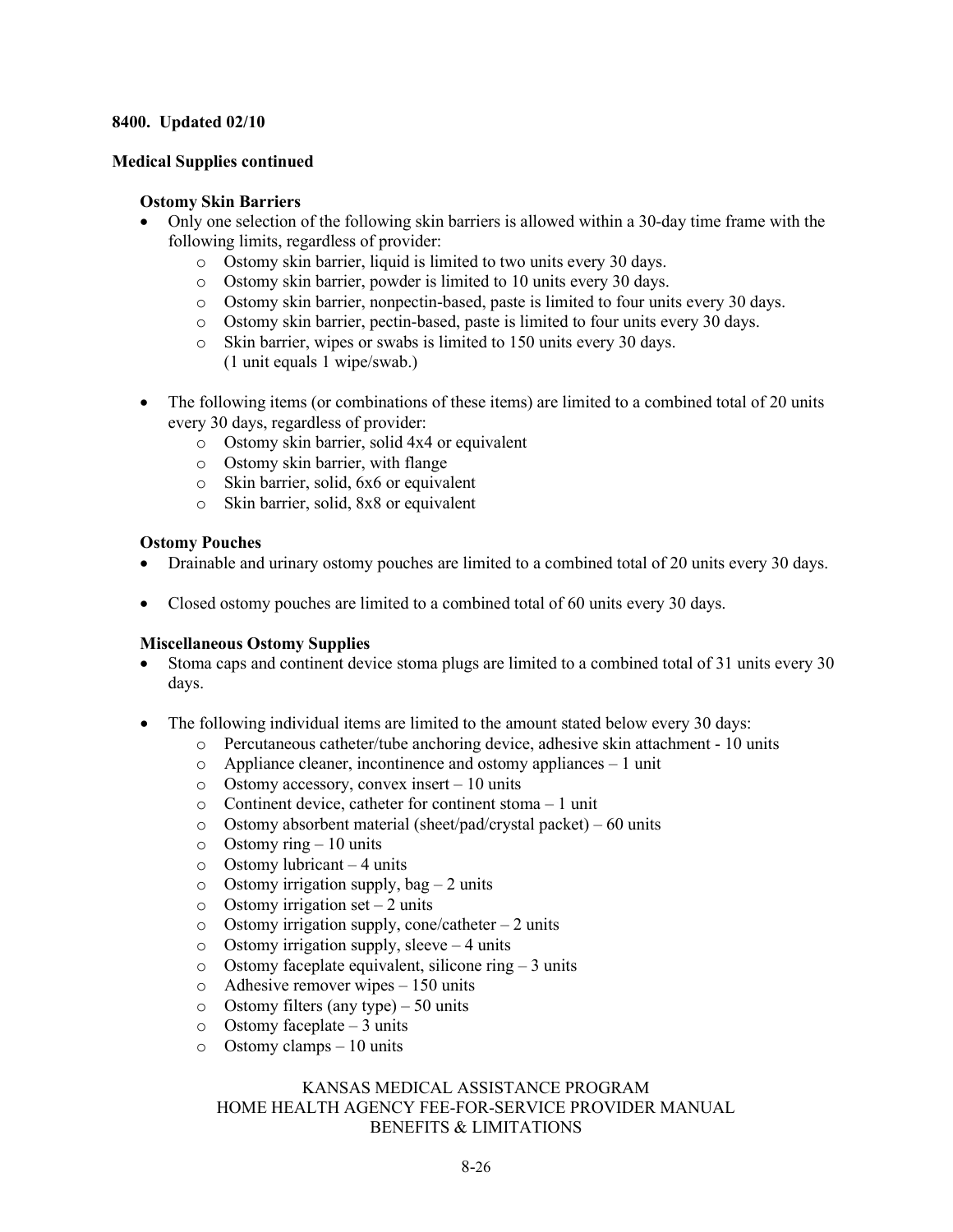#### **Medical Supplies continued**

#### **Other Medical Supplies**

- Ostomy vents are limited to two units every 180 days.
- Code A4421 is noncovered.
- Humidifying filters are limited to 36 filters per calendar month.
- Code A4554 is limited to three units per month. (One unit equals 50 pads.)
- Code A4553 is limited to 20 units per 12 months (1 unit equals 1 pad).

#### **Passive Motion Exercise**

Rental of a passive motion exercise device is covered for outpatient use for a maximum period of 14 consecutive days postoperatively. Use code E0935RR.

#### **Phototherapy**

Phototherapy is covered for newborns with a total bilirubin level above 12/dL. Use code E0202RR for phototherapy (bilirubin) light or blanket with photometer. When billing E0202RR, one unit equals one day and is limited to 10 consecutive days per lifetime.

#### **Services/Supplies for Medicare-Eligible Individuals**

Modifier GY can be used to designate those services/supplies provided to a Medicare member when the service is reasonably believed by the provider to be noncovered by Medicare. Use modifier GY with the following codes and the codes listed in Appendix II when filing claims to Medicaid for services rendered to Medicare-eligible members:

G0156, G0299, G0300, S0315, S0316, S9128, S9129, S9131, S9460, T1002, T1003, T1004, T1021, T1023, T1030, T1031, T1502, 99600, 99601, 99602

*Note:* **Medicare must be billed first if there is a possibility they will allow payment on a claim.** If Medicare does not allow payment, the claim may be submitted to Medicaid along with the Medicare denial.

#### **Skilled Nursing**

- Skilled nursing services must be provided by an RN or a licensed practical nurse (LPN). Skilled nursing services are those services requiring substantial and specialized nursing skill. **Skilled nursing services require a physician's order. The agency is required to maintain plans of care containing the physician's signature on file in the medical record located at the home health agency.** Skilled nursing services must be prior authorized for all members.
- In accordance with Medicare guidelines, a service is not considered a skilled nursing service merely because it is performed by or under the direct supervision of a nurse. If a service can be safely and effectively performed by a nonmedical person (or self-administered) without the direct supervision of a nurse, the service cannot be regarded as a skilled nursing service although a nurse actually provides the service. Similarly, the unavailability of a competent person to provide a nonskilled service, notwithstanding the importance of the service to the member, does not make it a skilled service when a nurse provides the service.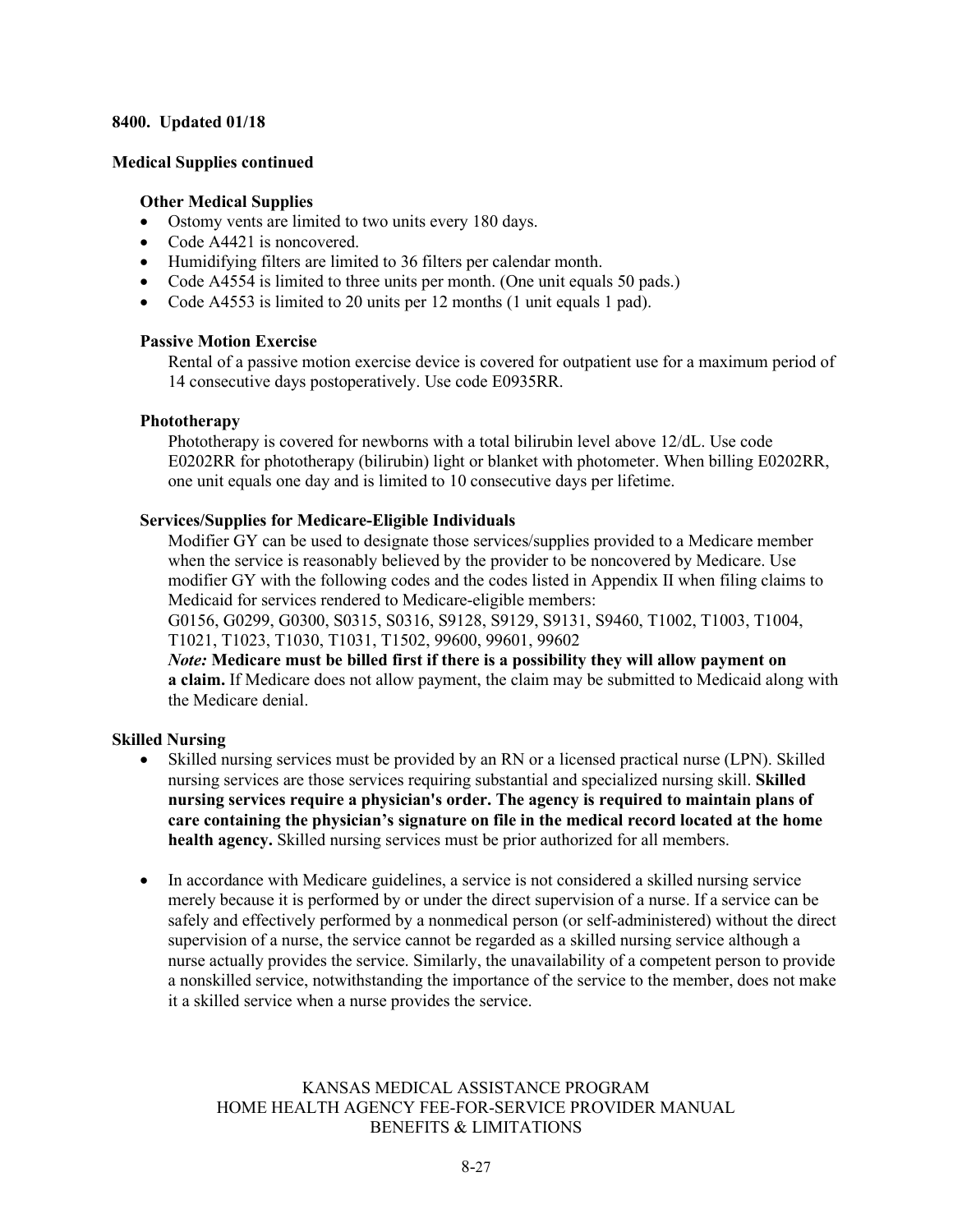#### **8400. Updated 12/15**

#### **Skilled Nursing continued**

- New G codes are covered to differentiate RN and LPN skilled nursing visits in the home health agency and hospice settings. Providers can bill the following codes for the KMAP Acute Care Home Health Service Plan for the first 15 minutes of service:
	- $O$  G0299 (RN)
	- o G0300 (LPN)
- For members receiving services through the Acute Care Home Health Service Plan, use code G0299 (RN) or G0300 (LPN) for the first 15 minutes of a skilled nurse visit in a home health setting. Use code T1002 for subsequent intervals of an RN visit, up to 15 minutes, and code T1003 for subsequent intervals of an LPN visit, up to 15 minutes. Up to one hour can be prior authorized for skilled nursing visits. Documentation must support the duration of each visit.
- Information on the Long-Term Care Home Health Service Plan and the Diabetes Management Service Plan is documented in **Appendix III** of this manual.
- Skilled nursing responsibilities by an **RN** include but are not limited to the following:
	- o Initial and ongoing assessments
	- o Initiating and updating care plans
	- o Communication with physicians
	- o Supervision of aides
	- Medication set-up
	- o IV/IM medication administration requiring the skill level of a nurse
	- o Invasive procedures requiring the skill level of a nurse
	- o Individualized teaching as outlined by the care plan
	- o Diabetic nail care
	- o Treatment and evaluation of wounds
- Skilled nursing responsibilities by an **LPN** include but are not limited to the following:
	- o Ongoing assessments
	- o Updating care plan
	- o Communication with physicians
	- o Medication set-up
	- o Venipuncture for blood draws
	- Individual teaching as outlined by the care plan excluding teaching related to
	- o parenteral procedures (e.g., IVs, Hickman catheters)
	- o Diabetic nail care
	- O Treatment and evaluation of wounds<br>
	O **Medication administration requiring** 
		- Medication administration requiring the skill of a nurse, excluding IVs\*

\*LPNs who have successfully completed an IV fluid therapy course may, under the supervision of a registered professional nurse, engage in a limited scope of IV fluid treatment, including the following: 1) monitoring; 2) maintaining; 3) discontinuing IV flow and an IV access device not exceeding three inches in length in peripheral sites only; and 4) changing dressing for IV access devices not exceeding three inches in length in peripheral sites only.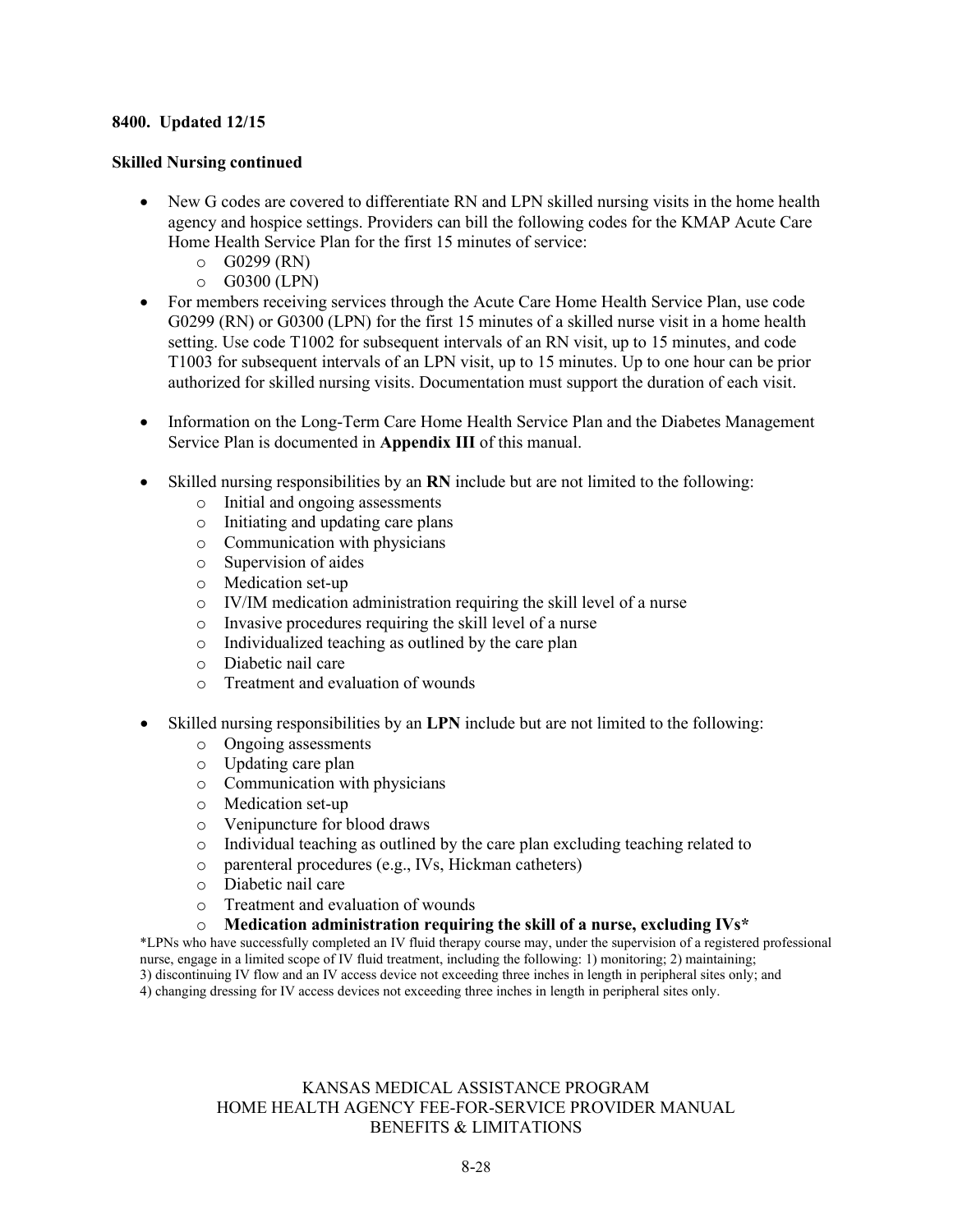#### **Skilled Nursing continued**

- Combination of services:
	- o A skilled nursing visit and a supervisory visit when performed at the same time constitute one visit.
	- o An RN performing both aide and skilled nursing duties constitutes a skilled visit.
	- o **A nonskilled visit performed by an RN or LPN constitutes a home health aide visit.**
	- *Note:* Only one home health aide or restorative aide visit to the same individual may be reimbursed for the same date of service.
- If services in excess of the following limitations on skilled nursing services are desired, documentation of medical necessity is required:
	- o Medication set-up once a week
	- o Insulin syringes filling once a week for a stable patient
	- o General assessment every 60 days for a stable patient
	- o Supervisory visits
		- No more often than every two weeks if the patient is **also** receiving skilled services
		- At least every 60 days if the patient is receiving **nonskilled** services only

#### **Home Telehealth**

- Home telehealth uses real-time, interactive, audio/video telecommunication equipment to monitor members in the home setting as opposed to a nurse visiting the home. This technology may be used to monitor the member for significant changes in health status, provide timely assessment of chronic conditions, and provide other skilled nursing services**.**
- Home telehealth services must be provided by an RN or LPN. **Agencies may bill skilled nursing services on the same date of service as telehealth services.**

*Note:* Modifier GT has been eliminated at the distant site for telehealth. Providers must use place of service 02 (telemedicine distant site) with the following codes when filing claims to Medicaid for home telehealth visits: T1030 and T1031**.**

#### **Stockings, Compression and Surgical**

The following limitations apply to coverage of compression and surgical stockings:

• Stockings are limited to no more than a combined total of eight units per 365 days for the following codes:

| A4490 | A4495 | A4500 | A4510 | A6530 |
|-------|-------|-------|-------|-------|
| A6531 | A6532 | A6533 | A6534 | A6535 |
| A6536 | A6537 | A6538 | A6539 | A6540 |
| A6541 | A6545 |       |       |       |

- Stockings are limited to no more than four units per 365 days for code A6544.
- Code A6549 is noncovered.
- Each time new stockings (any kind) are ordered, the provider is required to remeasure the member for proper size.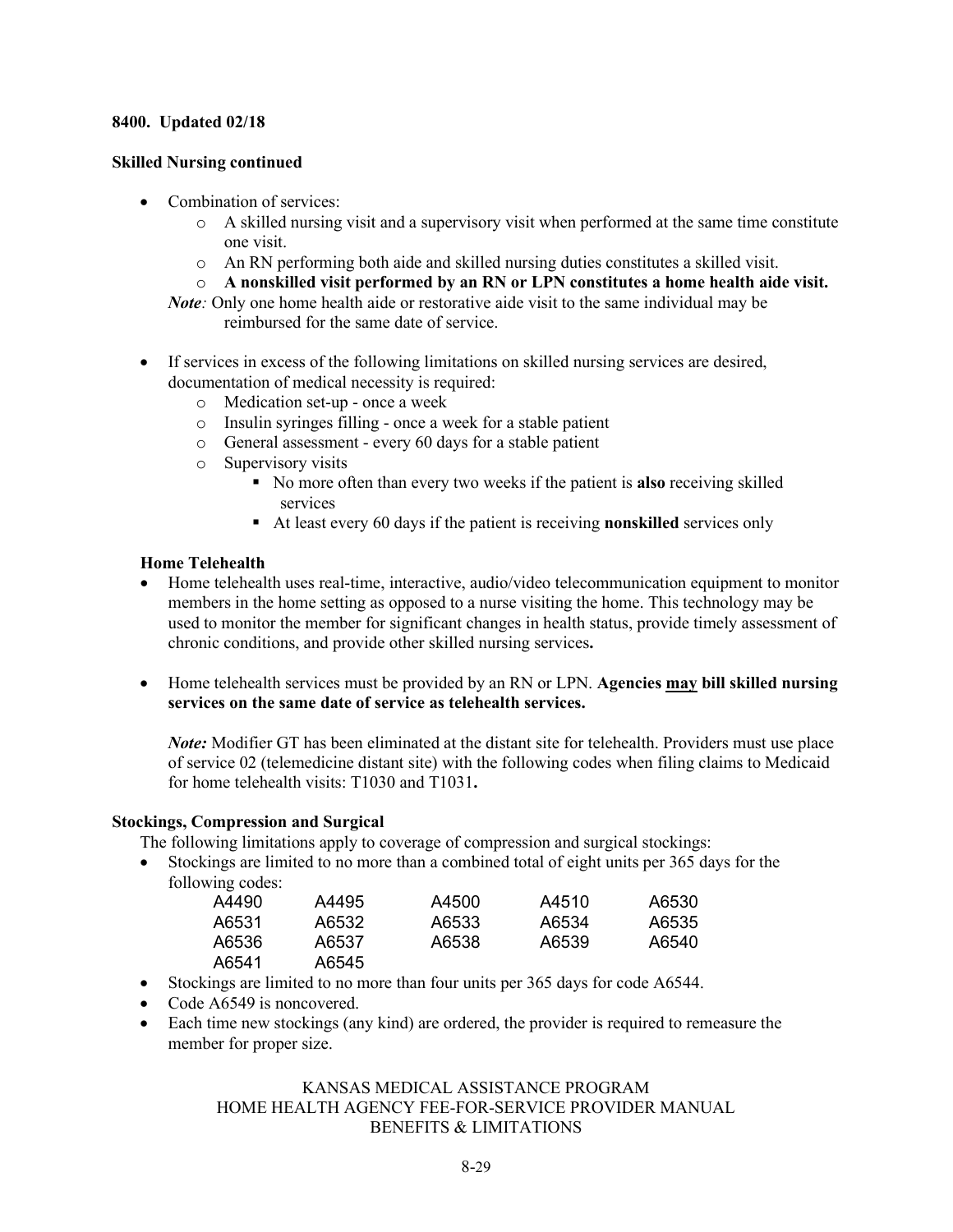#### **Stockings, Compression and Surgical continued**

• Custom-made and lymphedema stockings require PA.

#### **Therapy**

- Therapy treatments are not covered for psychiatric diagnosis.
- Habilitative Therapy is covered for any birth defects/developmental delays only when approved and provided by an Early Childhood Intervention (ECI), Head Start or Local Education Agency (LEA) program. Therapy treatments performed in the LEA settings may be habilitative or rehabilitative for disabilities due to birth defects or physical trauma/illness.

Therapy of this type is covered only for members age zero to under the age of 21. Therapy **must** be medically necessary. The purpose of this therapy is to maintain maximum possible functioning for children.

- Rehabilitative All therapies must be physically rehabilitative. Therapies are covered only when rehabilitative in nature and provided following physical debilitation due to an acute physical trauma or physical illness and prescribed by the attending physician or allowed nonphysician practitioner.
- Therapy services are limited to six months for non-KBH-EPSDT members (except the provision of therapy under HCBS), per injury, to begin at the discretion of the provider. There is no limitation for KBH-EPSDT members.
- All therapy services are limited to one unit per day. Therapy services must be prior authorized and these services are included in the combined total Acute Care Home Health Service Plan (nursing and therapy services) limitation of 120 visits per calendar year.

#### **Occupational**

Services must be prescribed by a physician or allowed nonphysician practitioner and provided by a registered occupational therapist or by a certified occupational therapy assistant working under the supervision of a registered occupational therapist. Supervision must be clearly documented. This may include, but is not limited to, the registered occupational therapist initializing each treatment note written by the certified occupational therapy assistant, or the registered occupational therapist writing "Treatment was supervised" followed by his or her signature.

#### **Physical**

All physical therapy services must be initially prescribed by a physician or allowed nonphysician practitioner and performed by either a registered physical therapist or by a certified physical therapy assistant working under the supervision of a registered physical therapist. Supervision must be clearly documented. This may include, but is not limited to, the registered physical therapist initializing each treatment note written by the certified physical therapy assistant, or the registered physical therapist writing "Treatment was supervised" followed by his or her signature.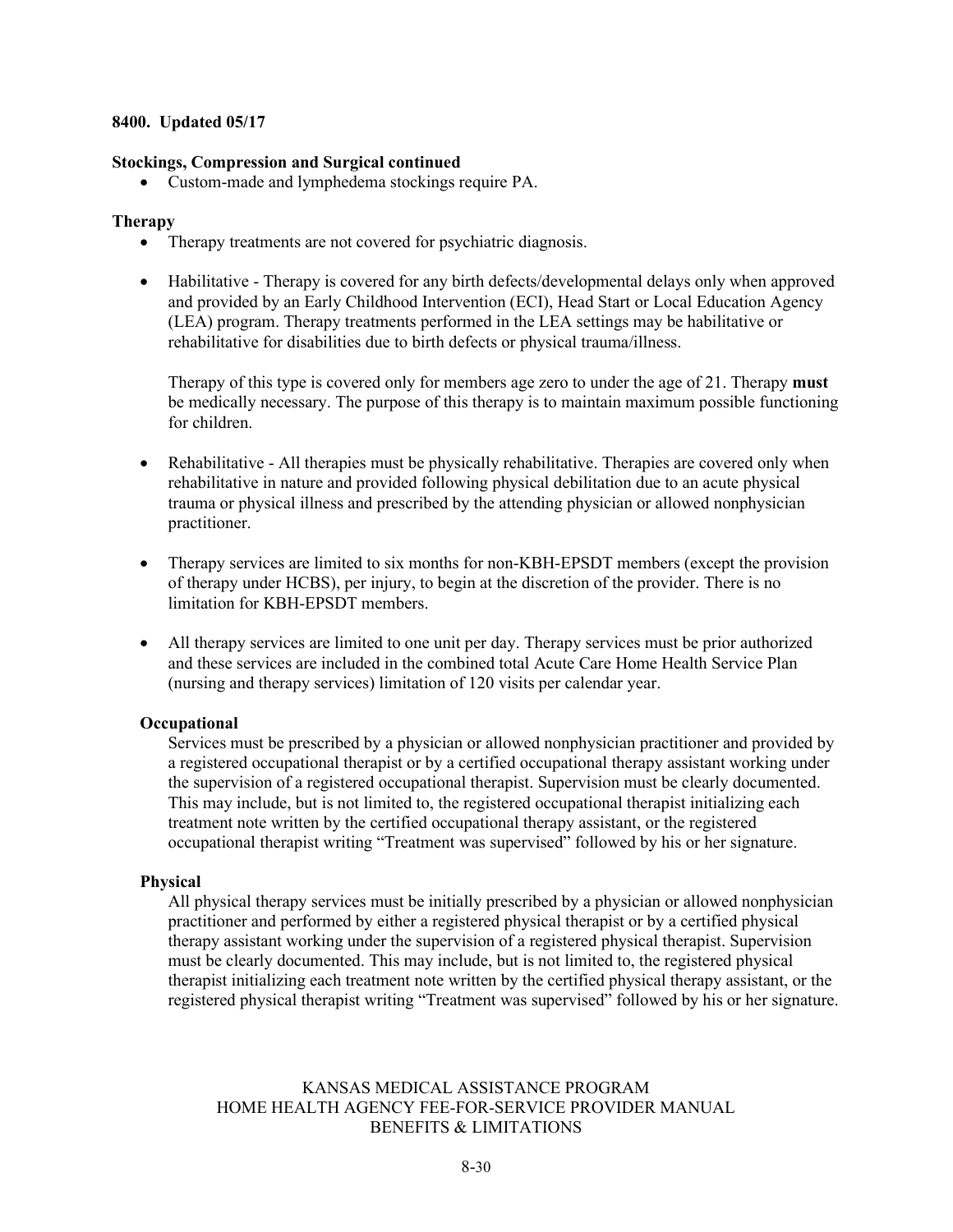#### **Therapy continued**

#### **Restorative Aide**

Restorative aide service is only covered for physical therapy. Services must be restorative and rehabilitative physical therapy provided by a restorative aide under an outpatient physical therapy plan of care developed by a registered physical therapist. Services cannot be billed on the same date of service as a home health aide service. Use T1021.

Services must be prescribed by a physician or allowed nonphysician practitioner and provided by a certified speech pathologist.

#### **Respiratory**

Respiratory therapy is covered for KBH-EPSDT members only.

#### **Urinary Equipment**

#### **Insertion Trays**

- Codes A4310, A4311, A4312, A4313, A4314, A4315, A4316 and A4354 are limited to a combined total of two units per month.
- One insertion tray is covered per episode of indwelling catheter insertion up to the KMAP limit.
- Catheter insertion trays are not medically necessary for clean, nonsterile, intermittent catheterization and are noncovered.

#### **Irrigation Trays/Bulbs**

- Codes A4320 and A4322 are limited to a combined total of up to 15 per month.
- Routine, intermittent irrigations are defined as those performed at predetermined intervals. Routine, intermittent irrigations of a catheter are noncovered. Irrigation solutions containing antibiotics and chemotherapeutic agents are noncovered. Irrigating solutions such as acetic acid or hydrogen peroxide are noncovered.
- When sterile saline, water, syringes, and trays are used for routine irrigation, those items are noncovered. Therapeutic agents for irrigation are noncovered.
- Continuous irrigation is a temporary measure. Continuous irrigation for more than two weeks is rarely medically necessary. The member's medical records should indicate this medical necessity and be maintained in the member's DME file. The member's medical records may be requested by KMAP.

#### **External Catheters and Collection Devices**

- Codes A4326 and A4349 are limited to 30 per month.
- Code A4327 is limited to one per 365 days.
- Codes A4328 and A4330 are limited to four per month.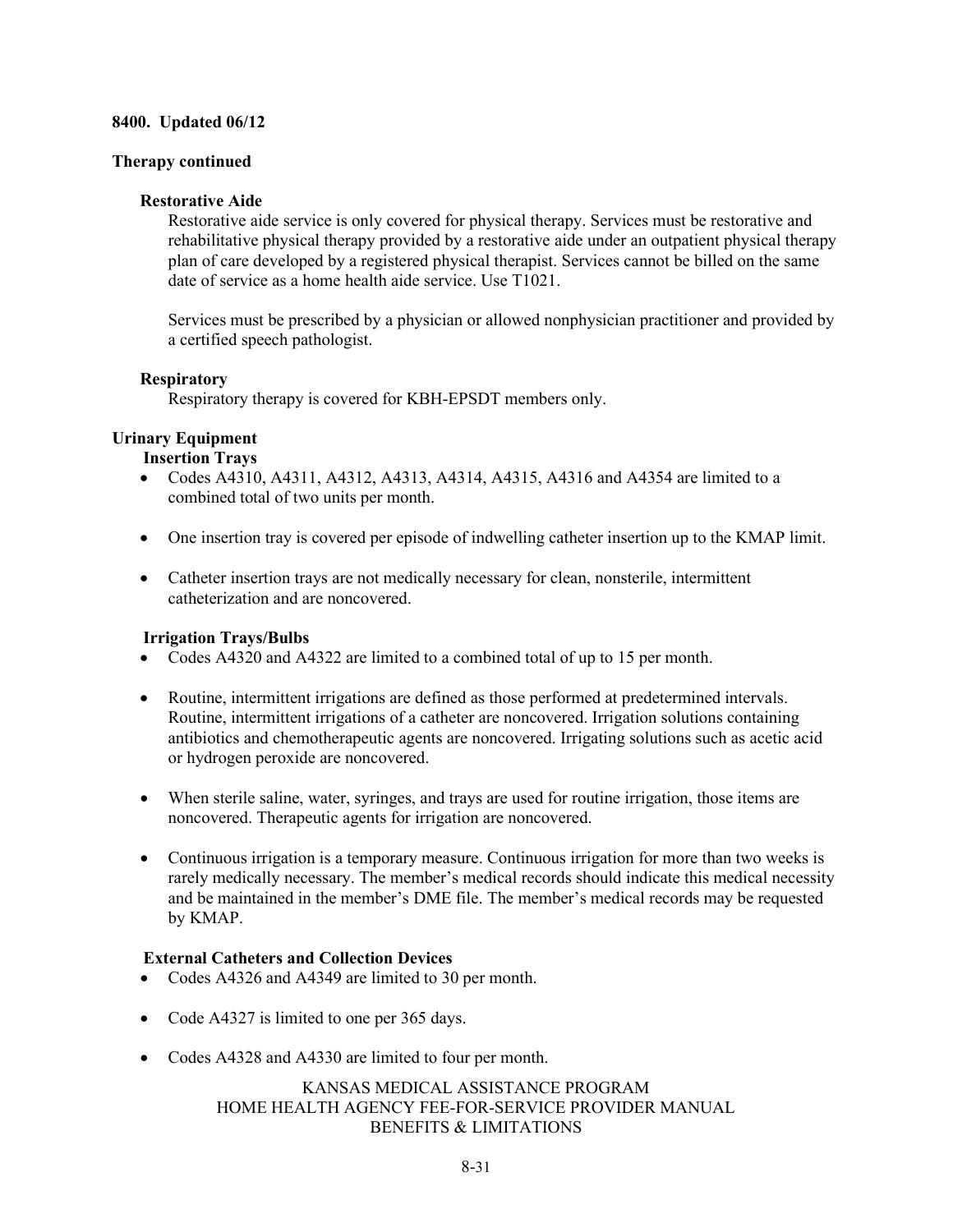#### **Urinary Equipment continued**

- Male external catheters or female external urinary collection devices are covered for members who have permanent, urinary incontinence when used as an alternative to an indwelling catheter.
- Male external catheters or female external urinary collection devices are noncovered when ordered for members who also use an indwelling catheter.

#### **Extension/Drainage Tubes**

- Code A4331 is limited to two per month.
- Code A4355 is limited to 15 units per month.

#### **Miscellaneous**

- Code A4332 is limited to 150 per month.
- Code A4333 is limited to 12 per month.
- Codes A4334, A5113, and A5114 are limited to a combined total of one per month.
- Codes A4335, A4336, A4356, A4360, and A5105 are noncovered.

#### **Catheters**

- Codes A4338, A4340, A4344, and A4346 are limited to a combined total of two per month.
- Codes A4351, A4352, and A4353 are limited to a combined total of 150 per month.
- When codes A4340, A4344, A4312, or A4315 are used, there must be documentation in the member's medical record (and DME record) of the medical necessity for that catheter rather than a straight Foley-type catheter with coating (such as recurrent encrustation, inability to pass a straight catheter, or sensitivity to latex). In addition, the particular catheter must be necessary for the member. For example, use of code A4340 in female members is rarely medically necessary. Documentation of medical necessity may be requested by KMAP and must be kept in the member's DME file.
- Codes A4346, A4313, or A4316 are covered only in continuous catheter irrigation if medically necessary.

#### **Drainage Bags and Bottles**

- Codes A4357 and A5102 are limited to a combined total of two per month.
- Codes A4358 and A5112 are limited to a combined total of two per month.
- Leg bags are indicated for members who are ambulatory or are chair or wheelchair bound. The use of leg bags for bedridden members is noncovered. Payment is made for either a vinyl leg bag or a latex bag. The use of both is not medically necessary and is noncovered.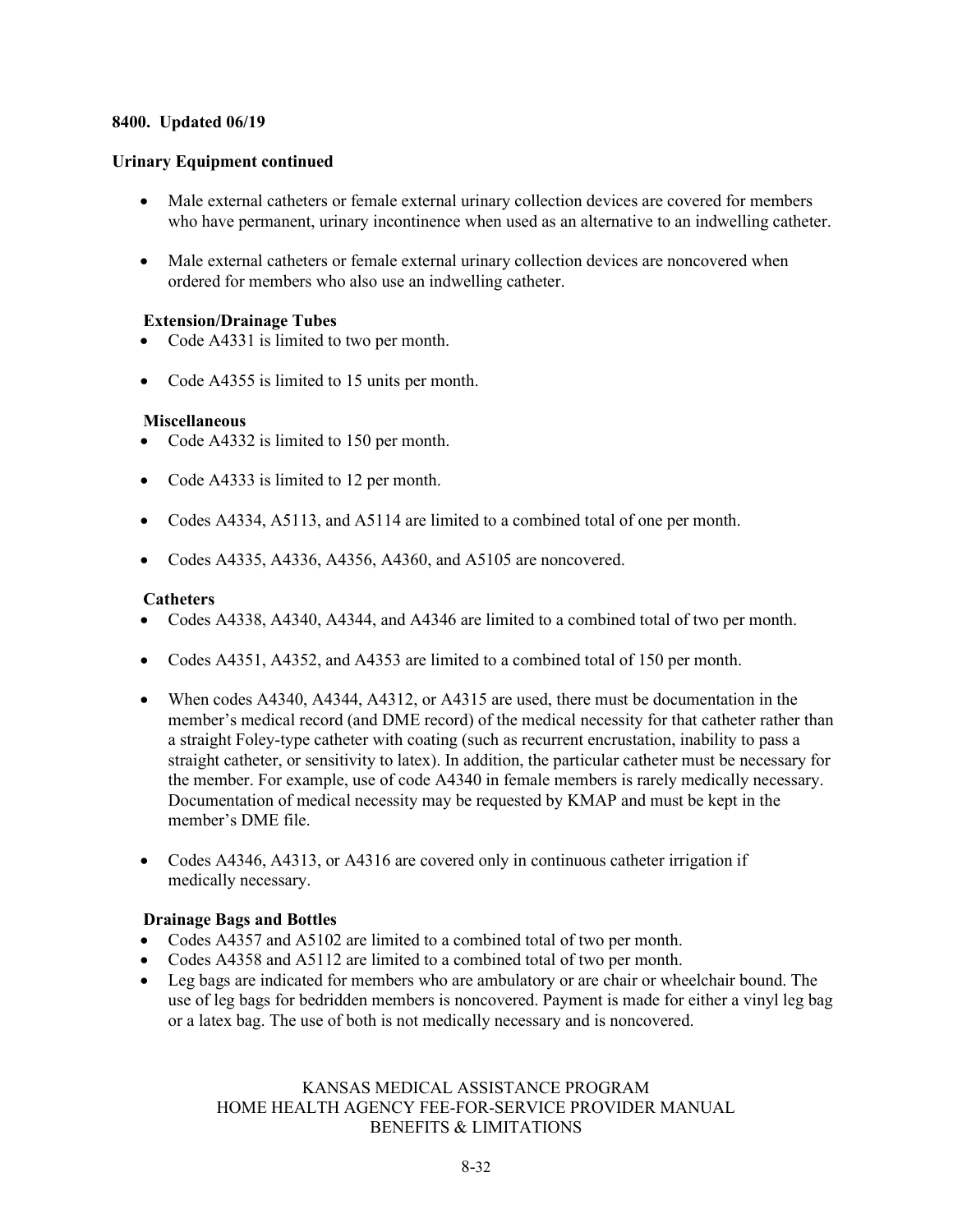#### **Urinary Equipment continued**

The following medical supplies are noncovered:

#### **Common Items:**

arm boards paper tissues/cotton balls band aids, compresses, tape restraints denture cup thermometers emesis basins, bath basins water pitchers, glasses, straws enemas and enema equipment weighing scales first aid ointments footboard/foot cradles gloves (rubber, plastic and sterile) heating pads ice bags, hot water bottles

applicators, tongue blades lotions and creams (baby oil and lotion)

#### **Educational Items: Wearing Apparel:**

tape records standard shoes language boards hosiery

communications items sleeping gowns or pajamas girdles (cosmetic) supports (non-RX)

#### **Incontinence Supplies**

Incontinence supplies are covered for KMAP members five years of age and older with specified criteria. A brief/diaper is a basic garment consisting of absorbent material placed between the legs and fastened about the waist. A protective underwear/pull-on is an absorbent material pulled up the legs and worn like underwear. A disposable liner/shield/guard/pad/undergarment is a small shield made of absorbent material that is placed within and attaches to the underclothing. The DME provider must obtain a PA from KMAP before dispensing incontinence products. Refer to the Medical Supply Codes in **Appendix II** for a list of the covered codes.

All KMAP members must meet current criteria before PA is considered. All required information must be sent at the same time as the PA request. Only one type of incontinence product (one procedure code) is approved or reimbursed within each PA time period. (No combinations are allowed.) Initial PAs for incontinence supplies begin at the beginning of a month. For existing PAs that require a size change, the PA can be revised at any time during a month.

All members are limited to a combined total of six units per day or a cumulative total not to exceed \$150 per calendar month/per member, whichever is less.

KBH-EPSDT members must meet the following PA criteria to obtain coverage:

- Be incontinent.
- Demonstrate that toilet training efforts have failed or provide the medical reasons why toilet training or toilet regulation is not possible.
- Be five years of age or older and be KBH-EPSDT-eligible.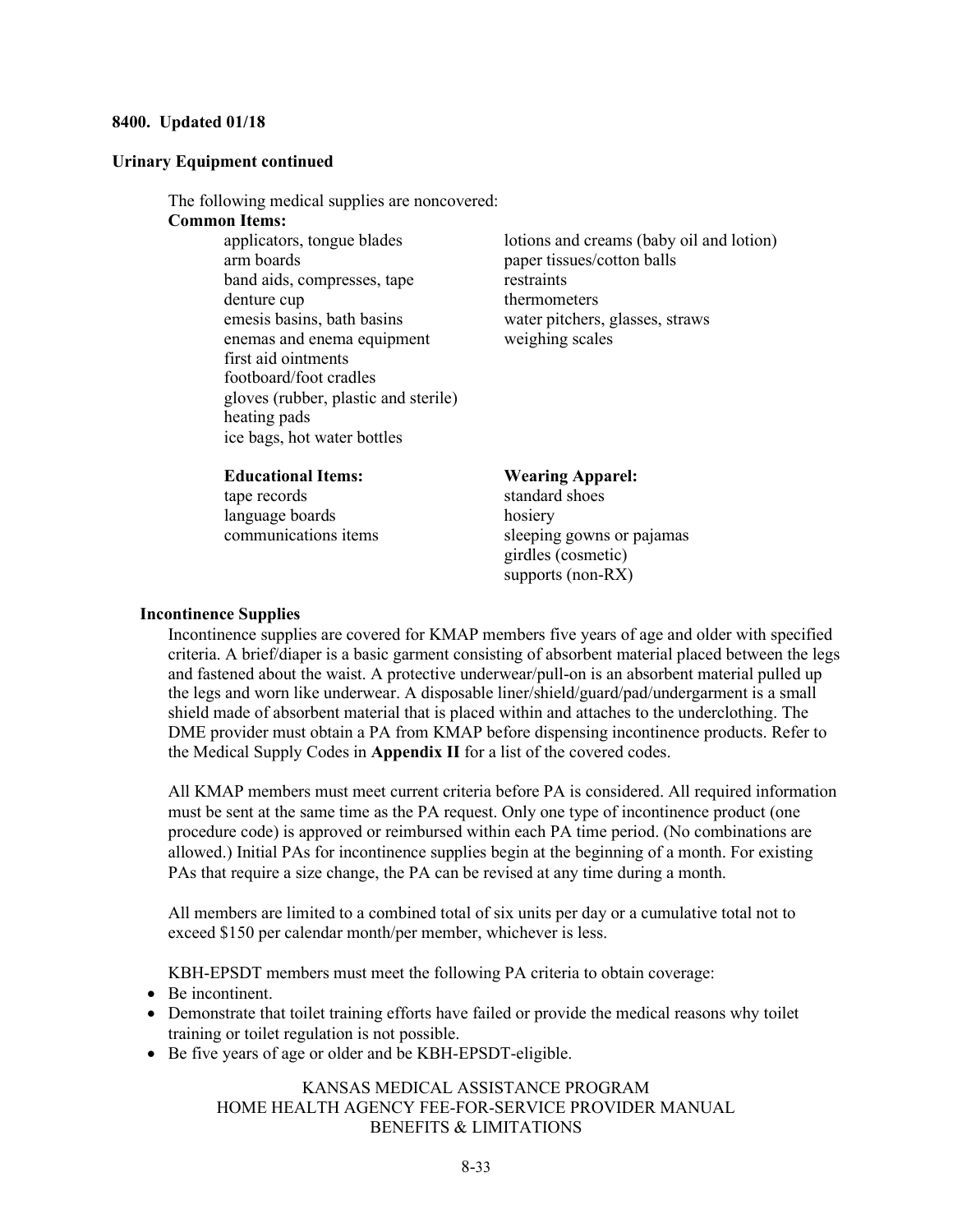#### **Incontinence Supplies continued**

- Have a medical diagnosis that shows neurological or physiological damage to the body that is directly causing incontinence.
- Provide a prescription and letter of medical necessity from the attending physician and the school (if applicable) that includes:
	- o Height and weight
	- o Medical diagnosis
	- o Neurological or physiological damage to the body that is a direct cause for the incontinence
	- o Explanation of all attempts that have been made to toilet train and/or regulate

If approved, a PA will be issued for up to one year at a time. With each PA renewal, a new prescription (written and dated no more than 30 days prior to the date of request) must be submitted along with a completed PA request form.

The following reasons are not sufficient justification for approval:

- o Behavioral incontinence
- o Encopresis
- o Toilet training
- o Toilet regulation
- o Enuresis

Coverage of incontinence diapers/briefs/pull-ups for adults (21 years of age and older) must be billed with an acceptable diagnosis code as listed below. The same PA requirements for KBH-EPSDT members will apply.

#### **Covered Incontinence Diagnosis Codes for Ages 21 and Over**

| F980<br>N3945<br>N39498<br>F981<br>N3942<br>R <sub>159</sub> |  |  |  |       |
|--------------------------------------------------------------|--|--|--|-------|
|                                                              |  |  |  | R3981 |

#### **Vacuum Assisted Wound Closure Therapy**

Vacuum assisted wound closure therapy is covered for specific benefit plans. PA is required and criteria must be met. Refer to the *DME Fee-for-Service Provider Manual* for criteria. For questions about service coverage for a given benefit plan, contact Customer Service at 1-800-933-6593. All PA must be requested in writing by a KMAP DME provider. All medical documentation must be submitted to the KMAP DME provider.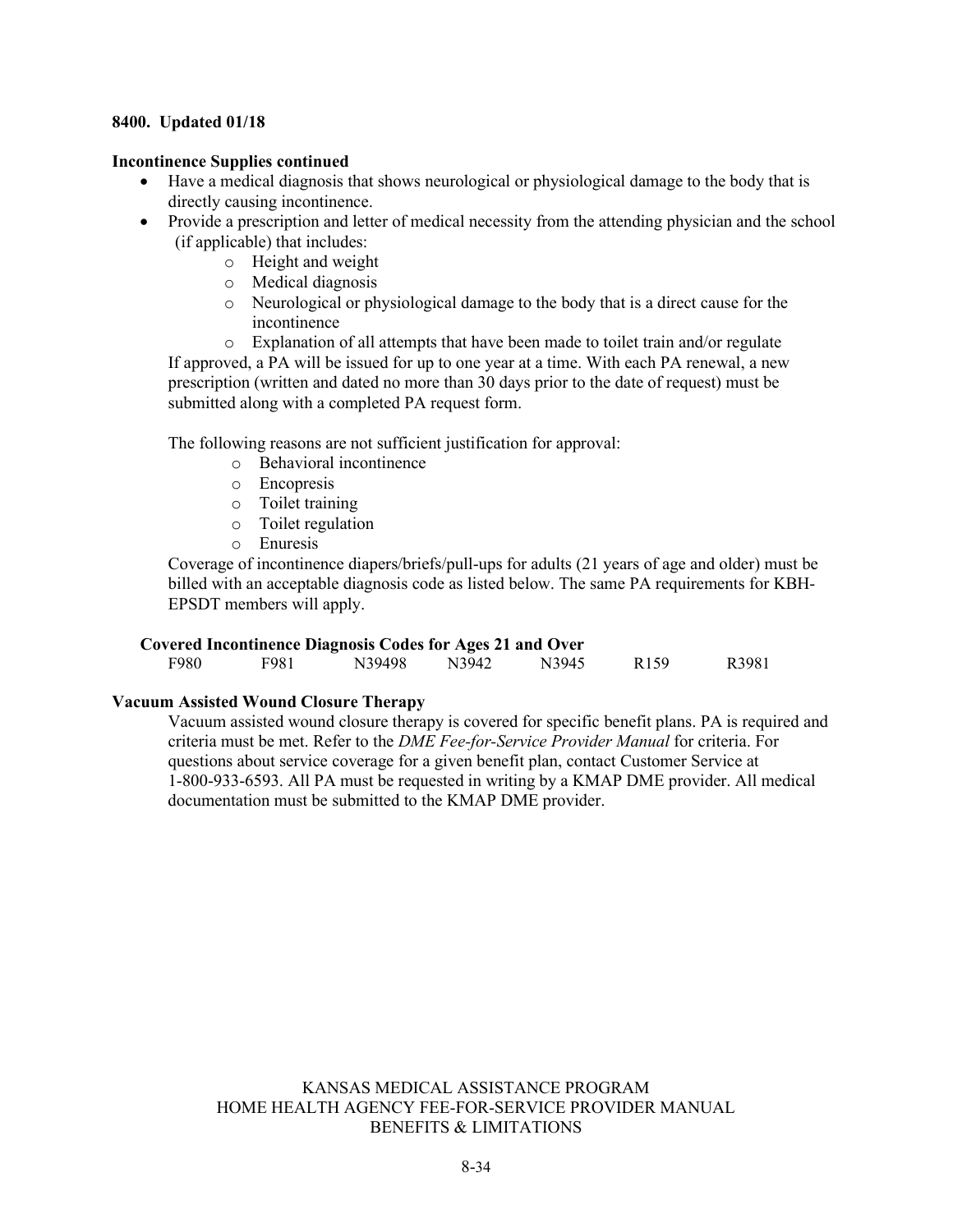#### **APPENDIX I HOME HEALTH AGENCY CODES**

#### **Updated 02/18**

Appendix I represents a list of home health agency services billable to KMAP.

- Prior authorization (PA) is required for all home health nursing and therapy services.
- Providers cannot bill KMAP for medical supplies unless they first obtain PA for a home health plan of care.
- Home Health Agencies can only bill for medical supplies used during a medically necessary home health visit.
- Medical supply codes require PA.

Please use the following resources to determine coverage and pricing information. For accuracy, use your provider type and specialty as well as the member ID number or benefit plan.

- Information is available on the *public website*.
- Information is available on the [secure website](https://portal.kmap-state-ks.us/Home/Index) under Pricing and Limitations.

Charts have been developed to assist providers in understanding how KMAP will handle specific modifiers. The Coding Modifiers Table and Ambulance Coding Modifiers Table are available on both the [public](https://portal.kmap-state-ks.us/PublicPage) and [secure](https://portal.kmap-state-ks.us/Home/Index) websites. They are on the [Reference Codes](https://portal.kmap-state-ks.us/PublicPage/ProviderPricing/ProviderInteractiveTools) page and under Pricing and Limitations on the secure portion. Information is available on the [American Medical Association](http://www.ama-assn.org/) website.

For further assistance, contact the Customer Service at 1-800-933-6593. (Refer to **Section 1000** of the *General Introduction Fee-for-Service Provider Manual*.)

#### **COVERAGE INDICATORS**

| KBH-EPSDT - |                          | KBH-EPSDT medical participation is required. |
|-------------|--------------------------|----------------------------------------------|
| <b>MN</b>   | $\sim$ $\sim$            | Medical necessity documentation is required. |
| PA          | $\overline{\phantom{0}}$ | Prior authorization is required.             |

Refer to **Section 4300** of the *General Special Requirements Fee-for-Service Provider Manual* for additional PA information and **Section 8400** of this manual for benefits and limitations.

| <b>DURABLE MEDICAL EQUIPMENT</b>      |         |  |  |  |  |  |
|---------------------------------------|---------|--|--|--|--|--|
| .'ode<br>€ode<br>Coverage<br>Coverage |         |  |  |  |  |  |
| D                                     | E0202RR |  |  |  |  |  |

#### **MEDICAL SUPPLIES**

Refer to **Appendix II** of this manual.

#### **KAN BE HEALTHY SCREENING**

Refer to the *KAN Be Healthy – Early and Periodic Screening, Diagnostic, and Treatment Fee-for-Service Provider Manual*.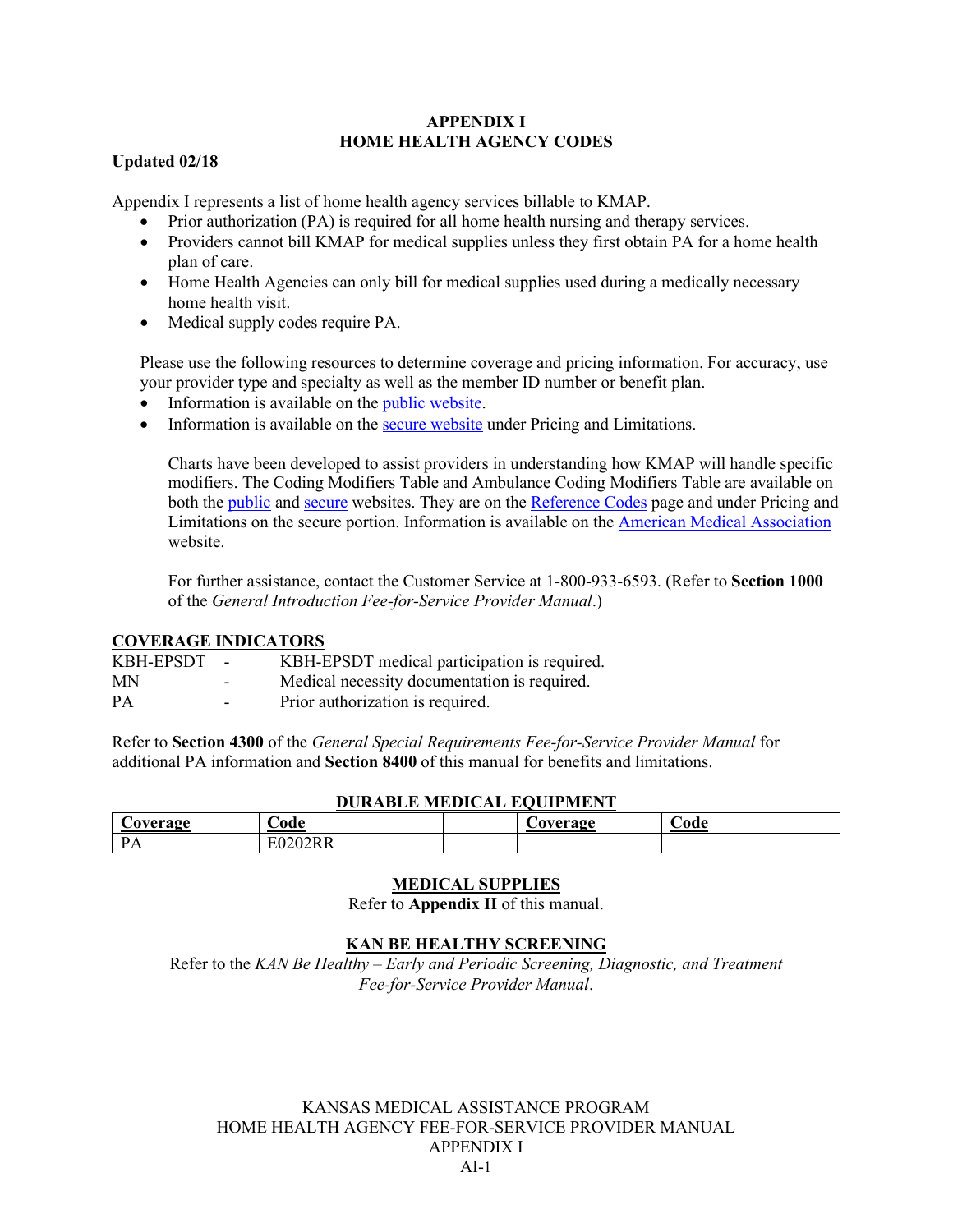| <b>HUME HEALTH AIDE SERVICES</b> |     |  |                |      |  |  |
|----------------------------------|-----|--|----------------|------|--|--|
| <b>Coverage</b>                  | ode |  | `avergæ        | bode |  |  |
| $\mathbf{D}$ $\mathbf{\Lambda}$  |     |  | $\overline{1}$ | 1004 |  |  |

**HOME HEALTH AIDE SERVICES**

#### **SKILLED NURSING SERVICES**

| Coverage | Code  | Coverage | Code  |
|----------|-------|----------|-------|
| PA       | G0299 | PA       | T1023 |
| PA       | G0300 | PA       | T1030 |
| PA       | S0315 | PA       | T1031 |
| PA       | S0316 | PА       | T1502 |
| PA       | S9460 | PA       | 99600 |
| PA       | T1002 | PА       | 99601 |
| PA       | T1003 | PA       | 99602 |

#### **HOME TELEHEALTH SERVICES**

| $\sim$ overage | $\cup$ ode            | `Averaoe<br>◡◡ | ∼<br>ode                           |
|----------------|-----------------------|----------------|------------------------------------|
| <b>A</b>       | .02c<br>$T^*$<br>10JU | <b>TTT</b>     | $\Omega$<br>T <sub>1</sub><br>1021 |

*Note:* Codes T1030 and T1031 are per visit for home telehealth visits. Bill T1030 and T1031 with place of service 02 and modifier GY for telehealth skilled nursing visits for Medicare-eligible members with a Medicaid-covered benefit plan.

#### **THERAPY - OCCUPATIONAL**

| Coverage            | $\mathcal{\cup}$ ode                 | overage | -<br>€ode |
|---------------------|--------------------------------------|---------|-----------|
| D A<br><b>A A A</b> | $\sim$<br>. u<br>$\overline{1}$<br>້ |         |           |

#### **THERAPY - PHYSICAL**

| `avaraga | -<br>€ode             | 'avergae | ⌒<br>ode |
|----------|-----------------------|----------|----------|
| $\cdots$ | ້<br><b>10</b><br>. . |          |          |

#### **THERAPY - RESTORATIVE**

| <b>COVETAGE</b> | -<br>$\cup$ ode                 | `Avergoe<br>v<br>a<br>◡◡<br>◡▴ | ∼<br>$\mathcal{\mathsf{L}\mathrm{ode}}$ |
|-----------------|---------------------------------|--------------------------------|-----------------------------------------|
| D<br><b>TTT</b> | ഹ<br><b>TL1</b><br>$\mathbf{U}$ |                                |                                         |

#### **RESPIRATORY THERAPY SERVICES**

| izapa ga<br>7 V.L 6<br>$\sim$ | ode                      | $-1$ | bode |
|-------------------------------|--------------------------|------|------|
| D<br><b>A</b>                 | $\Omega$<br>1 O 1<br>ັັັ |      |      |

#### **SPEECH THERAPY SERVICES**

| `avergæ<br>Coverag | bode               | $\alpha$ <i>i'aha <math>\alpha</math>a</i> | bode |
|--------------------|--------------------|--------------------------------------------|------|
| D<br><b>TTT</b>    | $\sim$<br>ັ<br>⊥∠∪ |                                            |      |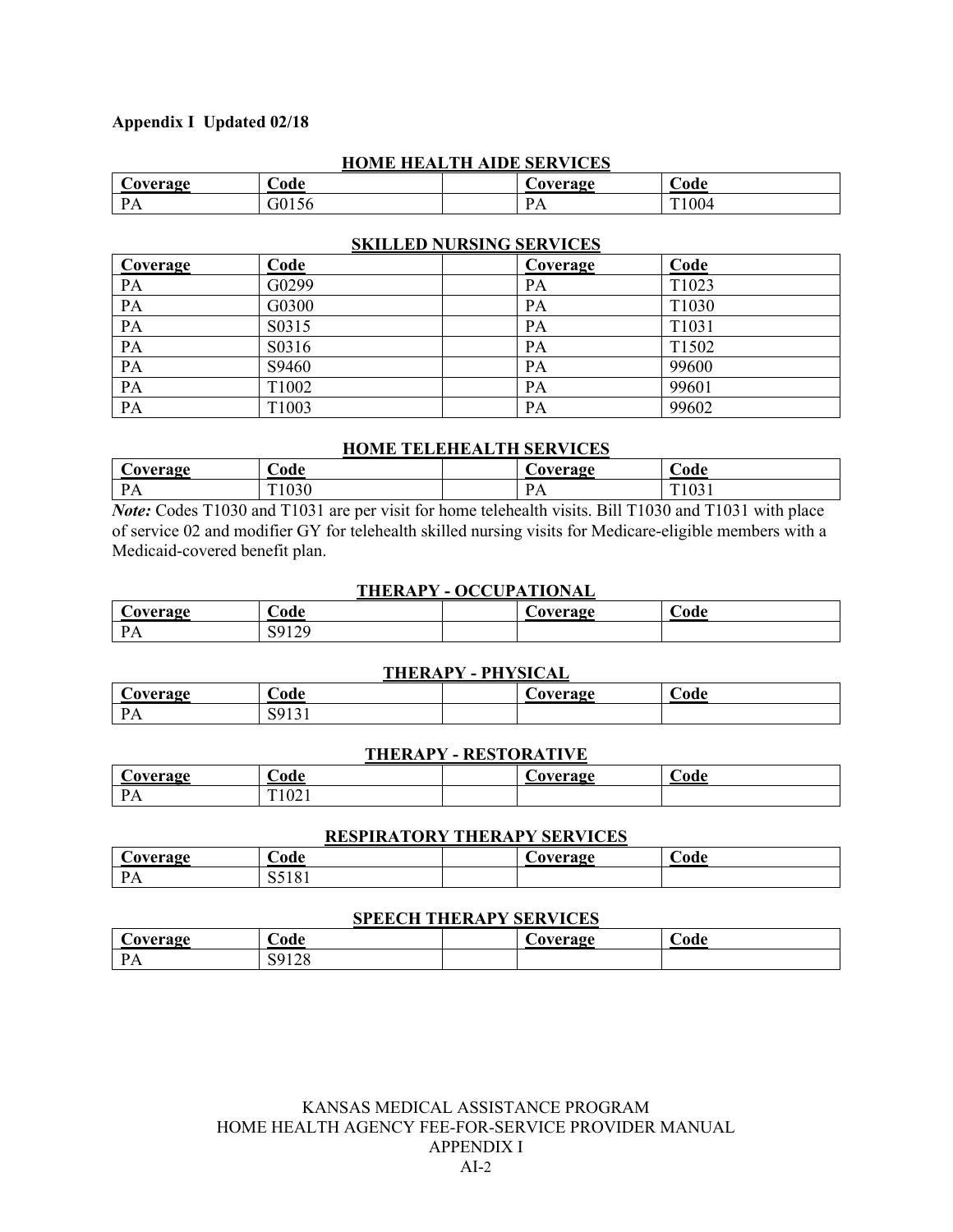| Coverage  | Code  | Coverage         | Code  |  |  |
|-----------|-------|------------------|-------|--|--|
| KBH-EPSDT | 99381 | KBH-EPSDT        | 99391 |  |  |
| KBH-EPSDT | 99382 | KBH-EPSDT        | 99392 |  |  |
| KBH-EPSDT | 99383 | <b>KBH-EPSDT</b> | 99393 |  |  |
| KBH-EPSDT | 99384 | KBH-EPSDT        | 99394 |  |  |
| KBH-EPSDT | 99385 | <b>KBH-EPSDT</b> | 99395 |  |  |

#### **PREVENTATIVE MEDICINE**

#### **FAMILY PLANNING**

When services provided in conjunction with a KBH-EPSDT screen relates to family planning, complete the family planning block (24H) on the claim form to ensure that federal funding is utilized appropriately.

| Coverage | Code  | Coverage | .<br>Code |
|----------|-------|----------|-----------|
|          | A4261 |          | A4268     |
|          | A4266 |          | A4269     |
|          | A4267 |          |           |

#### **IMMUNIZATION ADMINISTRATION**

Providers must bill the appropriate administration code in addition to the vaccine and toxoid code for each dose administered. Reimbursement of *CPT®* codes for vaccines covered under the Vaccines for Children (VFC) program will not be allowed for children 18 years of age and younger.

#### **COVERAGE INDICATORS**

| <b>ADLT</b> | Vaccine covered for adults (19 years of age and older) |
|-------------|--------------------------------------------------------|
| <b>VFC</b>  | Vaccine covered by VFC (18 years of age and younger)   |
| N/A         | Not Applicable                                         |

#### **ADMINISTRATION CODES**

| Coverage | Code  | Coverage | Code  |
|----------|-------|----------|-------|
|          | 0001A |          | 90471 |
|          | 0002A |          | 90472 |
|          | 0003A |          | 90473 |
|          | 0004A |          | 90474 |
|          | 0011A |          | M0201 |
|          | 0012A |          |       |
|          | 0013A |          |       |
|          | 0031A |          |       |
|          | 0034A |          |       |
|          | 0051A |          |       |
|          | 0052A |          |       |
|          | 0053A |          |       |
|          | 0054A |          |       |
|          | 0064A |          |       |
|          | 0071A |          |       |
|          | 0072A |          |       |
|          | 0073A |          |       |
|          | 0094A |          |       |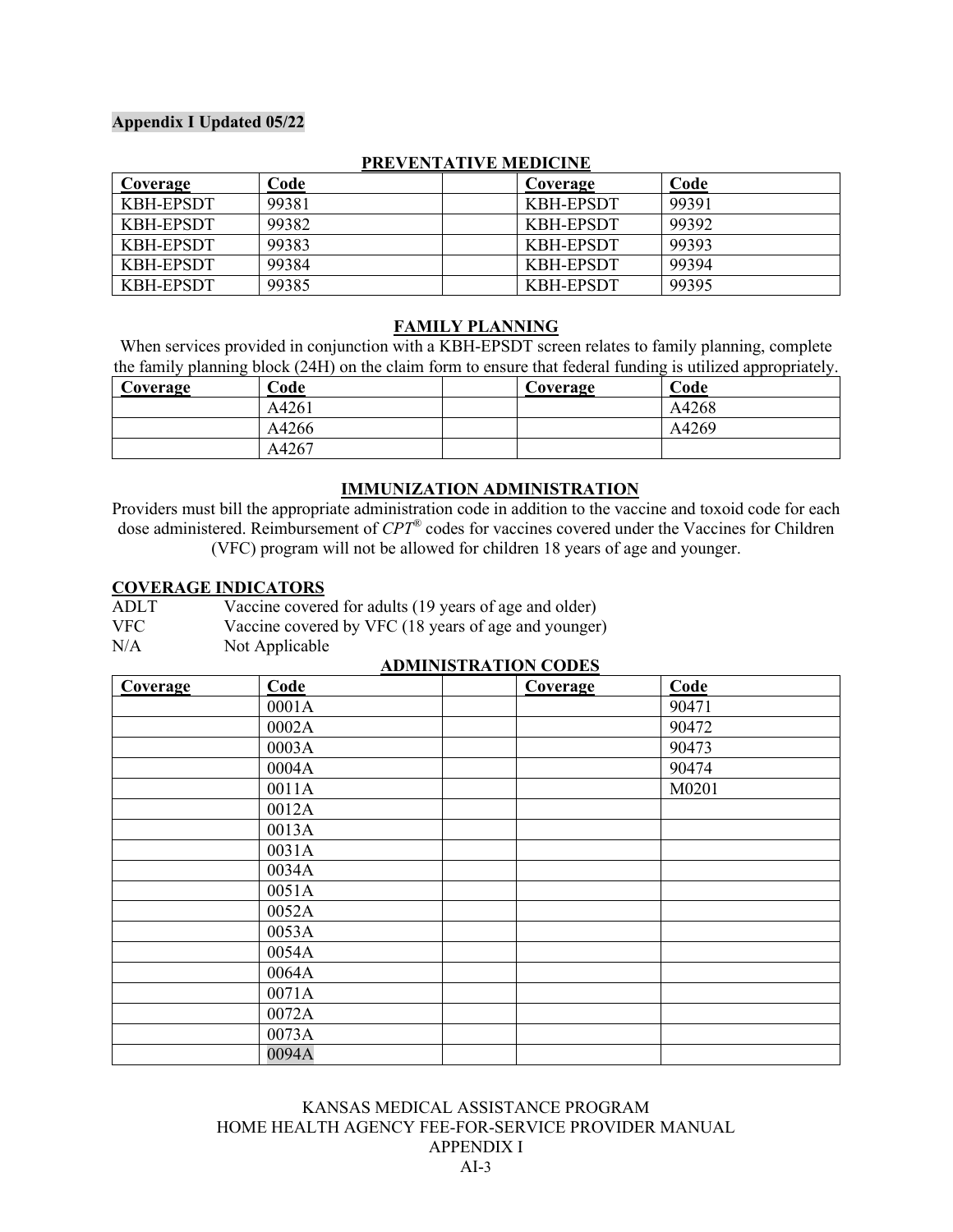|                 |       | VACCINE CODES   |       |
|-----------------|-------|-----------------|-------|
| <b>Coverage</b> | Code  | <b>Coverage</b> | Code  |
| <b>VFC</b>      | 90619 | <b>VFC</b>      | 90700 |
| VFC, ADLT       | 90620 | <b>VFC</b>      | 90702 |
| VFC, ADLT       | 90621 | <b>VFC</b>      | 90703 |
| <b>ADLT</b>     | 90632 | VFC, ADLT       | 90707 |
| <b>VFC</b>      | 90633 | VFC, ADLT       | 90710 |
| <b>VFC</b>      | 90634 | VFC, ADLT       | 90713 |
| <b>ADLT</b>     | 90636 | VFC, ADLT       | 90714 |
| <b>VFC</b>      | 90644 | VFC, ADLT       | 90715 |
| <b>VFC</b>      | 90645 | VFC, ADLT       | 90716 |
| <b>VFC</b>      | 90646 | <b>VFC</b>      | 90720 |
| <b>VFC</b>      | 90647 | VFC             | 90723 |
| <b>VFC</b>      | 90648 | VFC, ADLT       | 90732 |
| VFC, ADLT       | 90649 | <b>VFC</b>      | 90733 |
| VFC, ADLT       | 90650 | VFC, ADLT       | 90734 |
| <b>VFC</b>      | 90651 | <b>ADLT</b>     | 90736 |
| VFC, ADLT       | 90653 | <b>ADLT</b>     | 90739 |
| <b>VFC</b>      | 90654 | <b>ADLT</b>     | 90740 |
| <b>VFC</b>      | 90655 | <b>VFC</b>      | 90743 |
| VFC, ADLT       | 90656 | <b>VFC</b>      | 90744 |
| <b>VFC</b>      | 90657 | <b>ADLT</b>     | 90746 |
| VFC, ADLT       | 90658 | <b>ADLT</b>     | 90747 |
| VFC, ADLT       | 90660 | <b>VFC</b>      | 90748 |
| <b>VFC</b>      | 90669 | <b>ADLT</b>     | 90759 |
| VFC, ADLT       | 90670 | N/A             | 91300 |
| VFC, ADLT       | 90672 | N/A             | 91301 |
| <b>VFC</b>      | 90680 | N/A             | 91303 |
| <b>VFC</b>      | 90681 | N/A             | 91305 |
| <b>VFC</b>      | 90685 | N/A             | 91306 |
| VFC, ADLT       | 90686 | N/A             | 91307 |
| <b>VFC</b>      | 90687 | N/A             | 91309 |
| VFC, ADLT       | 90688 | <b>VFC</b>      | Q2035 |
| <b>VFC</b>      | 90696 | <b>VFC</b>      | Q2036 |
| <b>VFC</b>      | 90697 | <b>VFC</b>      | Q2037 |
| <b>VFC</b>      | 90698 | <b>VFC</b>      | Q2038 |
|                 |       | <b>VFC</b>      | Q2039 |

#### **VACCINE CODES**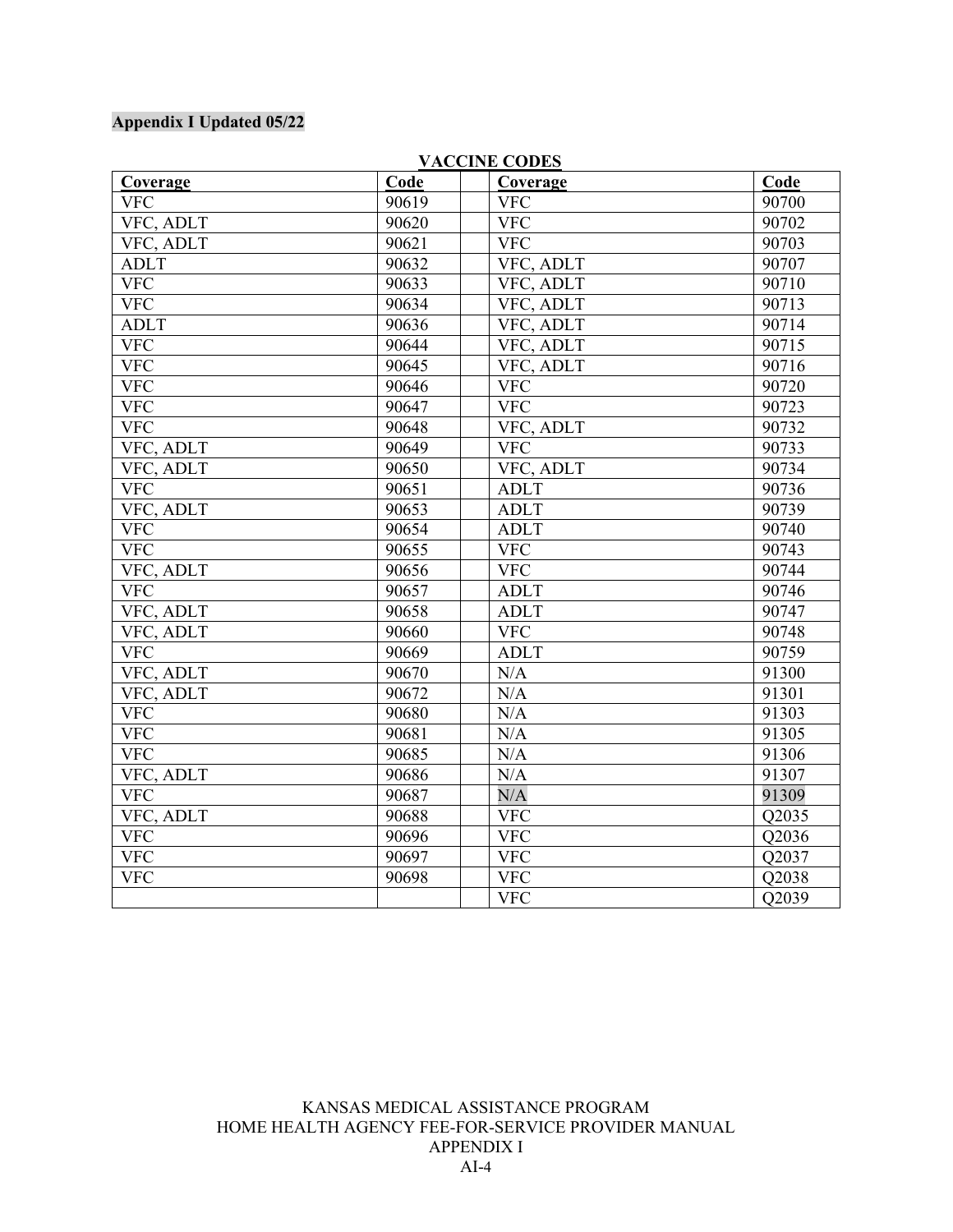#### **APPENDIX II MEDICAL SUPPLY CODES**

#### **Updated 12/18**

The following procedure codes represent a list of medical supply codes billable to KMAP.

- Prior authorization (PA) is required for all home health nursing and therapy services.
- Providers cannot bill KMAP for medical supplies unless they first obtain PA and develop a home health plan of care.
- Home Health Agencies can only bill for medical supplies for members with a home health plan of care.
- Medical supply codes require PA.

Please use the following resources to determine coverage and pricing information. For accuracy, use your provider type and specialty as well as the member ID number or benefit plan.

- Information is available on the [public website.](https://portal.kmap-state-ks.us/PublicPage)
- Information is available on the [secure website](https://portal.kmap-state-ks.us/Home/Index) under Pricing and Limitations.

Charts have been developed to assist providers in understanding how KMAP will handle specific modifiers. The Coding Modifiers Table and Ambulance Coding Modifiers Table are available on both the [public](https://portal.kmap-state-ks.us/PublicPage) and [secure](https://portal.kmap-state-ks.us/Home/Index) websites. They are on the [Reference Codes](https://portal.kmap-state-ks.us/PublicPage/ProviderPricing/ProviderInteractiveTools) page and under Pricing and Limitations on the secure portion. Information is available on the [American Medical Association](http://www.ama-assn.org/) website.

For further assistance, contact the Customer Service at 1-800-933-6593. (Refer to **Section 1000** of the *General Introduction Fee-for-Service Provider Manual*.)

#### **Home Health Supply Codes with Modifier GY**

Home health agencies may only bill for supplies for members with a home health plan of care.

- Supplies used must be documented in the nursing notes.
- The date of service for supplies billed must correspond with the date of service the home health visit was provided.
- Supplies may be billed using modifier GY when the member is dually eligible and the provider is reasonably certain Medicare will not cover the supplies.
- All coverage indicator requirements will still apply.

#### **Coverage Indicators**

| MN      | $\overline{\phantom{a}}$ | Medical necessity documentation required.                                                   |
|---------|--------------------------|---------------------------------------------------------------------------------------------|
| PA      | $\sim$                   | Prior authorization is required. <i>Note:</i> DME claims will not bypass PA when there is a |
|         |                          | partial payment by a third-party payer or Medicare.                                         |
| HHSPA - |                          | Home health service PA.                                                                     |
| INV     |                          | An itemized retail invoice must be kept available in your files.                            |
|         |                          | KBH-EPSDT - KBH-EPSDT medical participation is required.                                    |
| NC      | $\overline{\phantom{a}}$ | Noncovered KMAP service.                                                                    |
| $\ast$  | $\overline{\phantom{0}}$ | Reference Section 8400 of this manual for a complete definition of these kits.              |
| KS      | $\overline{\phantom{a}}$ | Modifier indicating noninsulin dependent.                                                   |
| KХ      | $\overline{\phantom{a}}$ | Modifier indicating insulin dependent.                                                      |
|         |                          |                                                                                             |

Refer to **Section 8400** of this manual for additional benefits and limitations.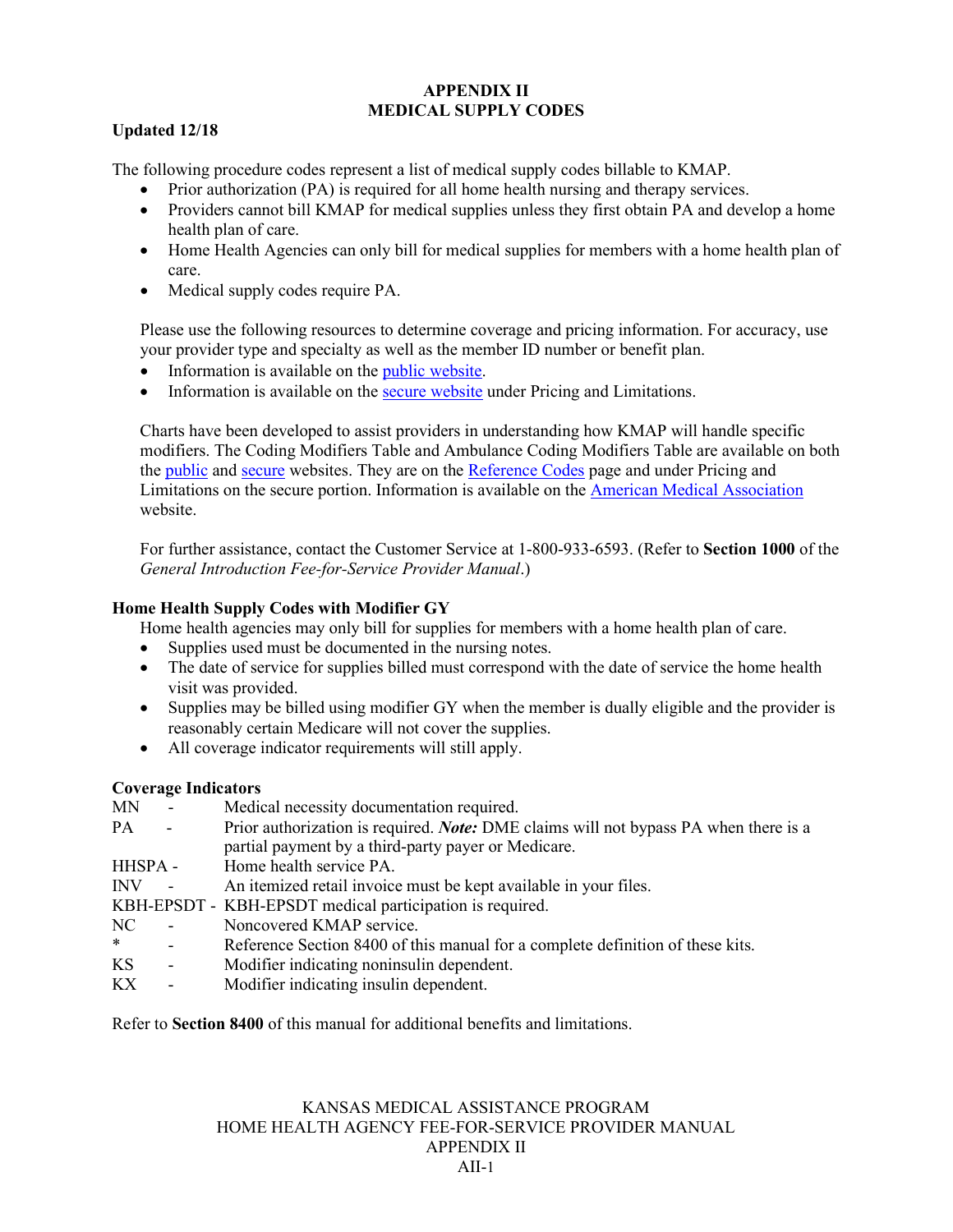| <b>ANTISEPTIC PRODUCTS</b> |       |                   |       |  |  |
|----------------------------|-------|-------------------|-------|--|--|
| Coverage                   | Code  | Coverage          | Code  |  |  |
| <b>HHSPA</b>               | A4244 | <b>INV. HHSPA</b> | A4246 |  |  |
| <b>HHSPA</b>               | A4245 | <b>INV. HHSPA</b> | A4247 |  |  |

### **BREAST PUMPS**

| <b>Coverage</b> | <u>Code</u> | Coverage     | <b>Code</b> |
|-----------------|-------------|--------------|-------------|
| <b>HHSPA</b>    | E0602       | <b>HHSPA</b> | A4283       |
| <b>HHSPA</b>    | E0603       | <b>HHSPA</b> | A4285       |
| <b>HHSPA</b>    | A4281       | <b>HHSPA</b> | A4286       |
| <b>HHSPA</b>    | A4282       |              |             |

#### **DRESSINGS/PADS**

| Coverage     | Code  | Coverage     | Code  |
|--------------|-------|--------------|-------|
| <b>HHSPA</b> | A4553 | <b>HHSPA</b> | A6218 |
| <b>HHSPA</b> | A4554 | <b>HHSPA</b> | A6219 |
| PA           | A4927 | <b>HHSPA</b> | A6220 |
| <b>HHSPA</b> | A6010 | <b>HHSPA</b> | A6221 |
| <b>HHSPA</b> | A6011 | <b>HHSPA</b> | A6222 |
| <b>HHSPA</b> | A6024 | <b>HHSPA</b> | A6223 |
| <b>HHSPA</b> | A6154 | <b>HHSPA</b> | A6224 |
| <b>HHSPA</b> | A6196 | <b>HHSPA</b> | A6228 |
| <b>HHSPA</b> | A6197 | <b>HHSPA</b> | A6229 |
| <b>HHSPA</b> | A6198 | <b>HHSPA</b> | A6230 |
| <b>HHSPA</b> | A6199 | <b>HHSPA</b> | A6231 |
| <b>HHSPA</b> | A6021 | <b>HHSPA</b> | A6232 |
| <b>HHSPA</b> | A6022 | <b>HHSPA</b> | A6233 |
| <b>HHSPA</b> | A6023 | <b>HHSPA</b> | A6234 |
| <b>HHSPA</b> | A6203 | <b>HHSPA</b> | A6235 |
| <b>HHSPA</b> | A6204 | <b>HHSPA</b> | A6236 |
| <b>HHSPA</b> | A6205 | <b>HHSPA</b> | A6237 |
| PA           | A6206 | <b>HHSPA</b> | A6238 |
| PA           | A6207 | <b>HHSPA</b> | A6239 |
| PA           | A6208 | <b>HHSPA</b> | A6240 |
| <b>HHSPA</b> | A6209 | <b>HHSPA</b> | A6241 |
| <b>HHSPA</b> | A6210 | <b>HHSPA</b> | A6242 |
| <b>HHSPA</b> | A6211 | <b>HHSPA</b> | A6243 |
| <b>HHSPA</b> | A6212 | <b>HHSPA</b> | A6244 |
| <b>HHSPA</b> | A6215 | <b>HHSPA</b> | A6245 |
| <b>HHSPA</b> | A6410 | <b>HHSPA</b> | A6246 |
| <b>HHSPA</b> | A6411 | <b>HHSPA</b> | A6247 |
| <b>HHSPA</b> | A6412 | <b>HHSPA</b> | A6248 |
| <b>HHSPA</b> | A6213 | <b>HHSPA</b> | A6251 |
| <b>HHSPA</b> | A6214 | <b>HHSPA</b> | A6252 |
| <b>HHSPA</b> | A6216 | <b>HHSPA</b> | A6253 |
| <b>HHSPA</b> | A6217 | <b>HHSPA</b> | A6254 |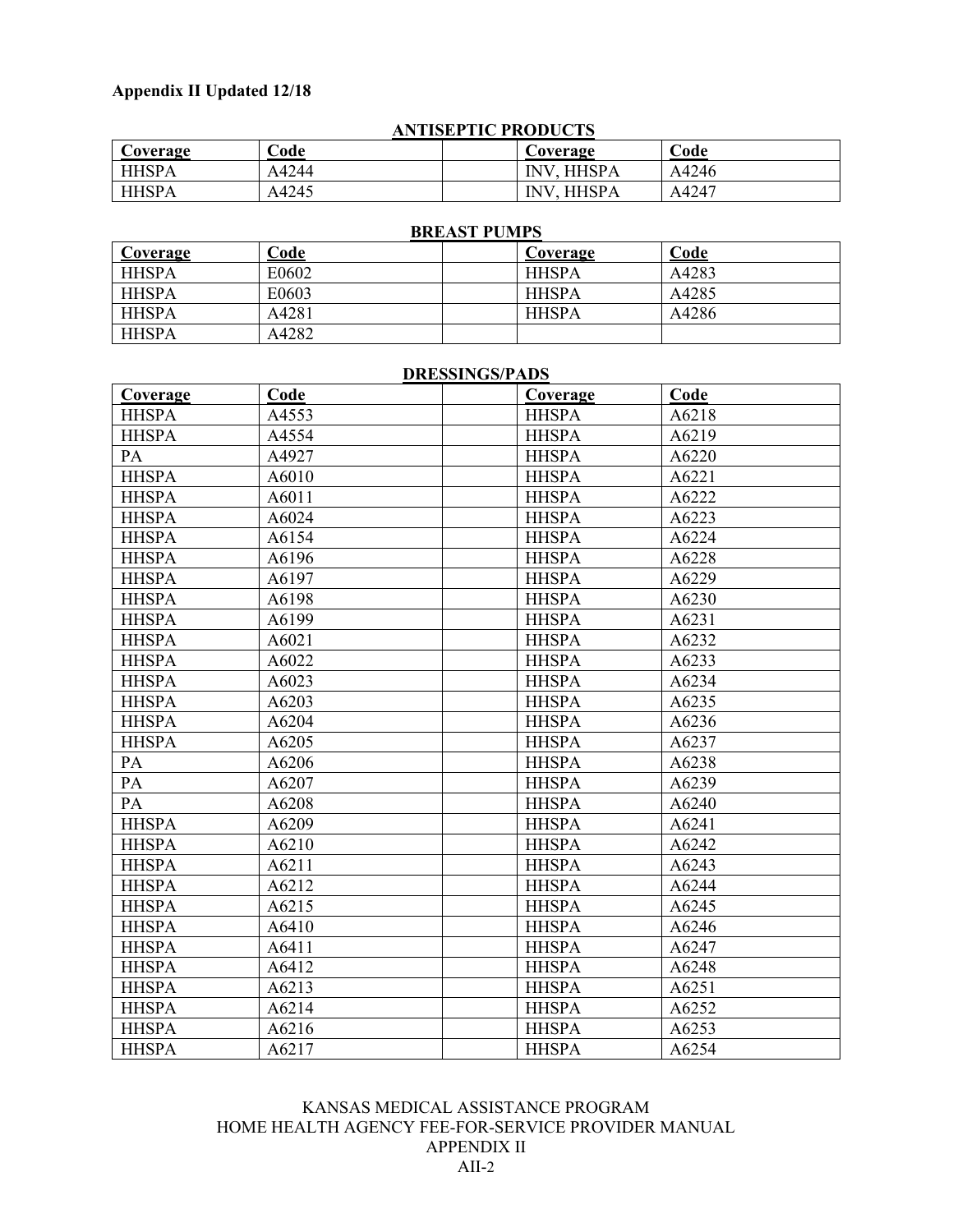|              | рироплоентро социщей |  |              |       |  |  |
|--------------|----------------------|--|--------------|-------|--|--|
| Coverage     | Code                 |  | Coverage     | Code  |  |  |
| <b>HHSPA</b> | A6255                |  | <b>HHSPA</b> | A6445 |  |  |
| <b>HHSPA</b> | A6256                |  | <b>HHSPA</b> | A6446 |  |  |
| <b>HHSPA</b> | A6257                |  | <b>HHSPA</b> | A6447 |  |  |
| <b>HHSPA</b> | A6258                |  | <b>HHSPA</b> | A6448 |  |  |
| <b>HHSPA</b> | A6259                |  | <b>HHSPA</b> | A6449 |  |  |
| <b>HHSPA</b> | A6260                |  | <b>HHSPA</b> | A6450 |  |  |
| <b>HHSPA</b> | A6266                |  | <b>HHSPA</b> | A6451 |  |  |
| <b>HHSPA</b> | A6231                |  | <b>HHSPA</b> | A6452 |  |  |
| <b>HHSPA</b> | A6232                |  | <b>HHSPA</b> | A6453 |  |  |
| <b>HHSPA</b> | A6402                |  | <b>HHSPA</b> | A6454 |  |  |
| <b>HHSPA</b> | A6403                |  | <b>HHSPA</b> | A6455 |  |  |
| <b>HHSPA</b> | A6404                |  | <b>HHSPA</b> | A6456 |  |  |
| <b>HHSPA</b> | A6441                |  | <b>HHSPA</b> | A6407 |  |  |
| <b>HHSPA</b> | A6442                |  | <b>HHSPA</b> | A6457 |  |  |
| <b>HHSPA</b> | A6443                |  | <b>HHSPA</b> | A6460 |  |  |
| <b>HHSPA</b> | A6444                |  | <b>HHSPA</b> | A6461 |  |  |

#### **DRESSINGS/PADS continued**

#### **ENTERAL THERAPY\***

| <b>Coverage</b> | Code         | <b>Coverage</b> | Code  |
|-----------------|--------------|-----------------|-------|
| PA              | B4034        | PA, INV         | B4150 |
| PA              | B4035        | PA, INV         | B4152 |
| PA              | B4036        | PA, INV         | B4153 |
| <b>HHSPA</b>    | B4081        | PA, INV         | B4154 |
| <b>HHSPA</b>    | B4082        | PA, INV         | B4155 |
| <b>HHSPA</b>    | B4083        | PA, INV         | B4157 |
| <b>HHSPA</b>    | B4087        | PA, INV         | B4158 |
| <b>HHSPA</b>    | <b>B4088</b> | PA, INV         | B4159 |
| PA              | <b>B4100</b> | PA, INV         | B4160 |
| PA, INV         | B4102        | PA, INV         | B4161 |
| PA, INV         | B4103        | PA, INV         | B4162 |
| PA, INV         | B4149        | PA, INV         | B9998 |

*Note:* Add modifier BO to the base code (XXXXX-BO) and place in field 24D when billing for oral supplemental nutrition.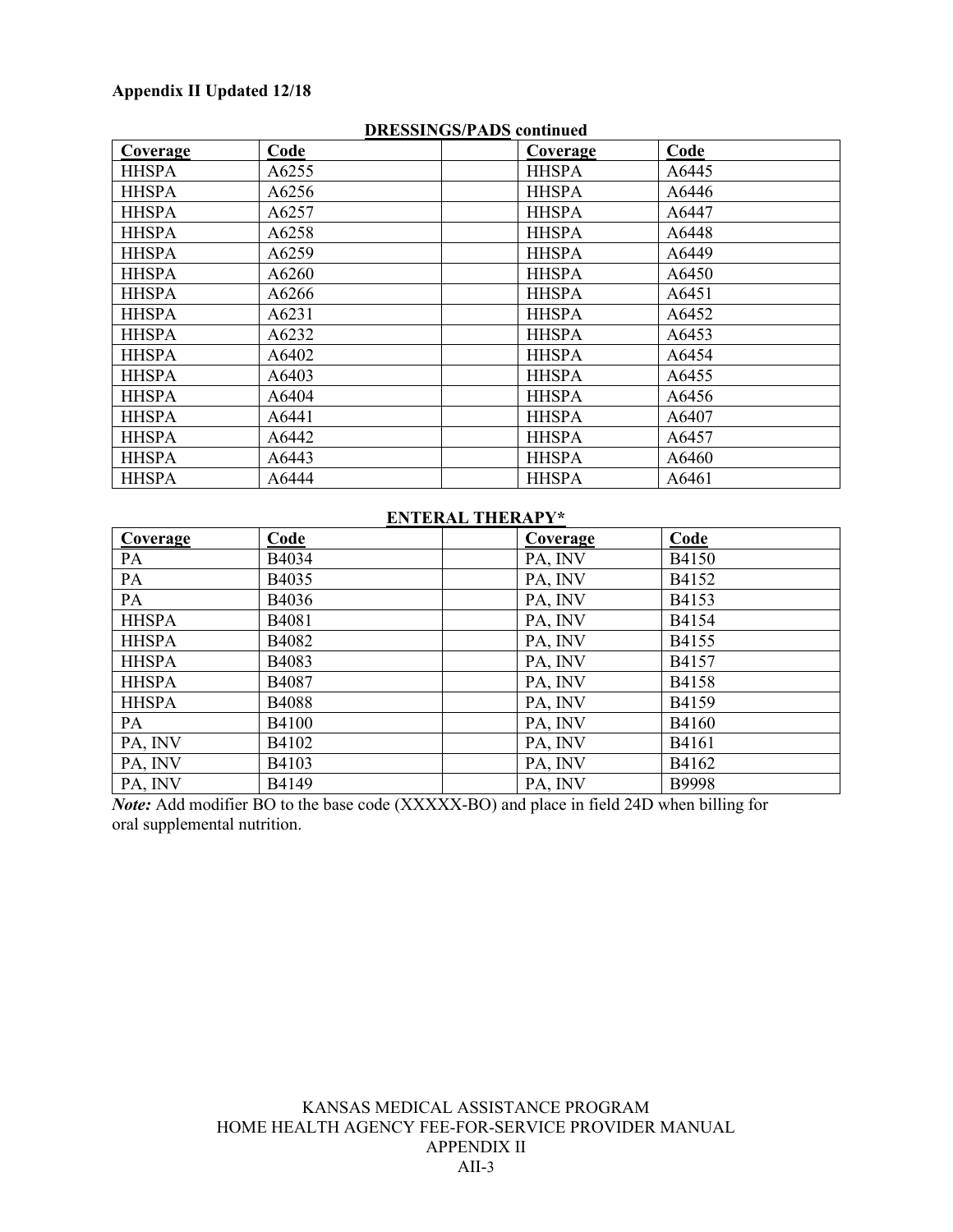| <b>OLUCOSE MONTONINO SUITERES</b> |          |              |          |
|-----------------------------------|----------|--------------|----------|
| Coverage                          | Code     | Coverage     | Code     |
| <b>HHSPA</b>                      | A4253 KS | <b>HHSPA</b> | A4258    |
| <b>HHSPA</b>                      | A4253 KX | <b>HHSPA</b> | A4259 KS |
| <b>HHSPA</b>                      | A4255 KS | <b>HHSPA</b> | A4259 KX |
| <b>HHSPA</b>                      | A4255 KX | <b>HHSPA</b> | E2100    |
| HHSPA, INV                        | A4256 KS | <b>HHSPA</b> | S5560    |
| HHSPA, INV                        | A4256 KX | <b>HHSPA</b> | S5561    |

#### **GLUCOSE MONITORING SUPPLIES**

| <b>INCONTINENCE SUPPLIES (Diapers, briefs, pull-ups)</b> |       |  |              |       |  |
|----------------------------------------------------------|-------|--|--------------|-------|--|
| Coverage                                                 | Code  |  | Coverage     | Code  |  |
| <b>HHSPA</b>                                             | T4521 |  | <b>HHSPA</b> | T4530 |  |
| <b>HHSPA</b>                                             | T4522 |  | <b>HHSPA</b> | T4531 |  |
| <b>HHSPA</b>                                             | T4523 |  | <b>HHSPA</b> | T4532 |  |
| <b>HHSPA</b>                                             | T4524 |  | <b>HHSPA</b> | T4533 |  |
| <b>HHSPA</b>                                             | T4525 |  | <b>HHSPA</b> | T4534 |  |
| <b>HHSPA</b>                                             | T4526 |  | <b>HHSPA</b> | T4535 |  |
| <b>HHSPA</b>                                             | T4527 |  | <b>HHSPA</b> | T4543 |  |
| <b>HHSPA</b>                                             | T4528 |  | <b>HHSPA</b> | T4544 |  |
| <b>HHSPA</b>                                             | T4529 |  | <b>HHSPA</b> | T4545 |  |

*Note*: Incontinence supplies are covered for members 5 to 20 years of age with PA and when criteria is met.

#### **IV DRUG THERAPY**

| Coverage     | Code   | Coverage     | Code   |
|--------------|--------|--------------|--------|
| <b>HHSPA</b> | B4222* | <b>HHSPA</b> | A4222* |
| <b>HHSPA</b> | J7060  | <b>HHSPA</b> | A4223  |
| <b>HHSPA</b> | A4221* |              |        |

#### **NEEDLES/SYRINGES**

| Coverage     | Code  | Coverage     | Code  |
|--------------|-------|--------------|-------|
| <b>HHSPA</b> | A4206 | <b>HHSPA</b> | A4213 |
| <b>HHSPA</b> | A4207 | <b>HHSPA</b> | A4215 |
| <b>HHSPA</b> | A4208 | <b>HHSPA</b> | A4657 |
| <b>HHSPA</b> | A4209 | <b>HHSPA</b> | S8490 |
| <b>HHSPA</b> | A4212 |              |       |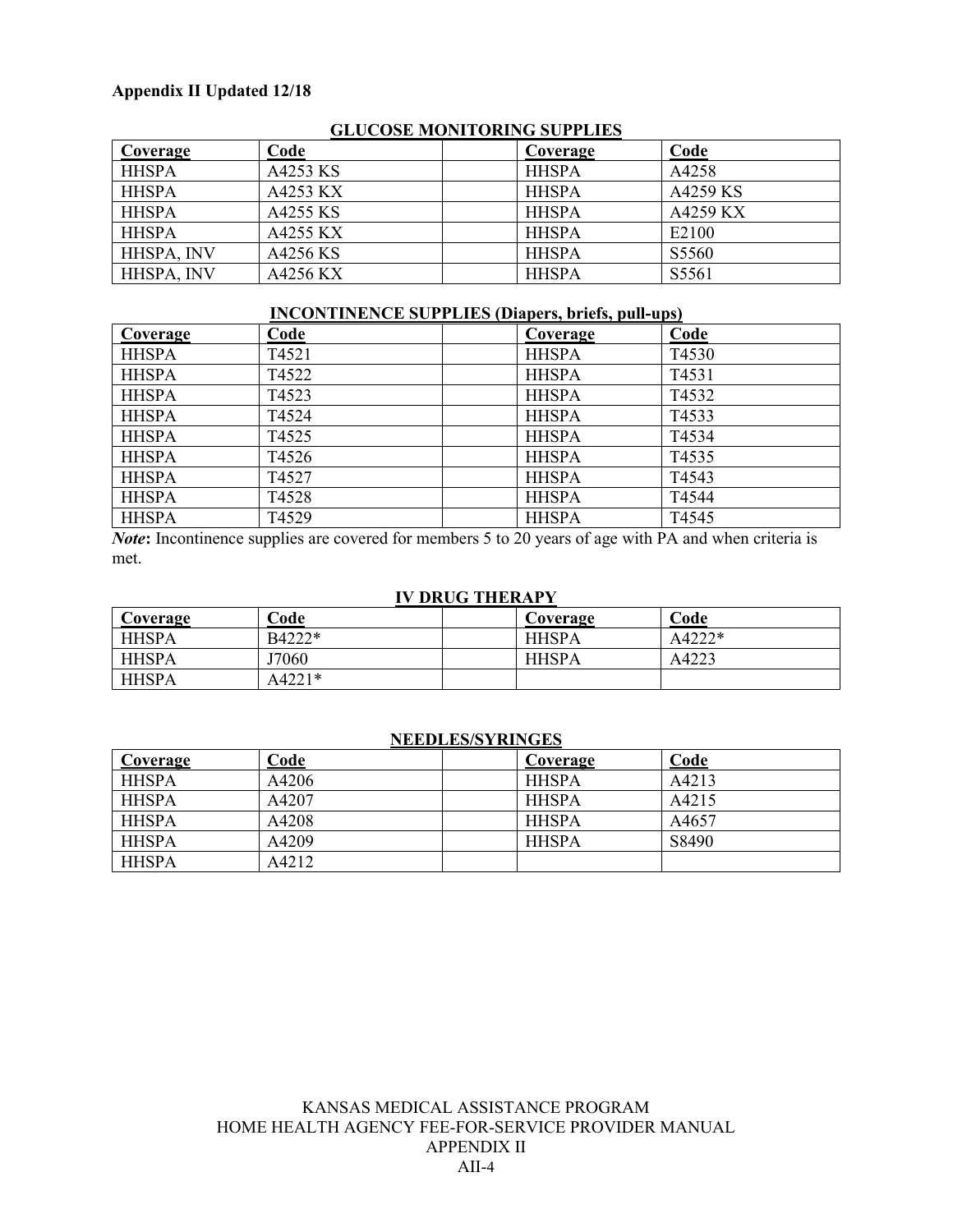| Coverage     | Code  | Coverage     | Code  |
|--------------|-------|--------------|-------|
| <b>HHSPA</b> | A4361 | <b>HHSPA</b> | A4412 |
| <b>HHSPA</b> | A4362 | <b>HHSPA</b> | A4413 |
| <b>HHSPA</b> | A4363 | <b>HHSPA</b> | A4414 |
| <b>HHSPA</b> | A4364 | <b>HHSPA</b> | A4415 |
| <b>HHSPA</b> | A4366 | <b>HHSPA</b> | A4416 |
| <b>HHSPA</b> | A4367 | <b>HHSPA</b> | A4417 |
| <b>HHSPA</b> | A4368 | <b>HHSPA</b> | A4418 |
| <b>HHSPA</b> | A4369 | <b>HHSPA</b> | A4419 |
| <b>HHSPA</b> | A4371 | <b>HHSPA</b> | A4420 |
| <b>HHSPA</b> | A4372 | <b>HHSPA</b> | A4422 |
| <b>HHSPA</b> | A4373 | <b>HHSPA</b> | A4423 |
| <b>HHSPA</b> | A4375 | <b>HHSPA</b> | A4424 |
| <b>HHSPA</b> | A4376 | <b>HHSPA</b> | A4425 |
| <b>HHSPA</b> | A4377 | <b>HHSPA</b> | A4426 |
| <b>HHSPA</b> | A4378 | <b>HHSPA</b> | A4427 |
| <b>HHSPA</b> | A4379 | <b>HHSPA</b> | A4428 |
| <b>HHSPA</b> | A4380 | <b>HHSPA</b> | A4429 |
| <b>HHSPA</b> | A4381 | <b>HHSPA</b> | A4430 |
| <b>HHSPA</b> | A4382 | <b>HHSPA</b> | A4431 |
| <b>HHSPA</b> | A4383 | <b>HHSPA</b> | A4432 |
| <b>HHSPA</b> | A4384 | <b>HHSPA</b> | A4433 |
| <b>HHSPA</b> | A4385 | <b>HHSPA</b> | A4434 |
| <b>HHSPA</b> | A4387 | <b>HHSPA</b> | A4435 |
| <b>HHSPA</b> | A4388 | <b>HHSPA</b> | A4436 |
| <b>HHSPA</b> | A4389 | <b>HHSPA</b> | A4437 |
| <b>HHSPA</b> | A4390 | <b>HHSPA</b> | A4450 |
| <b>HHSPA</b> | A4391 | <b>HHSPA</b> | A4452 |
| <b>HHSPA</b> | A4392 | <b>HHSPA</b> | A4455 |
| <b>HHSPA</b> | A4393 | <b>HHSPA</b> | A4456 |
| <b>HHSPA</b> | A4394 | <b>HHSPA</b> | A5051 |
| <b>HHSPA</b> | A4395 | <b>HHSPA</b> | A5052 |
| <b>HHSPA</b> | A4396 | <b>HHSPA</b> | A5053 |
| <b>HHSPA</b> | A4398 | <b>HHSPA</b> | A5054 |
| <b>HHSPA</b> | A4399 | <b>HHSPA</b> | A5055 |
|              |       |              |       |
| <b>HHSPA</b> | A4400 | <b>HHSPA</b> | A5061 |
| HHSPA, INV   | A4402 | <b>HHSPA</b> | A5062 |
| <b>HHSPA</b> | A4404 | <b>HHSPA</b> | A5063 |
| <b>HHSPA</b> | A4405 | <b>HHSPA</b> | A5071 |
| <b>HHSPA</b> | A4406 | <b>HHSPA</b> | A5072 |
| <b>HHSPA</b> | A4407 | <b>HHSPA</b> | A5073 |
| <b>HHSPA</b> | A4408 | <b>HHSPA</b> | A5081 |
| <b>HHSPA</b> | A4409 | <b>HHSPA</b> | A5082 |
| <b>HHSPA</b> | A4410 | <b>HHSPA</b> | A5083 |
| <b>HHSPA</b> | A4411 | <b>HHSPA</b> | A5093 |
|              |       | <b>HHSPA</b> | A5120 |

#### **OSTOMY SUPPLIES**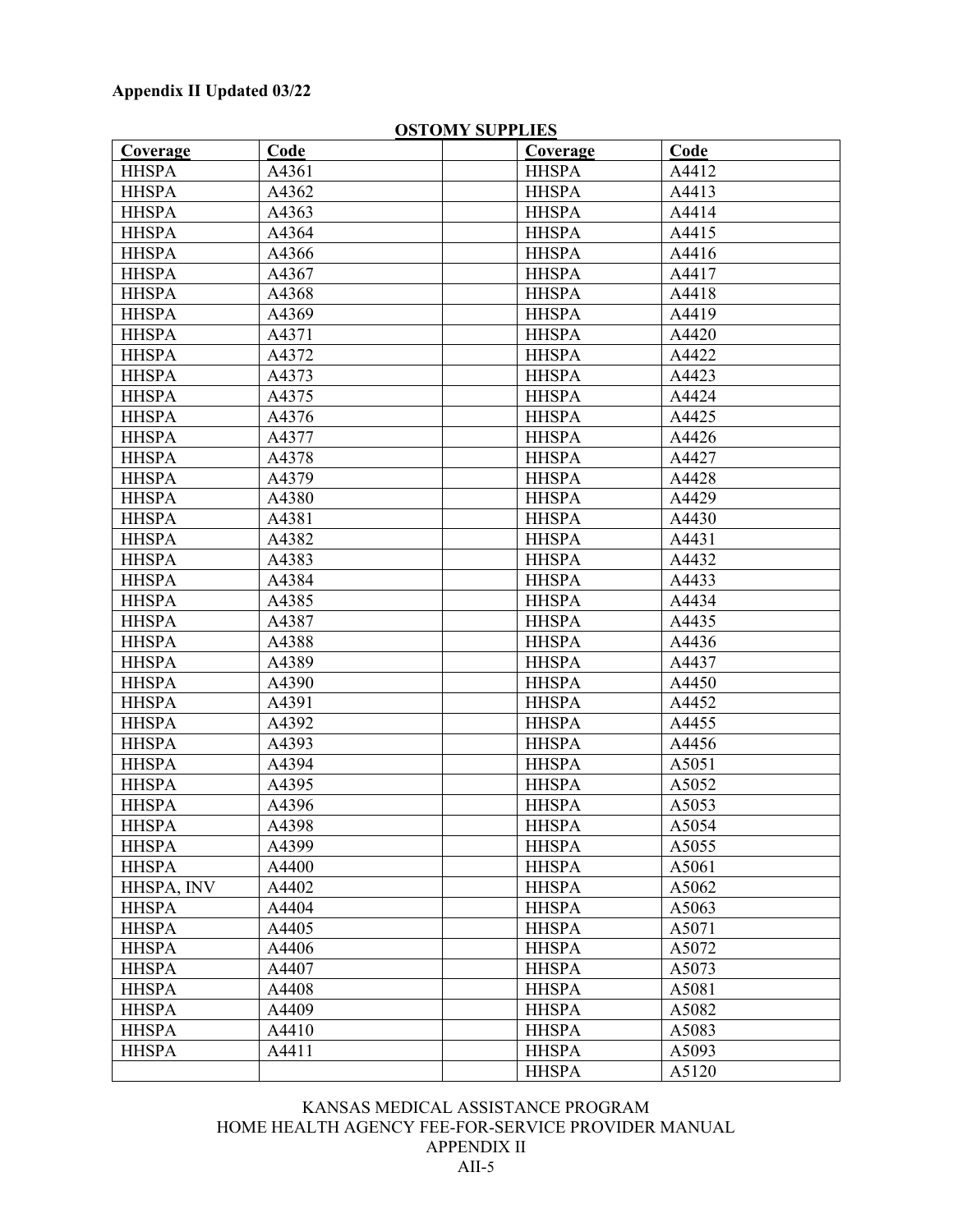| <u>odi oni i oci i bilo conunicu</u> |       |  |              |       |
|--------------------------------------|-------|--|--------------|-------|
| Coverage                             | Code  |  | Coverage     | Code  |
| <b>HHSPA</b>                         | A5121 |  | <b>HHSPA</b> | A5131 |
| <b>HHSPA</b>                         | A5122 |  | <b>HHSPA</b> | A5200 |
| <b>HHSPA</b>                         | A5126 |  |              |       |

#### **OSTOMY SUPPLIES continued**

| Coverage     | Code  | Coverage     | Code  |
|--------------|-------|--------------|-------|
| <b>HHSPA</b> | A7018 | <b>HHSPA</b> | A4267 |
| <b>HHSPA</b> | S8100 | <b>HHSPA</b> | A4268 |
| <b>HHSPA</b> | S8101 | <b>HHSPA</b> | A4269 |
| <b>HHSPA</b> | A4216 | <b>HHSPA</b> | A4660 |
| <b>HHSPA</b> | A4217 | <b>HHSPA</b> | A7520 |
| <b>HHSPA</b> | A4623 | <b>HHSPA</b> | A7521 |
| <b>HHSPA</b> | A4624 | <b>HHSPA</b> | A7522 |
| <b>HHSPA</b> | A4627 | <b>HHSPA</b> | A7525 |
| <b>HHSPA</b> | A4628 | <b>HHSPA</b> | A7526 |
| <b>HHSPA</b> | A4629 | <b>HHSPA</b> | S8096 |
| <b>HHSPA</b> | A4663 | <b>HHSPA</b> | S8185 |
| PA           | A4483 | <b>HHSPA</b> | S8186 |
| <b>HHSPA</b> | A4614 | <b>HHSPA</b> | S8999 |
| <b>HHSPA</b> | A4264 |              |       |

#### **OTHER MEDICAL SUPPLIES**

#### **PARENTERAL THERAPY**

| Coverage     | Code         | Coverage     | Code         |
|--------------|--------------|--------------|--------------|
| <b>HHSPA</b> | B4164        | <b>HHSPA</b> | B4199        |
| <b>HHSPA</b> | B4168        | <b>HHSPA</b> | B4216        |
| <b>HHSPA</b> | B4172        | <b>HHSPA</b> | <b>B4220</b> |
| <b>HHSPA</b> | B4176        | <b>HHSPA</b> | B4222*       |
| <b>HHSPA</b> | B4178        | <b>HHSPA</b> | B4224        |
| <b>HHSPA</b> | <b>B4180</b> | <b>HHSPA</b> | <b>B5000</b> |
| <b>HHSPA</b> | B4185        | <b>HHSPA</b> | <b>B5100</b> |
| <b>HHSPA</b> | B4187        | <b>HHSPA</b> | <b>B5200</b> |
| <b>HHSPA</b> | B4189        | PA, INV      | B9999        |
| <b>HHSPA</b> | B4193        |              |              |
| <b>HHSPA</b> | B4197        |              |              |

*Note:* Add modifier BA to the base code (XXXXX-BA) and place in field 24D when billing for item supplies in conjunction with total parenteral nutrition.

#### **PASSIVE MOTION EXERCISE DEVICE**

| overage<br>$\sim$ | €ode                            | avergoe<br>∿м.<br>٠.,<br>ຼ | €ode |
|-------------------|---------------------------------|----------------------------|------|
| . .               | F002 <sup>7</sup><br>∟∪<br>ノノコー |                            |      |

#### **SPLINTS Coverage Code Coverage Code** HHSPA | A4565 | HHSPA | S8451 HHSPA A4570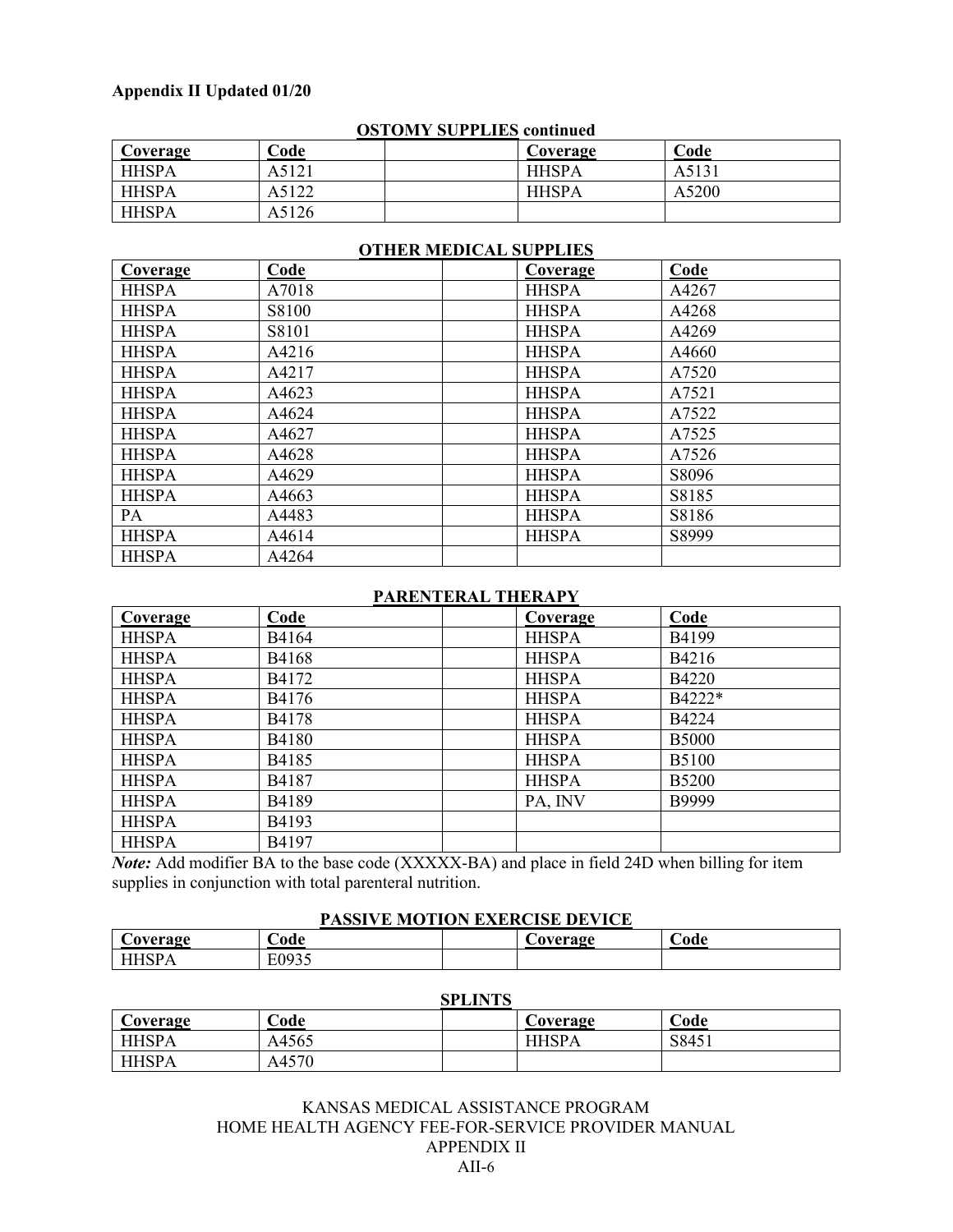| <b>SUPPORTS</b> |       |            |       |
|-----------------|-------|------------|-------|
| Coverage        | Code  | Coverage   | Code  |
| HHSPA, INV      | A4490 | HHSPA, INV | A6535 |
| HHSPA, INV      | A4495 | HHSPA, INV | A6536 |
| HHSPA, INV      | A4500 | HHSPA, INV | A6537 |
| HHSPA, INV      | A4510 | HHSPA, INV | A6538 |
| HHSPA, INV      | A6530 | HHSPA, INV | A6539 |
| HHSPA, INV      | A6531 | HHSPA, INV | A6540 |
| HHSPA, INV      | A6532 | HHSPA, INV | A6541 |
| HHSPA, INV      | A6533 | HHSPA, INV | A6544 |
| HHSPA, INV      | A6534 | HHSPA, INV | A6545 |

#### **URINARY EQUIPMENT**

| <b>Coverage</b> | Code  | Coverage     | Code  |
|-----------------|-------|--------------|-------|
| <b>HHSPA</b>    | A4250 | <b>HHSPA</b> | A4346 |
| <b>HHSPA</b>    | A4310 | <b>HHSPA</b> | A4333 |
| <b>HHSPA</b>    | A4311 | <b>HHSPA</b> | A4334 |
| <b>HHSPA</b>    | A4312 | <b>HHSPA</b> | A4351 |
| <b>HHSPA</b>    | A4313 | <b>HHSPA</b> | A4352 |
| <b>HHSPA</b>    | A4314 | <b>HHSPA</b> | A4353 |
| <b>HHSPA</b>    | A4315 | <b>HHSPA</b> | A4354 |
| <b>HHSPA</b>    | A4316 | <b>HHSPA</b> | A4355 |
| <b>HHSPA</b>    | A4320 | <b>HHSPA</b> | A4357 |
| <b>HHSPA</b>    | A4322 | <b>HHSPA</b> | A4358 |
| <b>HHSPA</b>    | A4326 | <b>HHSPA</b> | A4331 |
| <b>HHSPA</b>    | A4327 | <b>HHSPA</b> | A5102 |
| <b>HHSPA</b>    | A4328 | <b>HHSPA</b> | A5112 |
| <b>HHSPA</b>    | A4330 | <b>HHSPA</b> | A5113 |
| <b>HHSPA</b>    | A4349 | <b>HHSPA</b> | A5114 |
| <b>HHSPA</b>    | A4332 | <b>HHSPA</b> | A5121 |
| <b>HHSPA</b>    | A4338 | <b>HHSPA</b> | A5122 |
| <b>HHSPA</b>    | A4340 | <b>HHSPA</b> | A5126 |
| <b>HHSPA</b>    | A4344 |              |       |

#### **VACUUM ASSISTED WOUND CLOSURE THERAPY**

| Coverage                      | ⊅ode                      | Coverage                                 | $\mathcal{\cup}$ ode          |
|-------------------------------|---------------------------|------------------------------------------|-------------------------------|
| <b>TITIOD</b><br>. .<br>11011 | CDF<br>$\sim$<br>605<br>u | $\mathbf{r} \sim \mathbf{r}$<br>$\cdots$ | $\sim$<br>$\sim$<br>'606<br>∼ |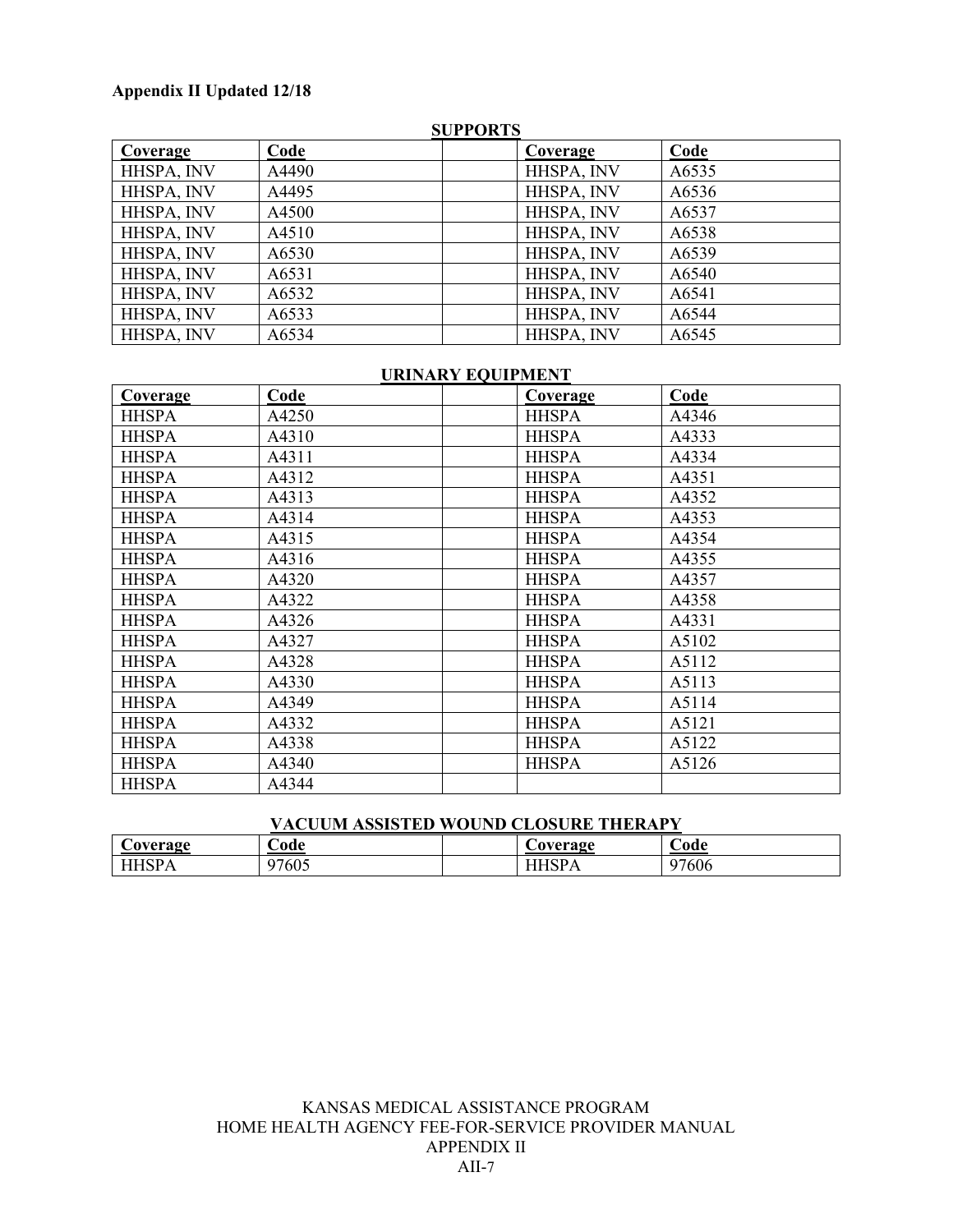#### **APPENDIX III**

#### **Updated 05/17**

#### **Home Health Criteria**

#### **Home Health Services**

Skilled nursing, home health aide, and skilled therapy services provided on a part-time or intermittent basis in any setting in which normal activities of life take place are defined as the following:

- Part-time is less than eight hours each day and 28 or fewer hours each week.
- Intermittent is skilled nursing care that is provided or needed fewer than seven days each week or fewer than eight hours per day for 21 days or less.
- Acceptable settings for home health care do not include nursing facilities, hospitals, or ICFs-IID.
- Skilled services are those services requiring the substantial specialized knowledge and skill of a licensed professional nurse.
- According to Medicare guidelines, a service is not considered a skilled nursing service merely because it is performed by or under the direct supervision of a nurse. If a service can be safely and effectively performed by a nonmedical person (or self-administered) without the direct supervision of a nurse, the service cannot be regarded as a skilled nursing service although a nurse actually provides the service. Similarly, the unavailability of a competent person to provide a nonskilled service, notwithstanding the importance of the service to the patient, does not make it a skilled service when a nurse provides the service.
- Unskilled services are those services not requiring the skill level of a licensed person.

#### **Goals of Home Health Services**

The two main goals of home health services are:

- Maximize independence of the member by teaching/training the member or other caregiver to provide care to maintain the member in the community
- Provide medically related services the member or unpaid caregiver is unable to perform

#### **Medical Supply Codes**

- Prior authorization (PA) is required for all home health nursing and therapy services.
- Providers cannot bill KMAP for medical supplies unless they first obtain PA and document a home health plan of care.
- Home health agencies can only bill for medical supplies for conditions documented in the home health plan of care.
- All home health services and supplies require PA.

#### **Prior Authorization Requirements**

#### **PA is required for all home health services.**

Home health services are prior authorized depending upon the skill level of care, frequency, and duration of visits and chronicity of the member's condition. Providers may use the Acute Care Home Health Service Plan to render services for time-limited conditions and the Long-Term Care Service Plan for members who require assistance to manage chronic conditions. Providers may use the Diabetes Management Home Health Service Plan to care for members with a primary home health need to address diabetes.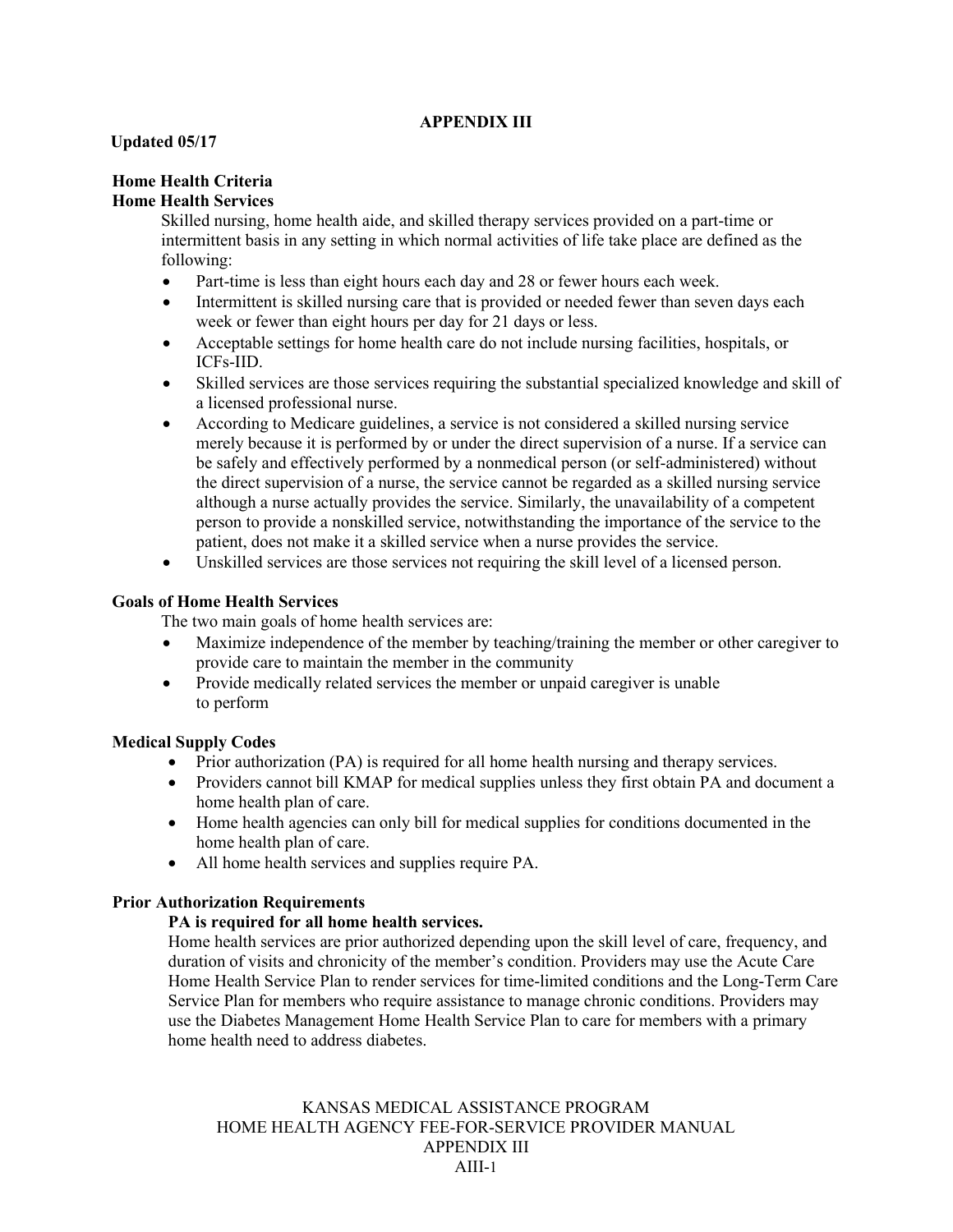#### **Acute Care Home Health Service Plan**

The Acute Care Home Health Service Plan is to be used when members are initially admitted for home health services following an acute injury or illness. This level of care could be warranted after a hospitalization or a surgical procedure. The Acute Care Home Health Service Plan is for the provision of services that are medically predictable.

Although home health services may be provided in any setting in which normal life activities take place, many members in need of acute care home health services experience difficulty leaving home due to physical impairments related to their illness, injury, or postsurgical status.

A face-to-face visit by a physician or nonphysician practitioner within specified time frames, a start of care Outcome and Assessment Information Set (OASIS) assessment, and physician certification of the new plan of care (485) are required to initiate an acute care home health plan of care.

The following apply for the provision of acute care home health services:

- All acute care home health service codes are limited to a combined total of 120 visits per calendar year per member. Acute care visits are granted through PA if there are units remaining that have not been authorized.
- Acute care home health limitations are based on a calendar year.
- Providers use codes 99601, 99602, G0156, G0299, G0300, T1002, T1003, T1004, and T1023 for acute care skilled nursing and home health aide visits. Skilled nursing visits and home health aide visits can be prior authorized for up to one hour with documentation to support that the service is reasonable and necessary.
- Home health aide visits are limited to two (up to one-hour) visits per week with supporting medical necessity documentation. Providers must submit additional documentation supporting medical necessity to exceed two home health visits per week. This is to ensure effective and efficient use and accurate reimbursement. These requests are considered on a case-by-case basis. Providers cannot bill more than one home health aide visit per date of service.
- Home health aide services are noncovered on the same date of service as restorative aid services for the same member.
- Code 99602 is used in circumstances when an IV infusion requires continuous monitoring and cannot be administered in two hours. Providers may use code 99602 for each additional hour of IV infusion. If there is concern about potential side effects, the medication should be administered in an outpatient setting.
- Code T1023 is allowed for skilled nursing visits that include information gathering for OASIS assessments, certifications, or recertifications. This code is limited to six visits per year and can be billed under all three home health service plans.
- OASIS assessments for which a home health visit is not mandated (transfers, death, or unplanned discharge) are not billable with T1023.
- If a member is under 18 years of age or pregnant, an OASIS assessment is not required; therefore providers should use codes G0299 and T1002 for the admission assessment.
- KMAP will not reimburse providers for non-visit assessments.
- If it becomes evident home health services are needed long-term, the agency may switch the member to the Long-Term Care Home Health Service Plan prior to exhausting all acute care visits.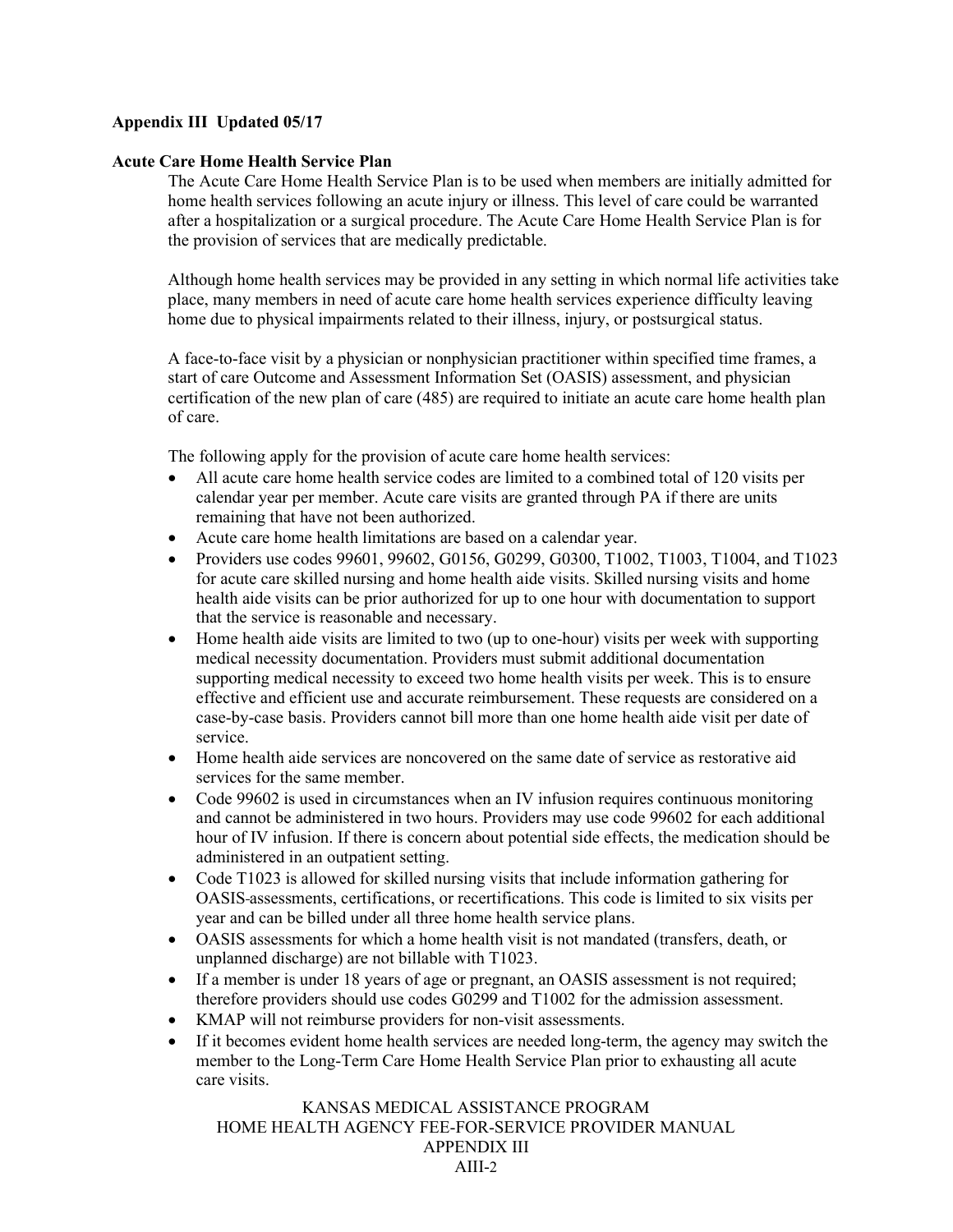- Providers can change a member from acute care to long-term care during a certification period or at any time it is determined the services will be needed long-term in an effort to preserve acute care units if needed for future acute episodes.
- The provider must fax the Change in Home Health Service Plan or Discharge From Service form to notify the PA department of a change or discharge from a plan within five business days of the event.
- Home health members may have more than one episode of acute care services.
- Acute care home health services can be prior authorized for up to 60 days.
- Providers may use codes S9128, S9129 and S9131 for rehabilitative therapy services rendered under the Acute Care Home Health Service Plan. All therapy visits count toward the 120 visits per year acute care limitation.
- Therapy services involving activities for the general welfare of any member, such as general exercises to promote overall fitness or flexibility and activities to provide diversion or general motivation, do not constitute skilled therapy. Nonskilled individuals without the supervision of a therapist can perform those types of services.

#### **Long-Term Care Home Health Service Plan**

The Long-Term Care Home Health Service Plan is to be used for members who receive frequent and brief intervals of home health services for assistance with monitoring chronic conditions. The members often have diagnoses that include asthma, COPD, diabetes, and heart disease. The members are relatively stable and require frequent monitoring to prevent exacerbations of symptoms which would warrant emergent care or hospitalization. Long-term care home health services often include health maintenance services the members cannot provide for themselves due to cognitive or physical limitations.

Although home health services may be provided in any setting in which normal life activities take place, many members receiving services through the Long-Term Care Home Health Service Plan experience difficulty leaving home due to cognitive and physical limitations.

The documentation requirements for the Long-Term Care Home Health Service Plan includes documentation of the face-to-face visit by a physician or nonphysician practitioner within specified time frames and nursing service codes specific to the Long-Term Care Home Health Service Plan. Providers must submit the most current OASIS assessment, 485, and all other required documents to initiate the long-term care home health service. Renewals require the most current 485 and 60-day summary documentation.

The following apply for the provision of long-term care home health services:

- All long-term care home health services are for the provision of reasonable and medically necessary health maintenance tasks to assist members in managing chronic health conditions in any setting in which normal life activities take place as noted in 42 CFR 440.70 and thereby avoid placement in nursing facilities or other institutions.
- Long-term care home health visits must not duplicate other resources available to the member.
- Providers may use codes 99600, 99601, 99602, G0156, S0316, T1004, T1023, T1030, T1031, and T1502 for the provision of long-term care home health skilled nursing and home health aide visits.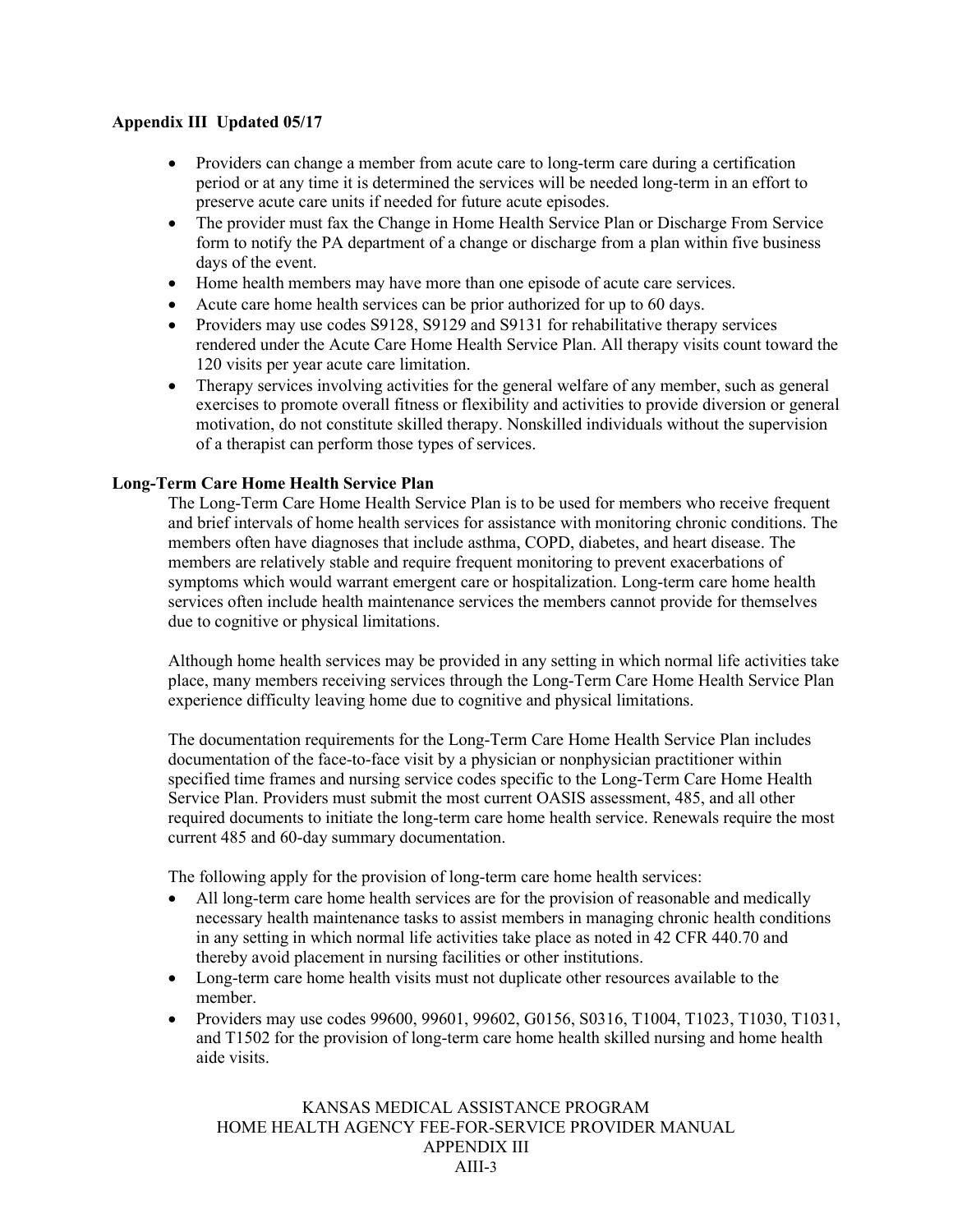- Providers may use code 99600 for brief, routine skilled nursing visits in accordance with the plan of care. This is a per visit code.
- Code 99602 is used in circumstances when an IV infusion requires continuous monitoring and cannot be administered in two hours. Providers may use 99602 for each additional hour of the IV infusion. If there is concern about potential side effects, the medication should be administered in an outpatient setting.
- Code T1023 is allowed for skilled nursing visits that include information gathering for OASIS assessments, certifications, or recertifications. This code is limited to six visits per year and can be billed for all three home health service plans.
- OASIS assessments for which a home health visit is not mandated (transfers, death, or unplanned discharge) are not billable with T1023.
- If a member is under 18 years of age or pregnant, an OASIS assessment is not required; therefore, providers should use S0316 for the long-term care admission assessment.
- KMAP will not reimburse providers for non-visit assessments.
- Providers may use code S0316 for skilled nursing visits of a longer duration, for example, visits that include an assessment and medication setup. This is a per visit code.
- Providers use codes T1030 and T1031 for the provision of telehealth visits under the Long-Term Care Home Health Service Plan. See specific provider requirements for the provision of telehealth services.
- Providers may use code T1502 for medication administration. This is to be used when nonskilled nursing visits are provided by a RN or LPN to assist members with cognitive and physical impairments with their care such as, but not limited to, oral medication administration and nebulizer treatments (treatments that are generally self-administered), when the service cannot be received through other resources.
- Long-term skilled nursing visits are reimbursed per visit.
- Home health aide visits are limited to two (up to one-hour) visits per week with supporting medical necessity documentation. Providers must submit additional documentation supporting medical necessity to exceed two home health visits per week. This is to ensure effective and efficient use and accurate reimbursement. These requests are considered on a case-by-case basis. Providers cannot bill more than one home health aide visit per date of service.
- Home health aide services are not covered on the same date of service as restorative aide services for the same member.
- If the member experiences a separate and distinct acute illness or injury while receiving services through long-term care, the agency may change the member to an acute care episode. Supporting documentation must include a resumption of care or significant change OASIS assessment to support the provision of acute care services.
- Once the acute condition has resolved or stabilized, the agency may change the member back to the Long-Term Care Home Health Service Plan.
- Providers may change a member from acute care to long-term care during a certification period or at any time it is determined the services will be needed long-term in an effort to preserve limited acute care visits for future acute episodes.
- The provider must fax the Change in Home Health Service Plan or Discharge From Service form to notify the PA department of a change or discharge from a plan within five business days of the event.
- Long-term care home health services can be prior authorized for up to six months for members who require this level of care until placement in a nursing facility.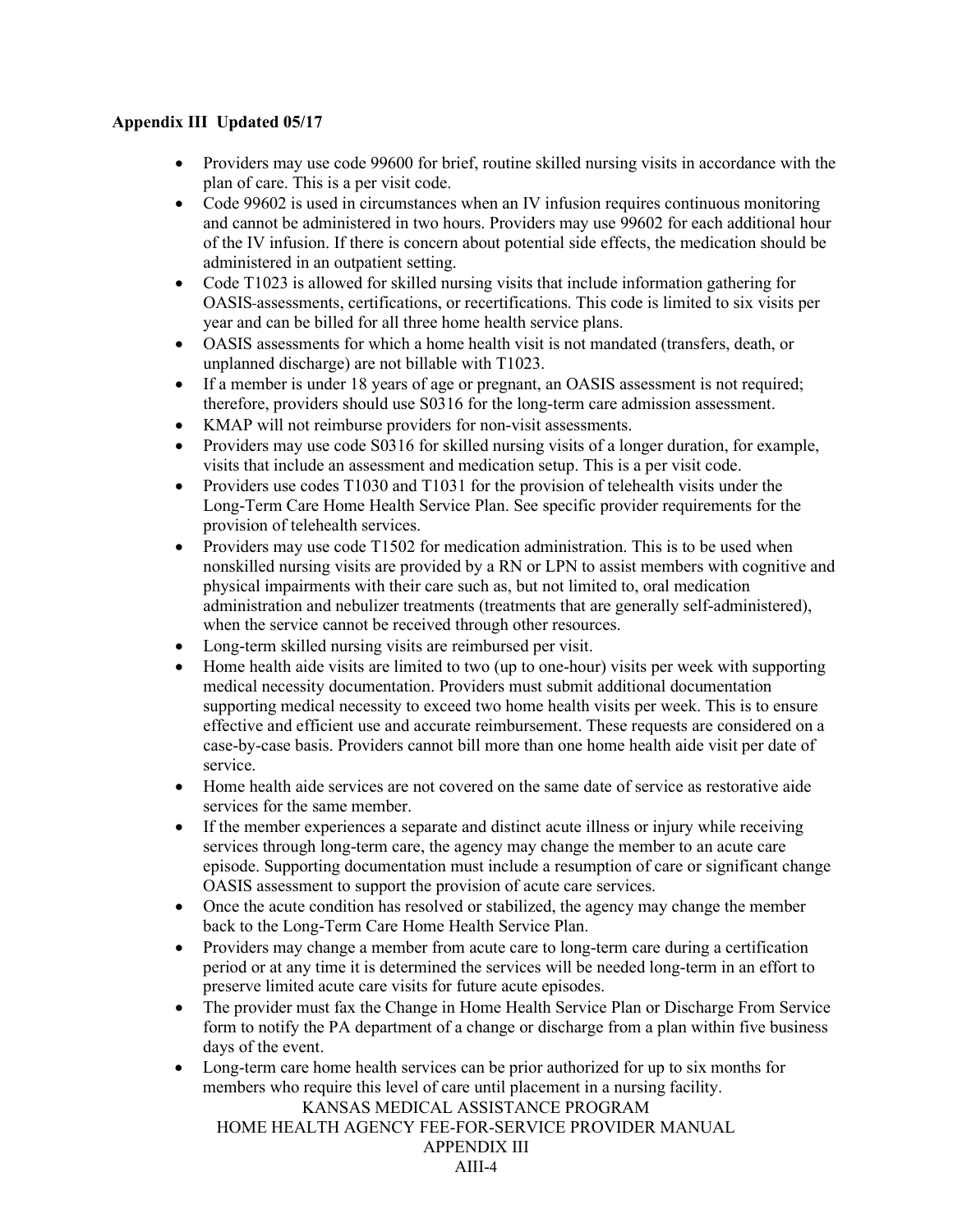- Providers may use codes S9128, S9129, and S9131 for rehabilitative therapy services rendered under the Long-Term Care Home Health Service Plan. The same yearly limitations in place for therapy services under the acute care benefit also apply under the long-term care benefit.
- Providers may use code T1021 for restorative aide visits.
- It is anticipated that rehabilitative therapy will rarely be prescribed for a member receiving home health services through the long-term care benefit.
- Therapy services involving activities for the general welfare of any member, such as general exercises to promote overall fitness or flexibility and activities to provide diversion or general motivation, do not constitute skilled therapy. Nonskilled individuals without the supervision of a therapist can perform these services.

#### **Diabetes Management Home Health Service Plan**

The Diabetes Management Home Health Service Plan is used for members who receive frequent and brief intervals of home health services for assistance with managing their diabetes. The members and their unpaid caregivers must be unable to manage the diabetes due to cognitive or physical limitations.

The members are relatively stable but require frequent skilled nursing visits for diabetes management, which includes blood glucose monitoring and insulin administration. The members and their caregivers are deemed unable to manage the condition. Home health services are provided to assist the member in maintaining stable blood glucose levels and obtaining periodic assessments according to the current best practice guidelines to prevent or delay costly complications associated with diabetes.

Although home health services may be provided in any setting in which normal life activities take place, many members on the Diabetes Management Home Health Service Plan have other chronic health conditions and experience difficulty leaving the home due to these conditions in addition to their cognitive and physical limitations.

The documentation requirements for the Diabetes Management Home Health Service Plan include documentation of the face-to-face visit by a physician or nonphysician practitioner within specified time frames, nursing service codes specific to diabetes management, and a quality indicator form. Providers must submit the most current OASIS assessment, 485, and all other required documents to initiate the Diabetes Management Home Health Service Plan. Renewals require a current 485 and 60-day summary.

The following apply for the provision of diabetes management home health services:

- All diabetes management home health services are for the provision of reasonable and medically necessary health maintenance tasks to assist members in managing their diabetes and thereby avoiding placement in nursing facilities or other institutions.
- Diabetes management home health visits must be reasonable and necessary and must not duplicate other resources available to the member.
- Providers may use codes 99601, 99602, G0156, S0315, S9460, T1004, T1023, T1030, and T1031 for the provision of skilled nursing visits to render diabetes management services.
- Diabetes management skilled nursing visits are reimbursed per visit.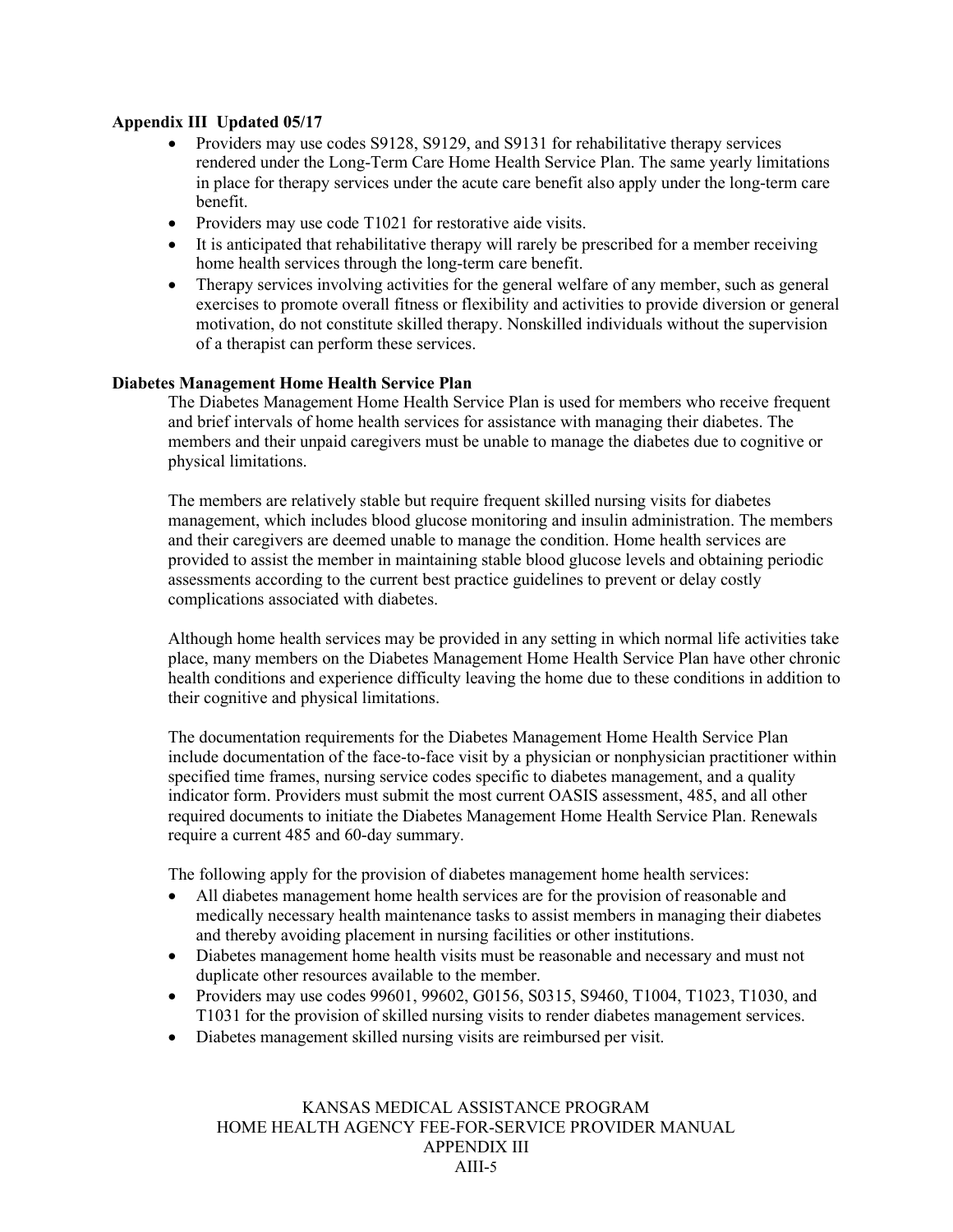- Home health aide visits are limited to two (up to one hour) visits per week with supporting medical necessity documentation. Providers must submit additional documentation supporting medical necessity to exceed two home health visits per week. This is ensure effective and efficient use and accurate reimbursement. These requests are considered on a case-by-case basis. Providers cannot bill more than one home health aide visit per date of service.
- Home health aide services are not covered on the same date of service as restorative aide services for the same member.
- Code 99602 is used in circumstances when an IV infusion requires continuous monitoring and cannot be administered in two hours. Providers may use 99602 for each additional hour of the IV infusion. If there is concern regarding potential side effects, the medication should be administered in an outpatient setting.
- Code T1023 is allowed for skilled nursing visits that include information gathering for OASIS assessments, certifications, or recertifications. This code is limited to six visits per year and can be billed for all three home health service plans.
- OASIS assessments for which a home health visit is not mandated (transfers, death, or unplanned discharge) are not billable with T1023.
- KMAP will not reimburse providers for non-visit assessments.
- Providers may use code T1502 for medication administration. This is to be used when nonskilled nursing visits are provided by a RN or LPN to assist members who have cognitive and physical impairments with their care, such as, but not limited to, oral medication administration and nebulizer treatments (that are generally self-administered), when the service cannot be received through other resources.
- Providers may use code S0315 for skilled nursing visits of a longer duration, for example, visits that include an assessment, medication setup, and periodic assessment in accordance with current best practices for the treatment of diabetes. This is a per visit code.
- Providers may use code S9460 for skilled nursing visits of a brief duration in accordance with the plan of care for blood glucose monitoring in addition to insulin administration. This is a per visit code.
- Providers may use codes T1030 and T1031 for the provision of telehealth visits to assist members in managing their diabetes. See specific provider requirements for the provision of telehealth services.
- If the member experiences a separate and distinct acute illness or injury while receiving services through the Diabetes Management Home Health Service Plan, the agency may switch the member to an acute care episode. Supporting documentation must include a significant change assessment to support the provision of acute care services.
- Once the acute condition has resolved or stabilized, the agency may change the member back to the Diabetes Management Home Health Service Plan.
- Providers may change a member from acute care back to the Diabetes Management Home Health Service Plan during a certification period or at any time the acute care condition is resolved or it is determined the services will be needed long-term in an effort to preserve limited acute care visits for future acute episodes.
- The provider must fax the Change in Home Health Service Plan or Discharge From Service form to notify the PA department of a change or discharge from a plan within five business days of the event.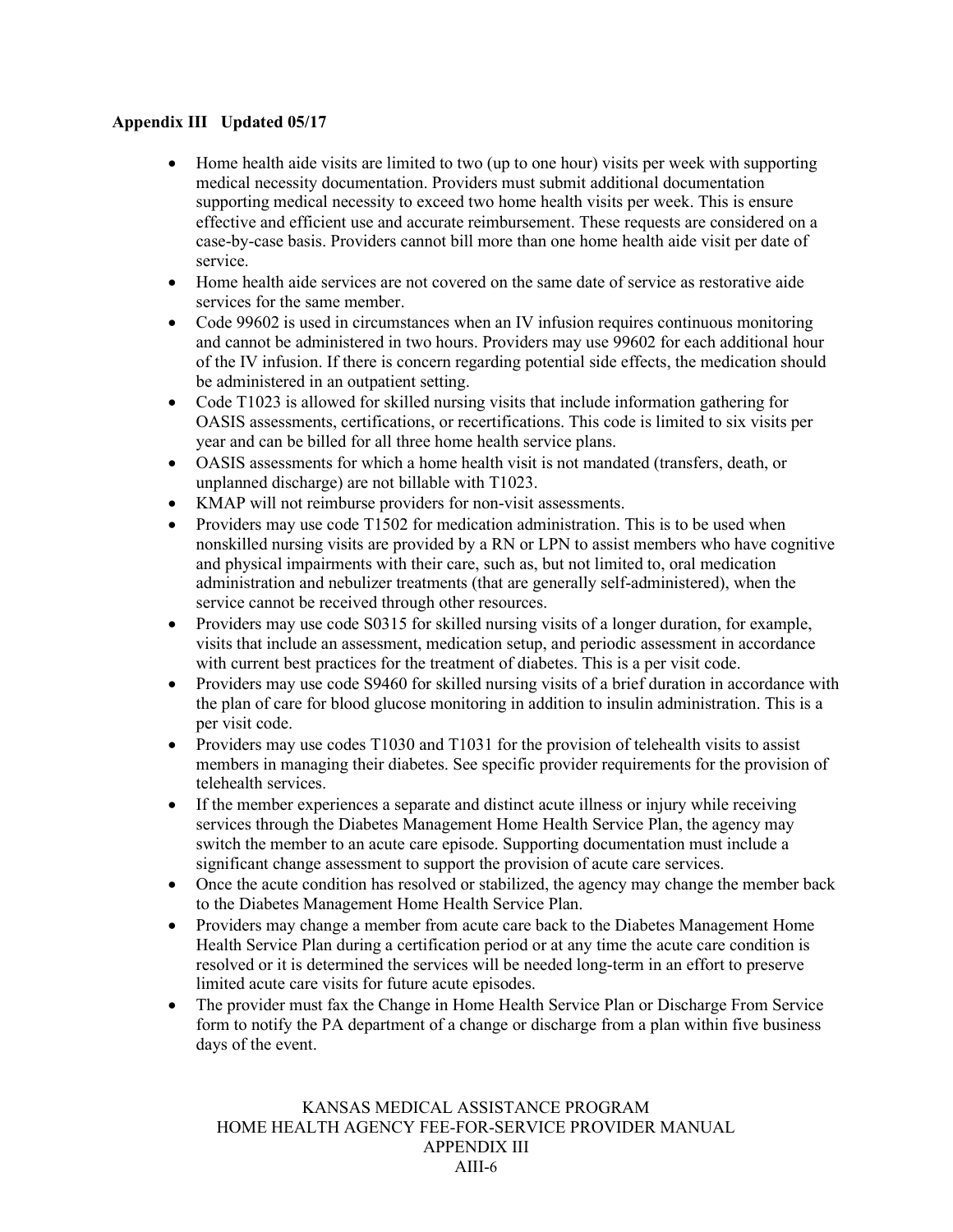- Diabetes management home health services can be prior authorized for up to six months for members who will probably require this level of care until placement in a nursing facility.
- Providers may use codes S9128, S9129, and S9131 for rehabilitative therapy services rendered under the Diabetes Management Home Health Service Plan. The same yearly limitations in place for therapy services under the acute care benefit also apply under the Diabetes Management Home Health Service Plan.
- Providers may use code T1021 for restorative aide visits.
- It is anticipated that rehabilitative therapy will rarely be prescribed for a member receiving home health services through the Diabetes Management Home Health Service Plan.
- Therapy services involving activities for the general welfare of any member, such as general exercises to promote overall fitness or flexibility and activities to provide diversion or general motivation, do not constitute skilled therapy. Nonskilled individuals without the supervision of a therapist can perform these services.

#### **HCBS Waiver Members**

HCBS waiver members are assigned one of the following waivers:

- Intellectual/Developmentally Disabled (I/DD) waiver
- Brain injury (BI) waiver (previously head injury)
- Physical disability (PD) waiver
- Technology assisted (TA) waiver
- Frail elderly (FE) waiver
- Money Follows the Person (MFP), including MFP-FE, MFP-I/DD, MFP-PD, and MFP-TBI
- Work Opportunities Reward Kansans (WORK), should only be needed for acute episodes
- Severely emotionally disturbed (SED) waiver

*Note:* The SED waiver only provides some mental health services.

Members assigned to the HCBS waivers can receive reasonable and necessary home health services that are not duplicative of waiver services. Most waivers include attendant care services. The personal care attendants perform the same types of services home health aides usually perform.

Health maintenance activities, such as monitoring vital signs, supervision, or training of nursing procedures, ostomy care, catheter care, enteral nutrition, medication administration/assistance, wound care, and range of motion, can be provided to self-directed HCBS waiver members in accordance with K.S.A.  $65-6201(b)(2)(A)$ .

#### **Skilled Services Limitations**

- Nursing services are RN or LPN level of care. (Home health aide is not skilled.)
- Occupational therapy (OT), physical therapy (PT), and speech therapy are limited to no more than one unit per day and are included in the combined total acute care service limitation of 120 visits per year.
- These services must be restorative and rehabilitative and can only be provided following physical debilitation due to acute physical trauma or physical illness. This is limited to six months in duration for adult members.

*Note:* This limit cannot be overridden with PA.

• KBH-EPSDT-eligible members can receive reasonable and necessary rehabilitative therapy services for the duration needed.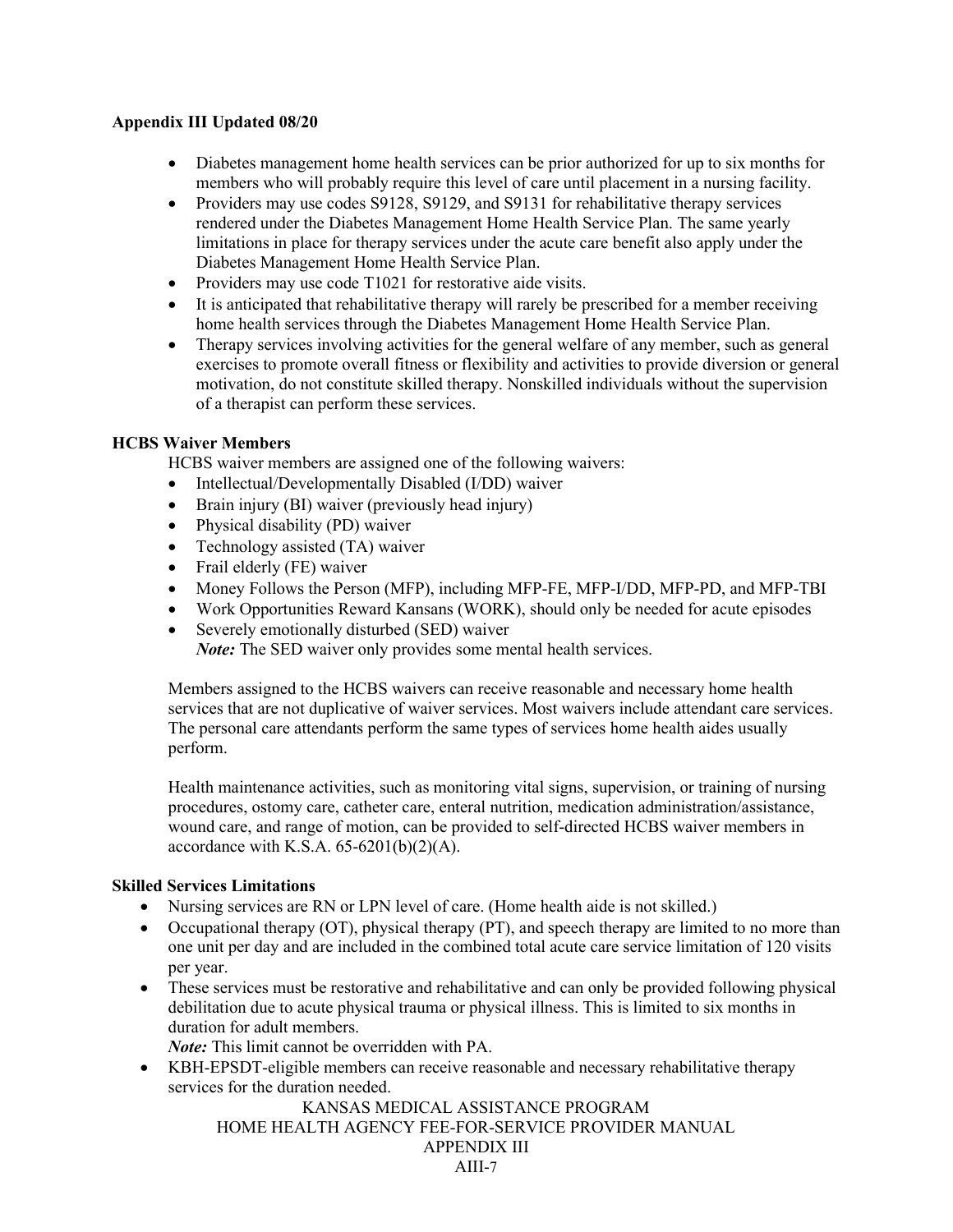• Respiratory therapy is limited to KBH-EPSDT-eligible members. (Member must be under 21 years of age.) Respiratory therapy is limited to one unit per day. The code S5181 is not subject to the limitations of other home health services due to KBH-EPSDT specifications, reasonable, and necessary services to correct or ameliorate a condition.

#### **Home Telehealth Service Limitations**

- Providers must bill T1030 and T1031 with place of service 02 for home telehealth skilled nursing visits. These codes are per visit.
- PAs are entered for no more than 60 days. Home telehealth services cannot be approved for durations of more than 60 days. Additional documentation may be required to support continuation of home telehealth service requests that exceed 60 days.
- Telehealth visits must be provided by a RN or LPN.
- Telehealth visits must use face-to-face, real-time, interactive video contact to monitor members in the home setting as opposed to a nurse visiting the home. This technology can be used to monitor a member's health status and to provide timely assessment of chronic conditions and other skilled nursing services.
- HCBS members eligible for face-to-face skilled nursing visits provided by a home health agency (05-050) may also receive home telehealth visits with documentation of medical necessity and PA. The PA request must include units to cover the duration and frequency of home telehealth visits.
- **Oral medication administration or monitoring is not considered skilled care.**

#### **Nonskilled Services Limitations**

Nonskilled (home health aide) level services are rarely approved for persons on an HCBS waiver, due to potential duplication of services and similarities in the scope of services provided by the home health aide and personal care attendants. Nonskilled level services should be provided as noted below:

- FE waiver Nonskilled services should be provided by FE Level II attendant.
- PD waiver Nonskilled services should be provided by PD personal services.
- I/DD waiver Nonskilled services should be provided by attendants or family if the member is receiving supportive care or family individual support or through the facility if the member is receiving residential services.
- BI waiver Nonskilled services should be provided through BI personal services. Previously traumatic brain injury waiver.
- SED waiver There may be rare requests for home health services for this waiver. Each request should be judged on its merits. Documentation must support the medical necessity for the requested service.

#### **Nonskilled Services Descriptions and Examples**

Home health aide level services include, but are not limited to:

- Administration of routine oral medications, eye drops, and topical ointments (assistance with medications ordinarily self-administered that do not require the skills of a licensed nurse to be provided safely and effectively)
- General maintenance care of colostomy and ileostomy
- Routine services to maintain satisfactory functioning of indwelling bladder catheters
- Simple dressing changes for wounds, noninfected postoperative, or chronic condition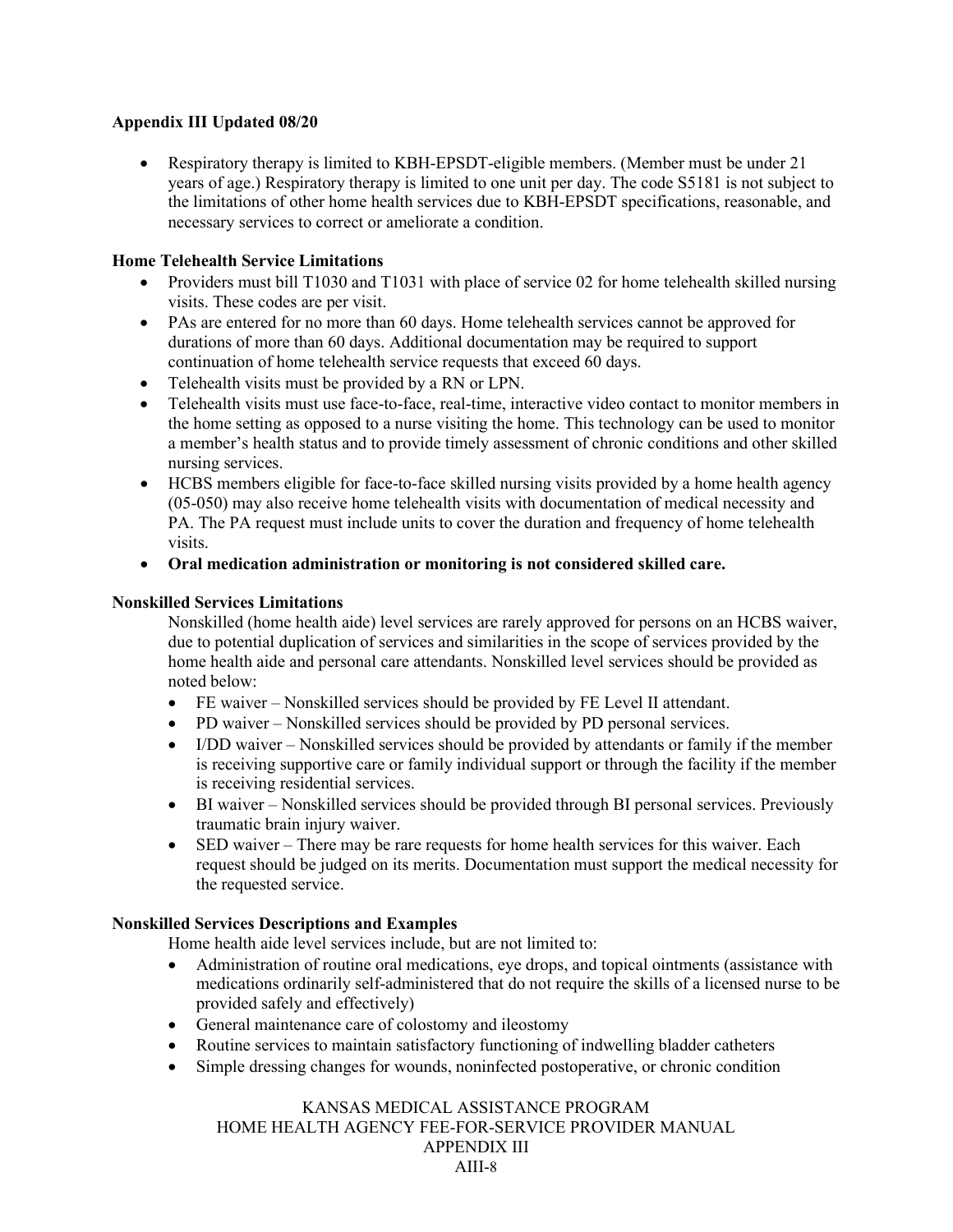- Prophylactic and palliative skin care, including bathing and application of creams or treatment of minor skin problems
- Routine care of the incontinent patient, including use of diapers and protective sheets
- General maintenance care in connection with a plaster cast
- Routine care in connection with braces and similar devices
- Periodic turning and positioning in bed
- Assistance with dressing, eating, and going to the toilet
- Routine range of motion (ROM) activities
- Gastrostomy and enteral feedings
- Vital signs

*Note:* Code T1021 cannot be approved on the same date of service as home health aide visits.

#### **Nonwaiver Members**

PA limitations will be determined based upon the level of care and anticipated duration in which services are required, using the Acute Care Home Health Service Plan, Long-Term Care Home Health Service Plan, or Diabetes Management Home Health Service Plan.

#### **Home Health Aide Service**

Members not on a waiver can receive reasonable and medically necessary home health aide visits with PA. Home health aide visits are included in the combined total of 120 acute home health visits per year. Long-term care and diabetic management service plans are limited to up to onehour visits no more than twice per week. Providers must submit documentation supporting medical necessity to exceed two home health visits per week to ensure effective and efficient use and accurate reimbursement. This will be considered on a case-by-case basis. Providers cannot bill more than one home health aide visit per date of service.

#### **Skilled Therapy Services**

Speech, occupational, and physical therapy are limited to one unit per day. Services should not exceed six months duration and require PA. Respiratory therapy is limited to KBH-EPSDTeligible members and is limited to one unit per day.

#### **PRN Visits**

PRN visits can be requested at the time they occur or within five working days after a visit has been made. Calls made to the PA department during nonworking hours are considered to be notification of the request. Agencies have 15 working days from the time of the call to submit a physician's order and completed, appropriate home health services PA request form to the PA department. If the required documentation is not submitted within the timeframe, the request will be denied. PRN telehealth visits are noncovered.

#### **Paperwork Requirements**

#### **Initial Request**

- Completed, appropriate home health services PA request form
- 485 or plan of care that includes physician's orders
- Completed, up-to-date, and current OASIS tool
- Physician assessment form of quality indicators and best practice interventions for members receiving care for diabetes management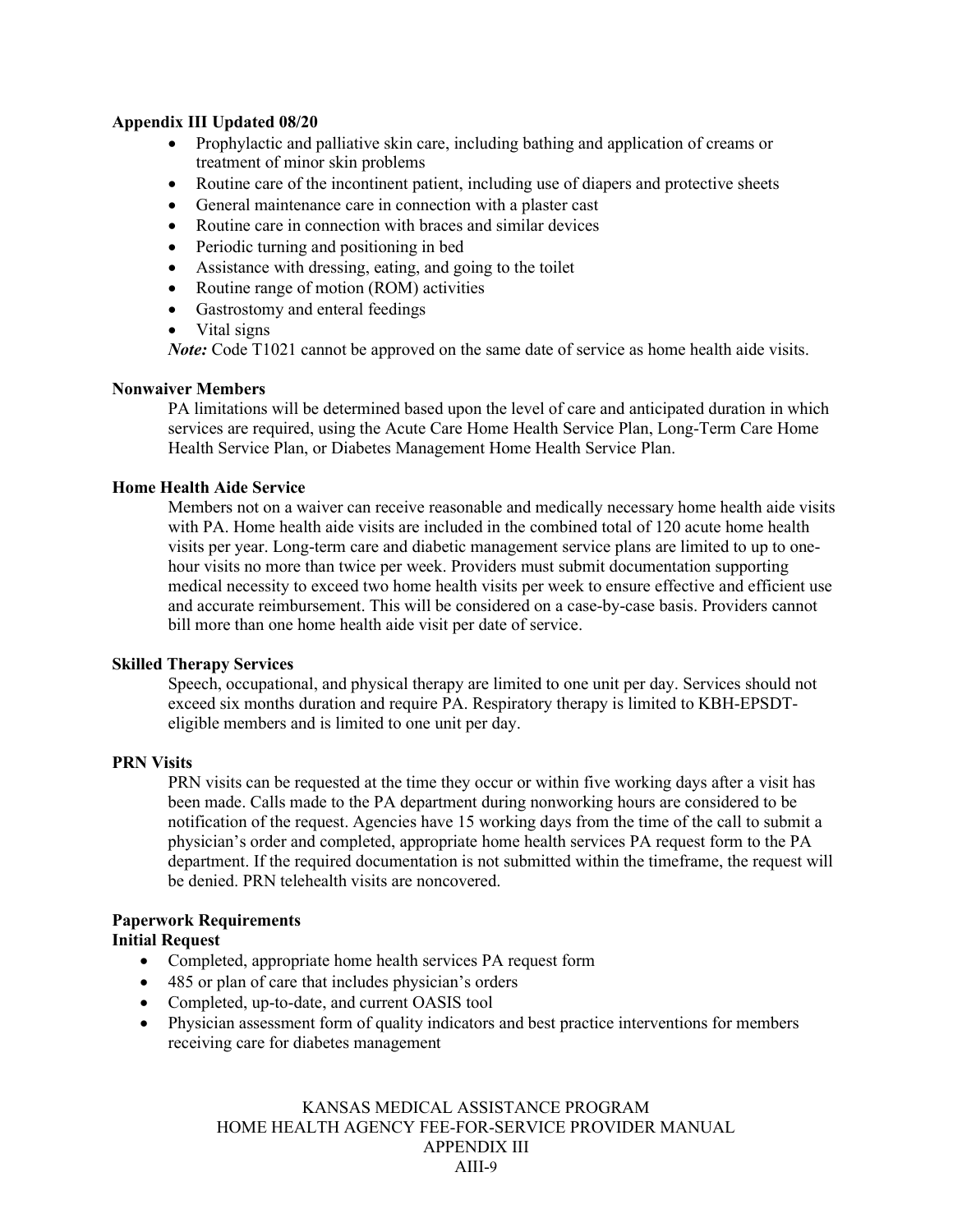*Note:* The OASIS tool is a requirement of Medicare and Medicaid with two exceptions. The OASIS assessment tool is not required by Medicare for children (18 years of age and younger) and maternity members, and KMAP will not require the OASIS tool for these members.

The provider must fax the Change in Home Health Service Plan or Discharge From Service form to notify the PA department of a change or discharge from a plan within five business days of the event.

#### **Supporting Documentation for Reconsideration or Renewal Requests**

- Completed, appropriate home health services PA request form
- 485 or plan of care that includes physician's orders
- Documentation of the 60-day summary or 486 which includes member's response to treatment and supports continuation of home health services

Recertification summaries should have information from the clinical and progress notes that are communicated to the physician to determine continuation of home health services. The summary should include specifics about the member's health status, any changes in the member's condition, and progress toward established goals. Specific information may include:

- Hospitalizations
- Emergency room visits
- New diagnosis or changes in the severity of current diagnosis
- Medication changes
- Vital sign ranges
- Blood sugar ranges
- Training attempted
- Member and caregiver responses and progress in response to training
- Actions taken to encourage and foster member independence with self-care and health maintenance activities
- Any significant changes which impact the member's care
- Documentation to support continued home health services
- Physician assessment form of quality indicators and best practice interventions for members receiving care for diabetes management

Providers can submit additional documentation to support the need for requested services, such as blood glucose logs and insulin administration records for the most recent 30-day period. The provider must fax the Change in Home Health Service Plan or Discharge From Service form to notify the PA department of a change or discharge from a plan within five business days of the event.

#### **Call In Requests**

- Providers must phone or fax the PA department indicating a change in the home health service plan or discharge from service within five business days of the event.
- The paperwork can be mailed to KMAP, Office of the Fiscal Agent, PO Box 3571, Topeka, KS 66601-3571 or faxed to 785-274-5956 or 1-800-913-2229. The Home Health Services Prior Authorization Request Form is also available on the [Forms page](https://portal.kmap-state-ks.us/PublicPage/ProviderPricing/ProviderPublications#prvForms) of the KMAP website.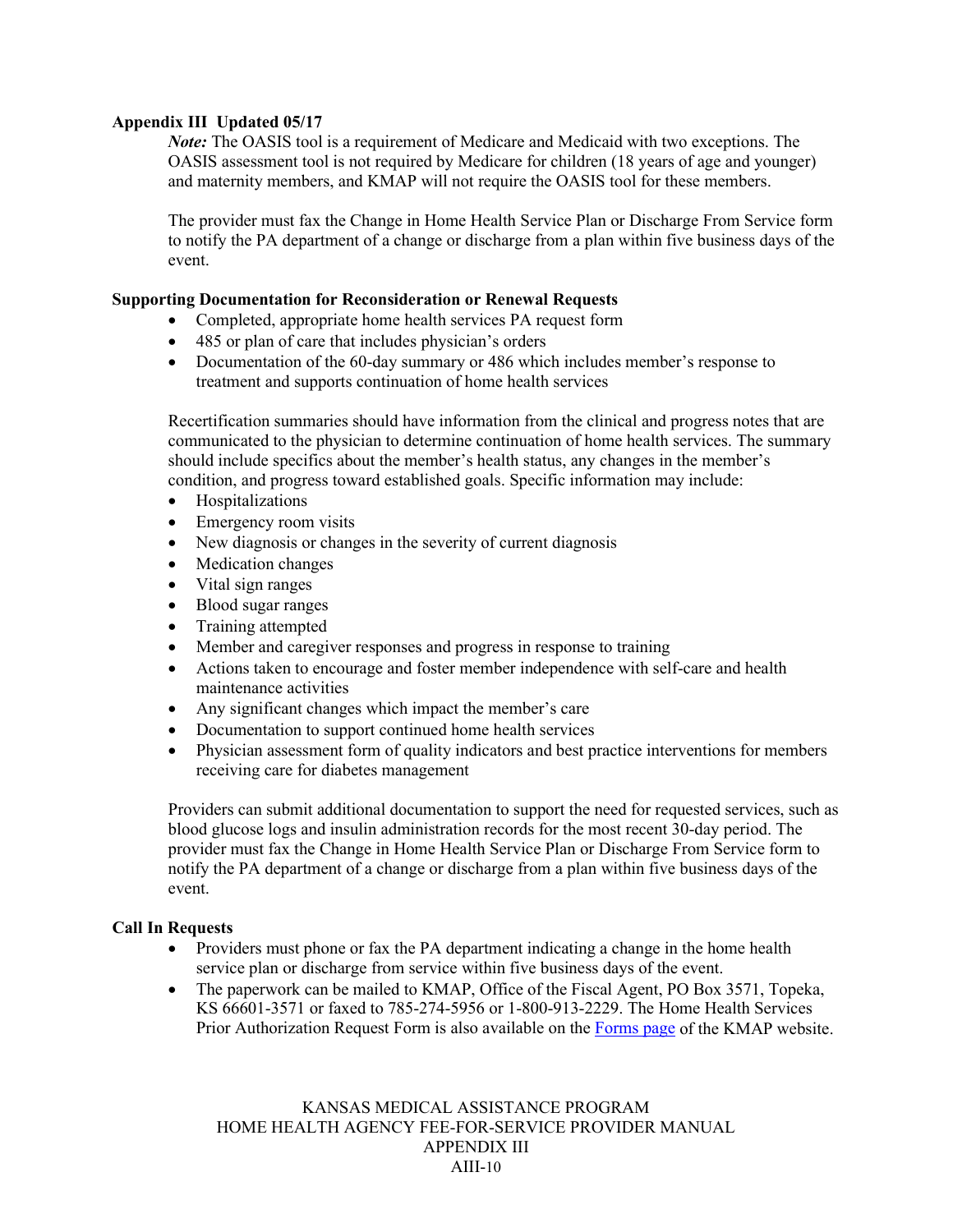#### **Physician's Orders**

- All home health services require a physician's order. The ordering, referring, attending, prescribing, and sponsoring (ORAPS) requirements apply. (Reference **Section 2000** of the *General Benefits Fee-for-Service Provider Manual*.) Either a physician's order or a verbal order signed by an RN from a physician is acceptable to initiate treatment. Upon postpay review, if the record contains physician's orders that were not signed by the physician, those services are subject to recoupment.
- Documentation of the face-to-face visit by the physician or nonphysician practitioner within the specified time frames must be maintained in the medical record located at the home health agency.
- The agency is required to maintain plans of care containing the physician's signature on file in the medical record located at the home health agency.

#### **GY Modifier**

- Providers billing KMAP for home health services rendered to Medicare-eligible members must either bill Medicare first and obtain a denial or use the GY (statutorily excluded) modifier to bypass the Medicare denial requirement. The GY modifier can only be used if the member has a Medicaid-covered benefit plan.
- Providers can request Medicaid coverage for a dually covered member when a member is not "homebound."
- **If a member is a QMB but does not meet eligibility for Medicaid coverage, providers cannot bill KMAP for home health services rendered to a QMB-only member.** The member must have a Medicaid-covered benefit plan such as TXIX in addition to Medicare coverage to be eligible for fee-for-service home health visits.

#### **Adjusting Existing PA**

- Adjustments can be made to existing PAs when RN level of care needs to be changed to LPN or vice versa for the Acute Care Home Health Plan.
- The total units should not be increased or decreased without specific documentation as to the need for the increased or decreased units. Requests for this type of adjustment should be accompanied by a completed, appropriate home health services prior authorization request form.

#### **Guidelines**

#### **Time Allowed Per Visit**

All services performed during the visit are to be considered concurrent. For instance, an RN doing a dressing change would not need an additional hour to do an assessment because the RN should be assessing while doing the dressing change. Consider which services can be combined in determining the total time required for each visit. Documentation provided for each visit must support the amount of time billed.

#### **Licensed Professional Services Defined**

Services generally considered to require the skill level of a licensed professional include, but are not limited to:

- Assessments
- Care plan development
- Catheter insertion and replacement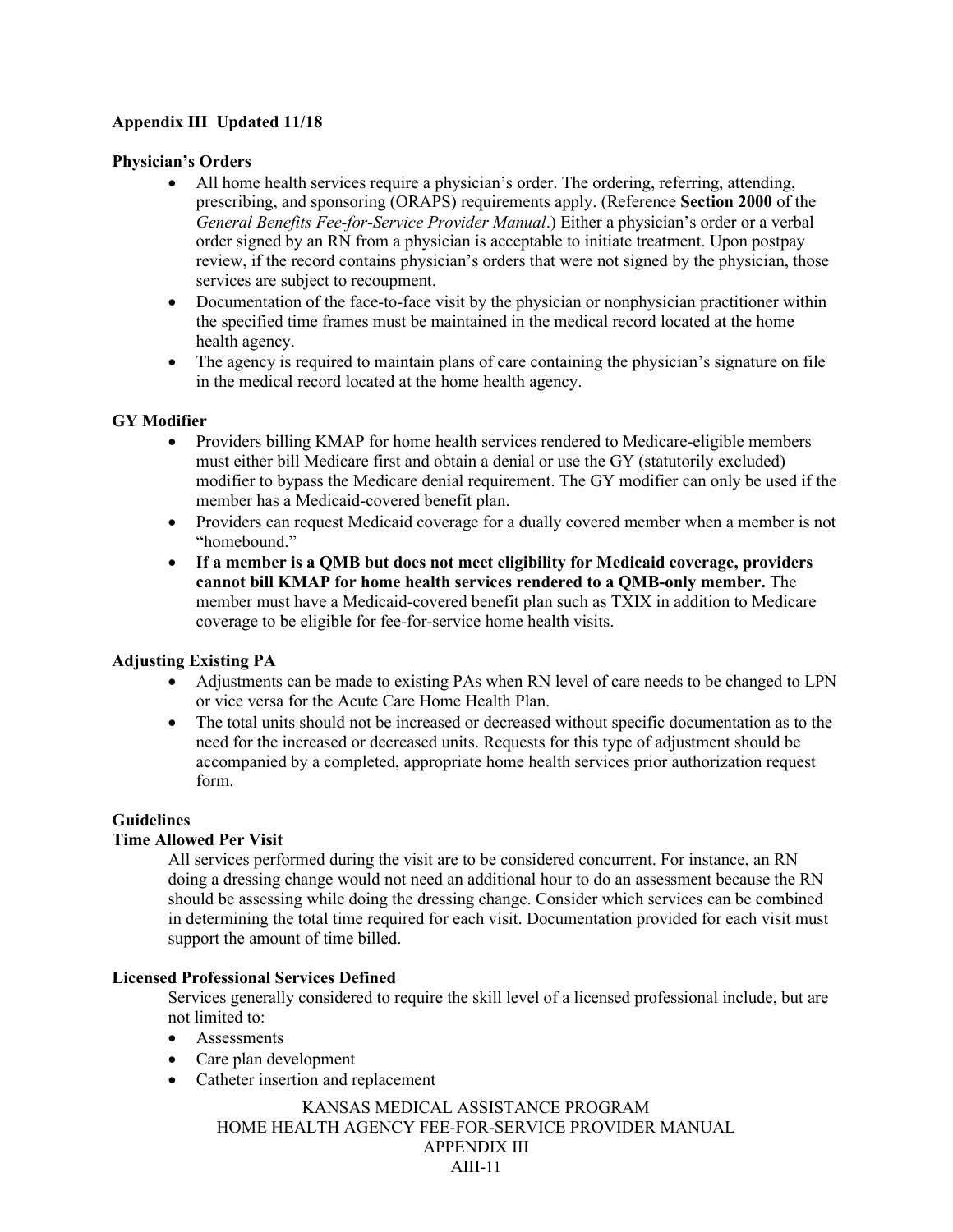- Diabetic nail care
- Dressing changes/wound care complicated
- Infusions
- Injections
- Medication setup
- Observation and assessment of an unstable member
- Parenteral feedings
- Prefilling insulin and other syringes
- Procedures requiring use of sterile technique
- Psychiatric nursing requiring RN level of care
- Supervision
- Teaching and training activities
- Tracheostomy tube changes
- Treatment of extensive decubitus ulcers or other widespread skin disorders
- Venipuncture requiring RN level of care

#### **Aide Level (Non-skilled) Services Defined**

Services generally considered not to require the skill level of a licensed professional include, but are not limited to:

- Administration of routine oral medications, eye drops, and topical ointments
- Assistance with bathing, dressing, eating, and toileting
- Bowel and bladder procedures bowel stimulation, obtaining specimens, performance of enemas, or impaction removal if:
	- o Self-directed (HCBS waivers only)
	- o Ordered by the physician
	- o No contraindications exist
- Chronic bowel condition
- Emptying of ostomy or urine bag
- Gastrostomy and enteral feedings
- General maintenance care of colostomy, ileostomy, and catheters
- Prophylactic and palliative skin care
- Routine ROM activities
- Simple, nonsterile dressing changes
- Treatment of minor skin problems
- Vital signs

Services which generally do not require the skill level of a licensed professional may require a licensed professional if the member's condition is complicated or compromised or if other extenuating circumstances exist. In these circumstances, the documentation must support the use of a licensed professional. Reimbursement for services paid at a skill level higher than the skill level supported by the documentation will be recouped.

#### **Time Frames**

- Providers who bill beyond the frequency and duration established by PA may be subject to nonpayment or postpay recoupment if the documentation does not support the services provided.
- All services that can be completed within the same visit should be completed within the same visit rather than scheduling multiple visits to perform different skilled tasks.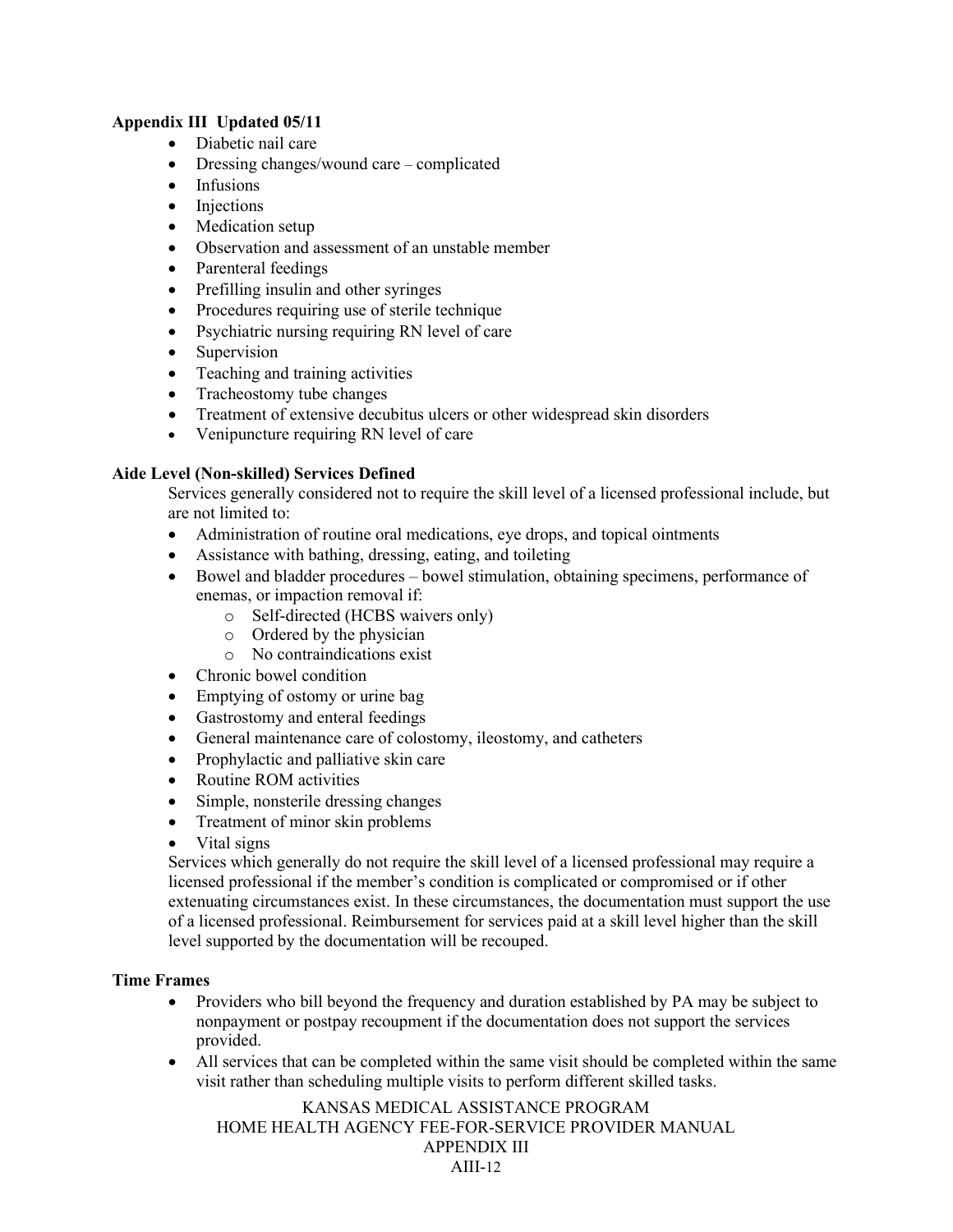#### **Assessments/Evaluations/Reassessments**

- An OASIS assessment, if performed in the absence of any other skilled service, is reimbursable every 60 days to determine the member's skilled service needs and to develop or revise the plan of care.
- If the OASIS assessment is completed during a visit in conjunction with any other skilled service, providers will only be reimbursed for T1023.
- Visits for assessments may be allowed if there is a change in the member's condition or modifications to the plan of care is needed. Providers should use codes such as S0315 and S0316 for such assessments. G0299 and T1002 should be used for acute care visits.
- The use of T1023 is only billable for comprehensive assessments/reassessments in which the OASIS tool is completed and is used to update the plan of care.
- Providers can request PRN visits to facilitate compliance with Medicare assessment guidelines.
- Providers can adjust the visit schedule to allow recertifications to be conducted at regularly scheduled visits.

#### **Care Plan Development**

Care plan development is not a separate billable service. (It is included in the assessment/evaluation reimbursement rate.)

#### **Catheters Insertion and Replacement**

- **Foley:** Up to one hour per month plus up to two one-hour PRN visits if ordered by the physician. (Up to 30 minutes once per month plus up to two PRN visits if the member has newly acquired the catheter or has a history of complications.)
- **Straight Catheter:** Up to 30 minutes up to four times daily. Document the efforts to train the member or caregiver to perform the catheterization (up to 30 minutes).

#### **Chronic Illness Monitoring**

Up to 60 minutes twice monthly. Skilled nursing services may be provided on a limited basis to chronically ill members with the potential for exacerbation or instability. One-hour visits up to twice monthly for six months may be approved if the documentation supports a history of frequent hospital admissions, exacerbations to acute stages of the chronic disease, or overall debility which puts the member at risk of instability (up to two 30-minute visits per month).

#### **Dressing Changes/Wound Care Non-MRSA**

Generally, up to two hours per day; this may be one hour twice a day (BID) for 10 days and up to one hour per day for an additional four days when supported by the physician's order and plan of care (30 minutes BID up to ten days and up to 30 minutes daily for up to four days). Authorization for longer periods can be allowed with proper documentation.

#### **Dressing Changes/Wound Care MRSA or VRE**

Up to two 90-minute visits daily for a total of up to three hours daily, for a maximum of 60 days (up to 60 minutes BID up to 60 days). The duration of skilled nursing visits are determined based upon the complexity of the wounds. Documentation must support the time billed.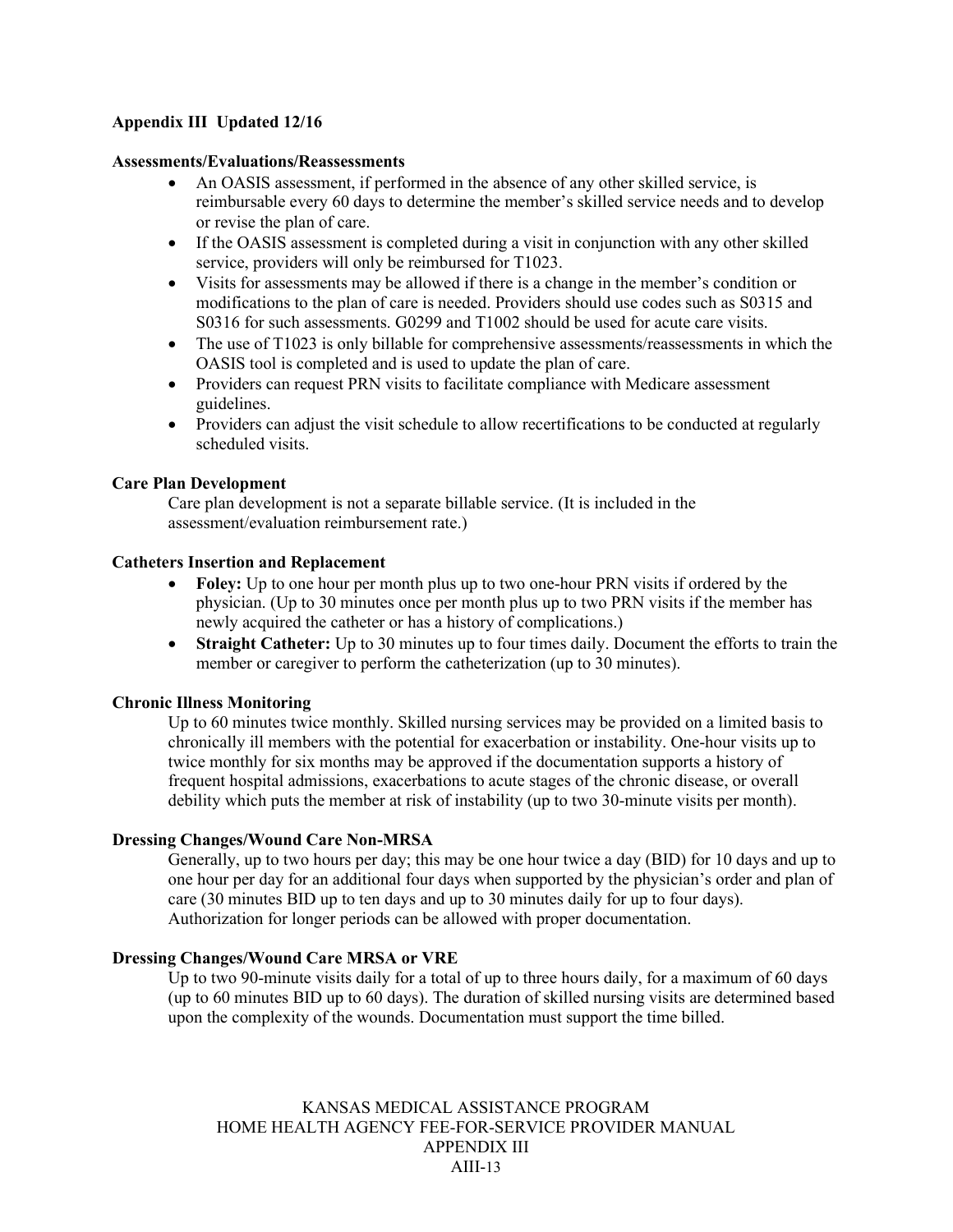#### **Decubitus Ulcers**

Treatment of extensive decubitus ulcers will vary depending upon the services needed and the extent of the problem. Documentation must support the time billed.

*Note:* The duration of skilled nursing visits is determined based upon the complexity of the wounds. Documentation must support the time billed for wound care and must include measurements, status of the wound bed and surrounding area, progress towards wound healing and barriers to wound healing, such as nutrition, low albumin, inadequate pressure relief, and noncompliance. Documentation must support the treatment regimen is periodically reassessed and reviewed to promote continued wound healing.

#### **Diabetic Nail Care**

30 minutes monthly. This service should usually be done in conjunction with some other service and rarely as a stand-alone service (20-30 minutes monthly).

#### **Eye Drops**

15 minutes per visit. Documentation must support the need for a licensed nurse visit for the purpose of instilling eye drops, such as new post-surgery or newly diagnosed acute medical condition (up to four visits daily, up to 10 minutes).

#### **Glucose Monitoring**

Up to four 15-minute visits per day. Generally this is not a skilled service and is usually performed by the member or caregiver but may be allowed as a skilled nursing service if the documentation demonstrates the member or caregiver is unable to perform glucose monitoring. A skilled visit may also be allowed if the member is unstable and the documentation supports a clinical need for assessment, management, and reporting to the physician of specific conditions and/or symptoms which are unstable or unresolved. (Five minutes up to four times per day for up to two weeks if stand-alone service. If provided with insulin administration, 5 to 10 minutes are allowed.)

#### **Infusion Therapy**

Code 99601 (GY) is used for IV infusion therapy for members who have a Medicaid-covered benefit plan. The code description states up to two hours of service. This code is a per visit code. An agency may use this code for each visit made to provide infusion therapy. Agencies providing infusion services will typically be in the home longer and should use 99601. One unit of 99601 is expected to encompass both the initiation and disconnection of an infusion along with performance of other tasks while the IV infuses. If an infusion is started and the nurse leaves while the IV infuses and returns to disconnect the IV, this is considered to be one visit. If a nurse performs an infusion in the morning and while the infusion is running does other tasks, such as a dressing change, and must return later in the day to perform another skilled nursing service, such as change the second dressing of the day, the second visit should be billed using appropriate nursing codes.

Code 99602 is used in circumstances when an IV infusion requires continuous monitoring and cannot be administered in two hours. Providers use 99602 for each additional hour of the IV infusion. If there is concern regarding potential side effects, the medication should be administered in an outpatient setting.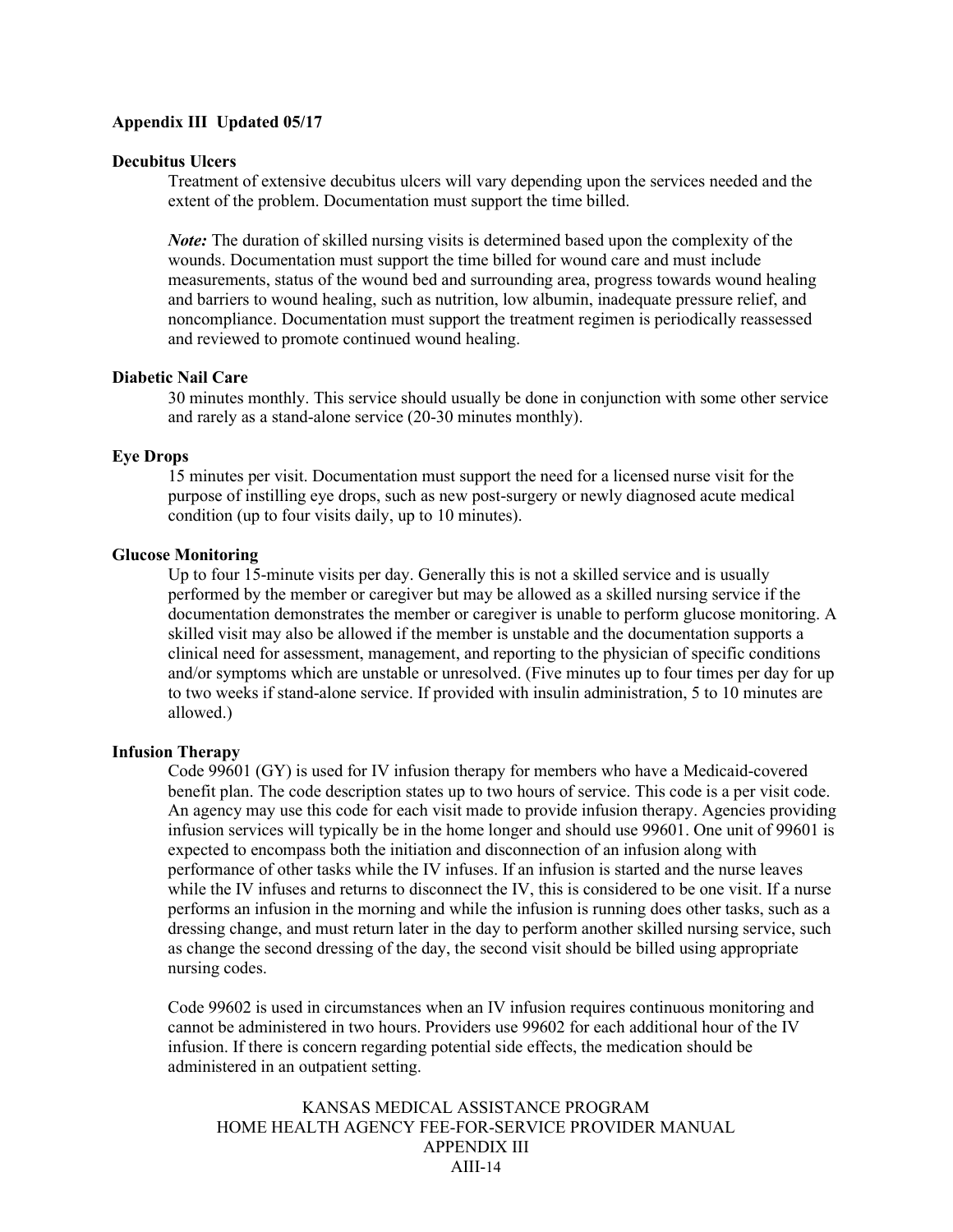*Note:* Flushing ports or disconnecting a previously setup infusion are not considered infusion therapy and will not be reimbursed using 99601 or as a separate reimbursable visit. Administration of medications using manual IV push is not considered infusion therapy and will not be reimbursed using 99601. Infusion pumps using syringe cartridges are considered infusions and will be reimbursed using code 99601.

#### **Injections**

Up to five minutes for injections, up to 30 minutes for observation for allergy injections. (Allergy injections should not be provided to a person who routinely goes out of the home and could obtain the injection from his or her physician's office or a clinic.)

#### **Insulin Injections/Diabetes Management**

Up to 15 minutes up to four times per day, depending upon the physician's orders. Allowed for 5 to 10 minutes up to four times a day (QID) for two weeks during the unstable phase. Allowed for 5 to 10 minutes up to four times a day for two weeks to teach and train once stable.

- $\circ$  Insulin injections may be allowed if the member is unable to self-inject, there is no other person available to give the injection and attempts to use other technology or to teach the patient to self-inject have failed. Documentation must demonstrate the member and/or caregiver is unable to administer the injections.
- o Documentation must support the need for diabetes management and reporting specific conditions or symptoms which are unstable or unresolved.

#### **Medication Administration**

Routine oral medication administration is a home health aide level service and should not require skilled nursing services. Exceptions may exist when the member is compromised or requiring assessment prior to medication administration, or when medications must be crushed or administered through a G-tube. Inhalers should be administered by the waiver attendants (HCBS waiver members), or the member should be taught to self-administer inhalers. In rare cases, a member may not be able to self-administer an inhaler and home health services may be authorized.

*Note*: If a patient is on a waiver, medication administration is content of the waiver service and should not require home health services.

#### **Medication Setup**

- Medications should be obtained setup from the pharmacy or in unit dose packs to aid in the proper administration of routine oral medications by the member, caregiver, attendants, or aides.
- When a nurse must set up medications for a member, the nurse should perform the medication setup in conjunction with other skilled activities. Rarely should it be necessary for a nurse to perform a skilled visit solely for the purpose of medication setup.
- When possible, medications should be set up for more than a one-week period of time.
- Time allowed to set up medications depends on the number and complexity of the medications and the number of weeks being set up.
- Prefilling insulin syringes should be included as part of medication setup. If this is the only medication required by the member to be set up, prefilled syringes should be obtained from the pharmacy, if possible.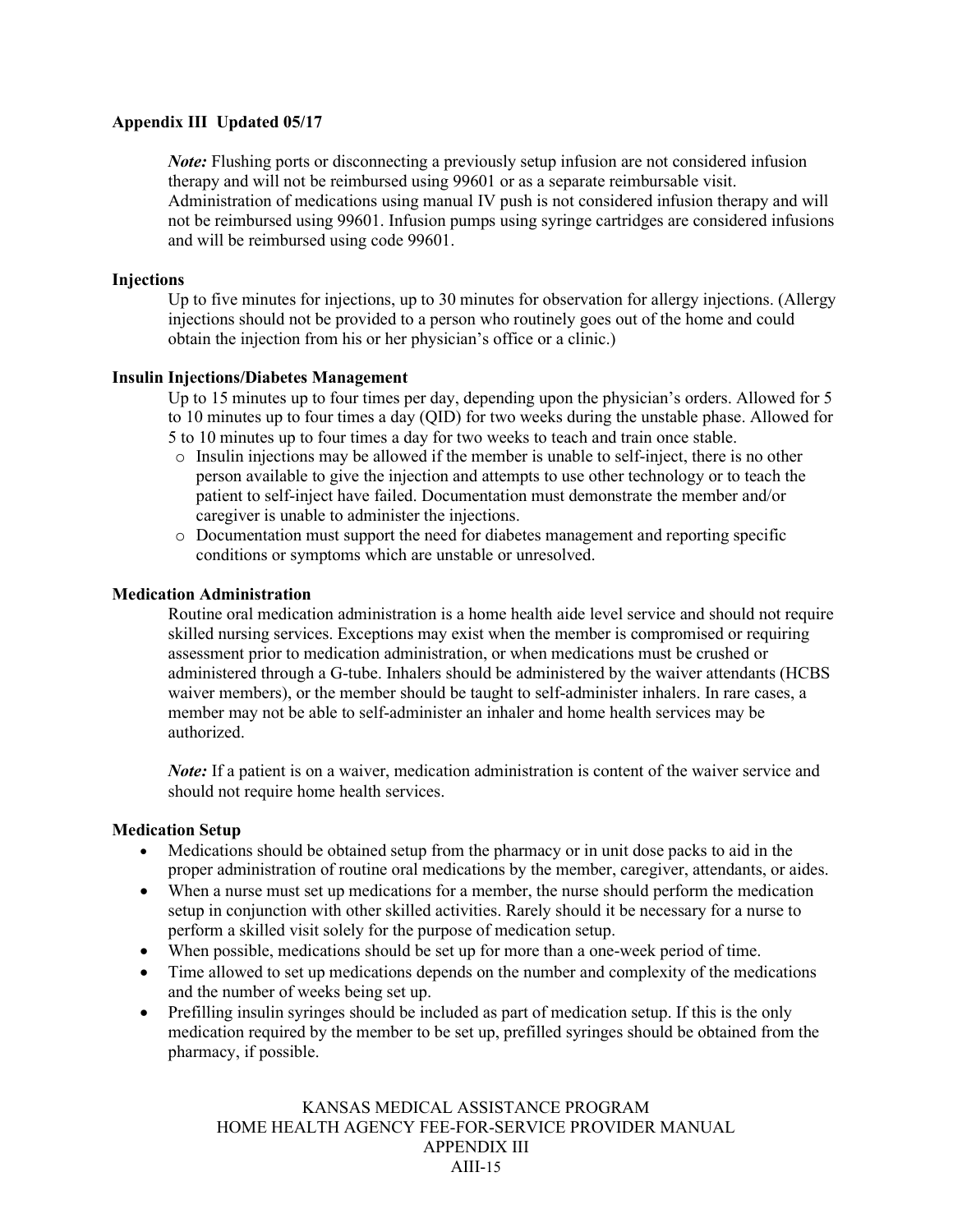#### **Ostomy Care**

- Rarely should ostomy care require a licensed professional but could be indicated in a situation such as the acute postoperative period or in the presence of complications.
- Ostomy care should occur in conjunction with other services, such as teaching or training rather than as a stand-alone service.
- Documentation must support the need for the licensed professional.
- Insertion/replacement of a gastrostomy or urostomy tube may be approved up to one hour every month with a maximum of two additional one-hour PRN visits per month.

#### **Psychiatric Nursing**

- Documentation should support the time spent. Assessments, mental status exams, and other therapeutic interventions designed to relieve psychiatric symptoms are considered psychiatric nursing.
- Psychiatric nursing services provided by home health agencies may take place in any setting in which normal activities of life take place that is not a nursing facility, hospital, or ICF-IDD. Patients should be encouraged to use community mental health centers.
- Psychiatric nursing services must be provided by a RN.
- In accordance with Medicare guidelines, the evaluation, psychotherapy, and teaching needed by a patient suffering from a diagnosed psychiatric disorder requiring active treatment by a psychiatrically trained nurse and the costs associated with the psychiatric nurse's services may be covered as a skilled nursing service. Psychiatrically trained nurses are nurses who have special training and/or experience beyond the standard curriculum required for a RN. The services of the psychiatric nurse are to be provided under a plan of care established and reviewed by a physician.
- Because the law precludes agencies primarily providing care and treatment of mental diseases from participating as a home health agency, psychiatric nursing must be furnished by an agency not primarily providing care and treatment of mental diseases. If a substantial number of a home health agency's members attend partial hospitalization programs or receive outpatient mental health services, verification is required to determine whether the patients meet the eligibility requirements specified and whether the home health agency is primarily engaged in care and treatment of mental diseases.
- Services of a psychiatric nurse would not be considered reasonable and necessary to assess or monitor use of psychoactive drugs being used for nonpsychiatric diagnoses or to monitor the condition of a member with a known psychiatric illness who is on treatment but is considered stable. A person on treatment would be considered stable if his or her symptoms were absent or minimal or if symptoms were present but relatively stable and did not create a significant disruption in the patient's normal living situation.

*(Medicare Benefit Policy Manual, Chapter 7 – Home Health Services: 40.1.2.15)*

#### **Supervision**

- Nursing visits for the purpose of supervising aides are not a separate billable service. Supervisory visits should occur during visits scheduled for other skilled services such as medication setup, assessment, catheter change, and so forth.
- Supervision of home health aides is required every two weeks only if the patient is receiving skilled nursing services. If the patient is receiving only home health aide level of care, supervision is only required every 60 days.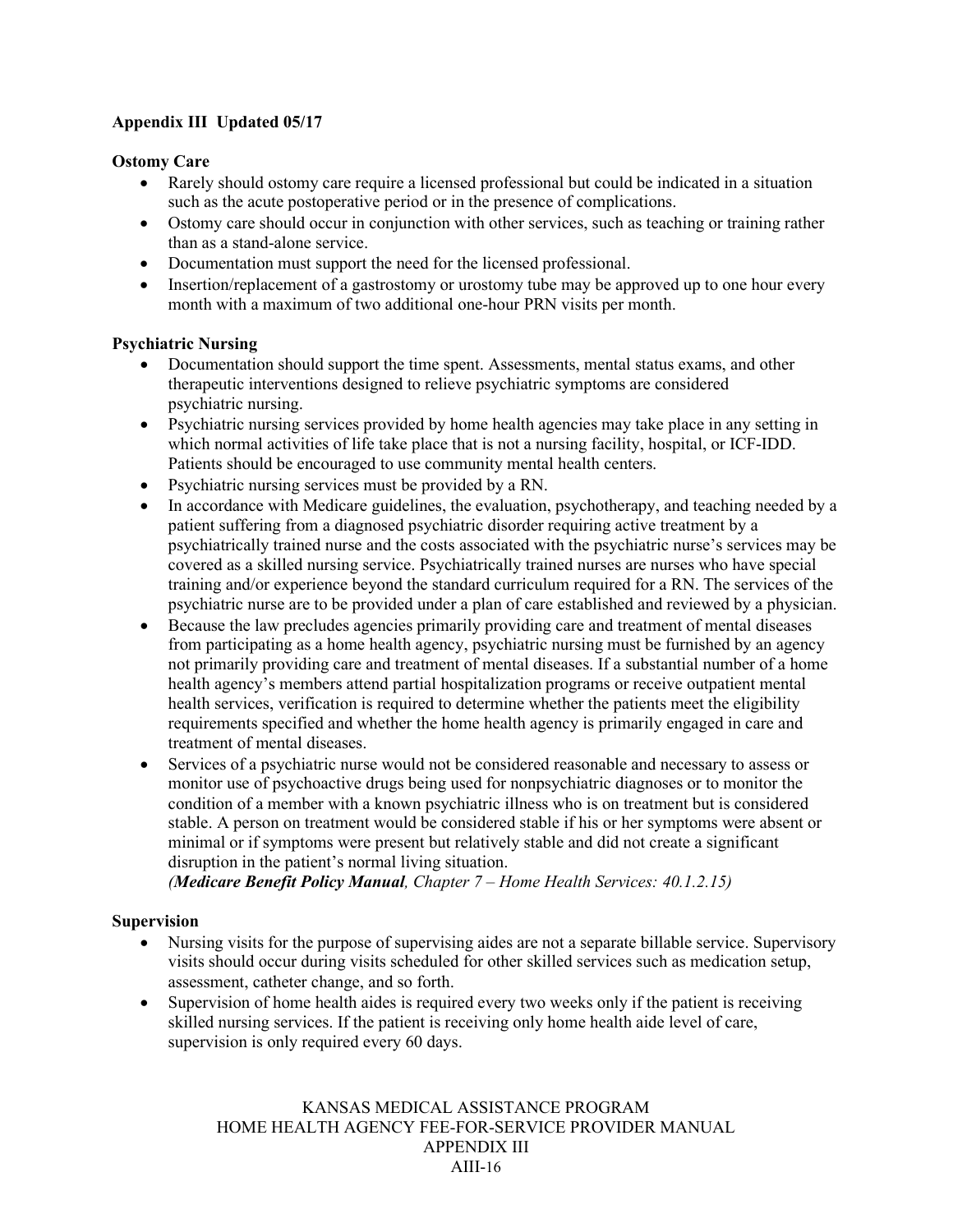#### **Teaching and Training**

- Teaching and training activities requiring skilled nursing personnel to teach a member, the member's family, or caregivers how to manage the member's treatment regimen constitute skilled nursing services as long as the services are appropriate to the member's functional loss, illness, or injury.
- All teaching and training should be associated with the performance of an actual service, such as wound care, ostomy care, or glucose monitoring.
- Documentation must support the need for teaching and training and member, family, or caregiver response to teaching. If the member, family, or caregivers are unable to be trained, further teaching and training would cease to be reasonable and necessary. Documentation in the record should note why training was unsuccessful.
- Three types of teaching and training are recognized:
	- o Initial teaching of a new skill
	- o Reinforcement of teaching or training previously provided in an institutional setting
	- o Reteaching when there is a change in the member's condition or the task is being carried out incorrectly
- Teaching and training activities requiring the skill of a licensed nurse include, but are not limited to, the following teaching:
	- o Self-administration of injectable medications or complex range of medications
	- o Newly diagnosed diabetic or caregiver all aspects of diabetes management, including how to prepare and administer insulin injections, to prepare and follow a diabetic diet, to observe foot care precautions, and to recognize and understand signs of hyperglycemia and hypoglycemia
	- o Self-administration of nebulizer and breathing treatments<br>
	o Wound care where the complexity of the wound, the overa
	- Wound care where the complexity of the wound, the overall condition of the member, or the ability of the caregiver makes teaching necessary
	- o Care for a recent ostomy or reinforcement of ostomy care when needed
	- o Self-catheterization
	-
	- o Self-administration of gastronomy or eternal feedings Care for and maintenance of peripheral and central venous lines and administration of IV medications through such lines
	- $\circ$  Bowel or bladder training when bowel or bladder dysfunction exists  $\circ$  How to perform the activities of daily living when the member or can
	- How to perform the activities of daily living when the member or caregiver must use special techniques and adaptive devices due to a loss of function
	- o Transfer techniques such as from bed to chair, needed for safe transfer
	- o Proper body alignment, positioning, and timing techniques for a bedridden member
	- o Ambulation with prescribed assistive devices (such as crutches, walker, or cane) which are needed due to a recent functional loss
	- o Use and care of braces, splints, and orthotics and associated skin care
	- Preparation and maintenance of a therapeutic diet
	- o Proper administration of oral medication, including signs of side effects, and avoidance of interaction with other medications and foods
	- o Proper care and application of any special dressings or skin treatments (such as dressings or treatments needed due to severe or widespread fungal infections, active and severe psoriasis or eczema, or skin deterioration from radiation treatments)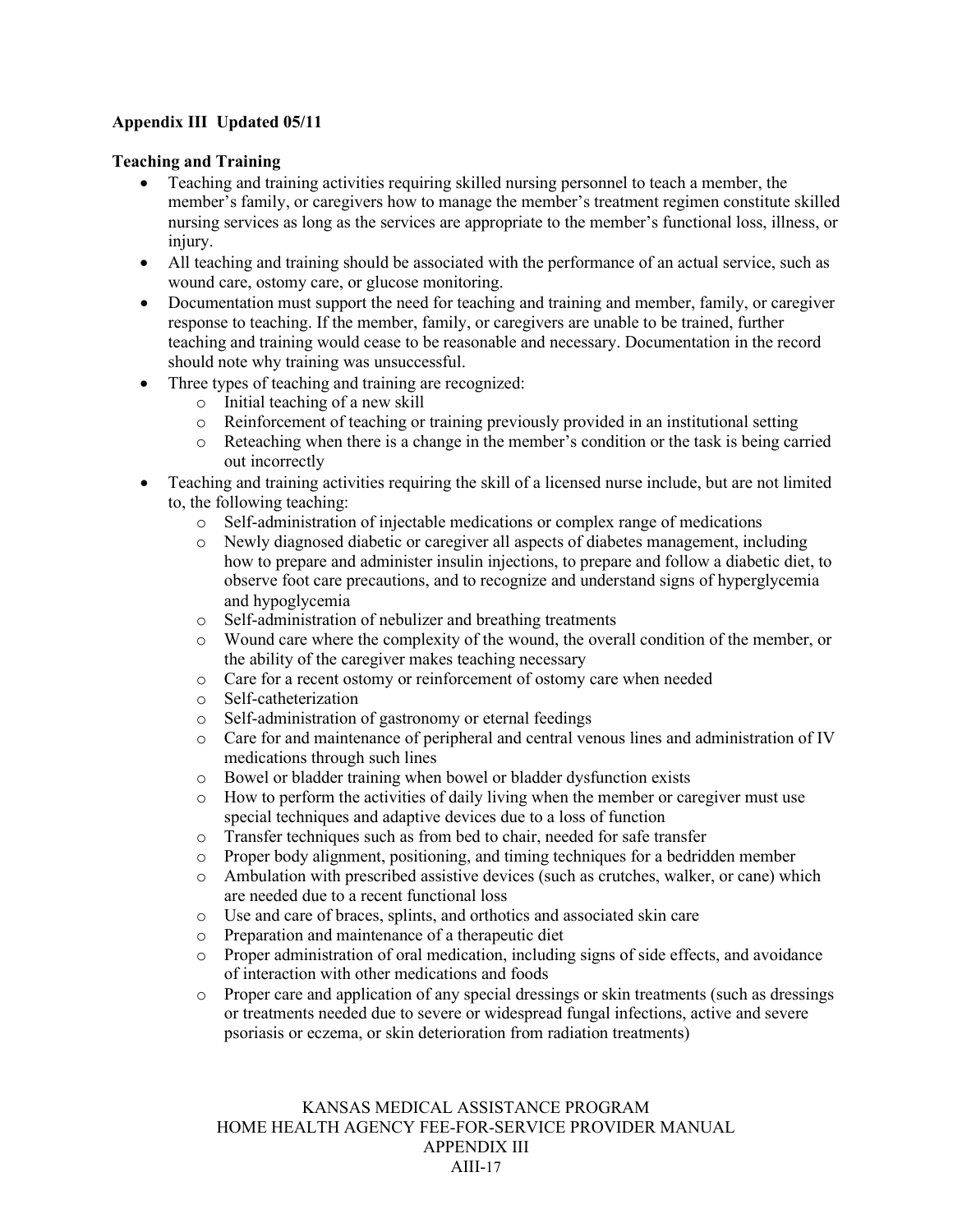#### **Occupational Therapy**

Occupational therapy must be restorative and rehabilitative and provided by a registered occupational therapist. It may only be provided following physical debilitation due to acute physical trauma or physical illness and is limited to six months duration for non-KBH-EPSDT members. This service is limited to one unit per day and other limitations of the Acute Care Home Health Service Plan.

#### **Physical Therapy**

Physical therapy must be restorative and rehabilitative and provided by a registered physical therapist. Physical therapy can only be provided following physical debilitation due to acute physical trauma or physical illness and is limited to six months duration for non-KBH-EPSDT members. This service is limited to one unit per day and other limitations of the Acute Care Home Health Service Plan.

#### **Respiratory Therapy**

Respiratory therapy is limited to KBH-EPSDT members. The limit is one unit per day.

#### **Speech Therapy**

Speech therapy must be restorative and rehabilitative and provided by a licensed speech language pathologist. Speech therapy can only be provided following physical debilitation due to acute physical trauma or physical illness and is limited to six months duration for non-KBH-EPSDT members. This service is limited to one unit per day and other limitations of the Acute Care Home Health Service Plan.

#### **Restorative Aide**

Restorative aides may only provide restorative and rehabilitative physical therapy services under the physical therapy plan of care developed by a registered physical therapist. Restorative aide services may not be billed on the same date of service as a home health aide service. Restorative aide services may only be provided following physical debilitation due to acute physical trauma or physical illness and is limited to six months duration for non-KBH-EPSDT members. One unit of restorative aide service is allowed per day.

#### **Venipuncture**

Venipuncture service should rarely, if ever, be provided as a stand-alone service and will generally be included with other services during a home visit.

#### **Demonstration Criteria for Provider Type and Specialty (PT/PS) 05-051**

- 1. Providers must meet all the regulatory requirements and conditions of participation and operate as a Medicare-certified home health agency, with a provider type (PT) 05 and provider specialty (PS) 050.
- 2. Providers must be able to demonstrate that the equipment used to render home telehealth services meets program specifications (real-time, interactive, audio and video telecommunication) and is HIPAA compliant.
- 3. Providers must submit literature to the fiscal agent's Provider Enrollment team pertaining to the telecommunication equipment the agency has chosen that will allow thorough physical assessments such as: assessment of edema, rashes, bruising, skin conditions, and other significant changes in health status.